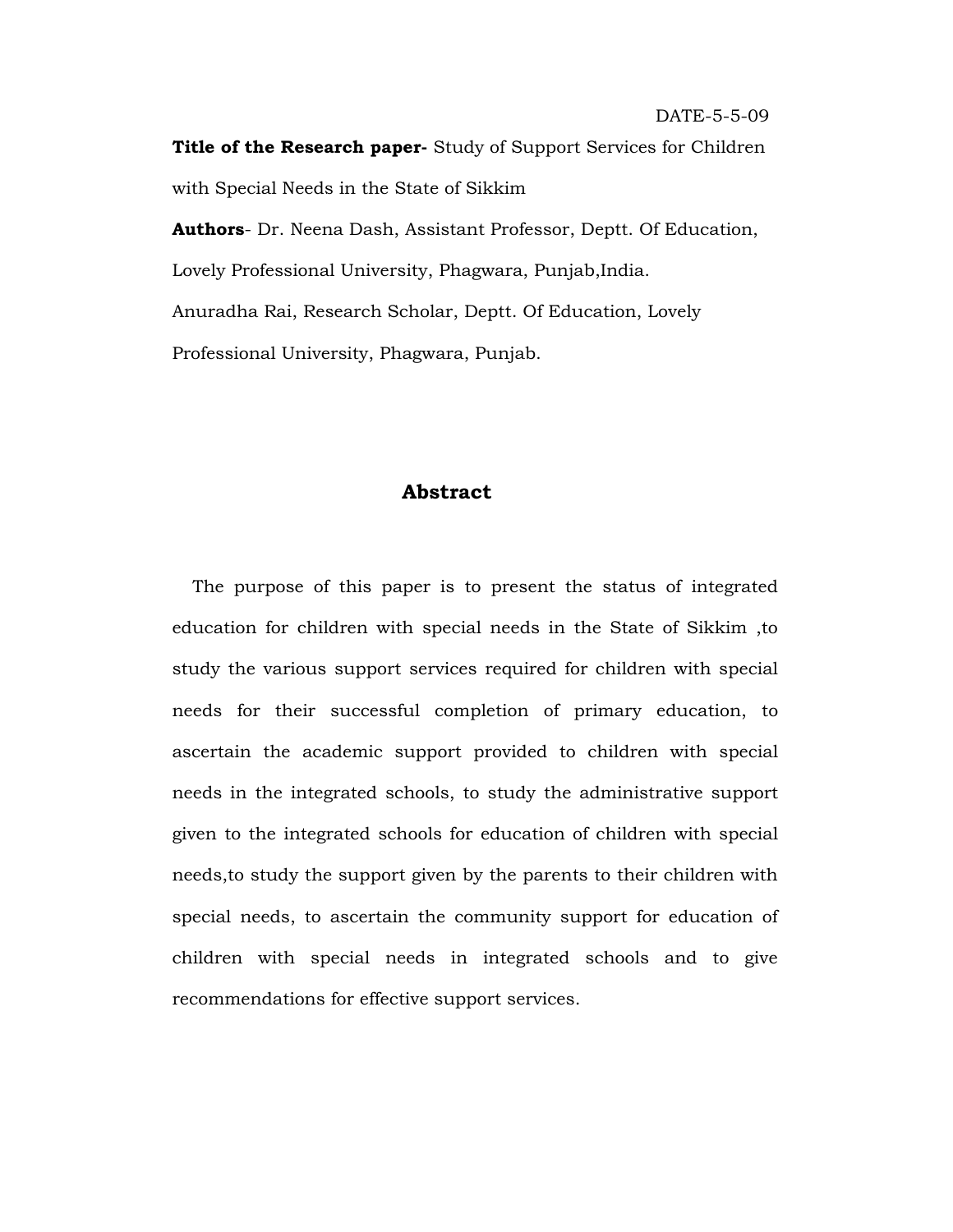### **STUDY OF SUPPORT SERVICES FOR CHILDREN WITH SPECIAL NEEDS IN THE STATE OF SIKKIM**

\*

Millions of the people have some type of physical, mental or emotional condition that significantly limits their ability to function successfully in our society. Until recently the most commonly used term to refer to people with such conditions was handicapped. However, the preferred word is disabled and later it has changed as children with special needs.

There are an estimated 600 million persons with one form of the disability or the other all over the world and 10 percent of this number is estimated to be in India. 98 percent of the disabled children are without any education (Disability, 2003). A recent article by Kenneth Eklindh of UNESCO states: more than 90 percent of disabled children in developing countries are not in schools(Education Today, Oct – Nov 2003). It happens due to lack of resources and support services. Thus, this study assumes significance.

India is the second most populated country in the world and its population is increasing day by day at a faster rate. Many government policies are targeting to bring the whole of country under the literacy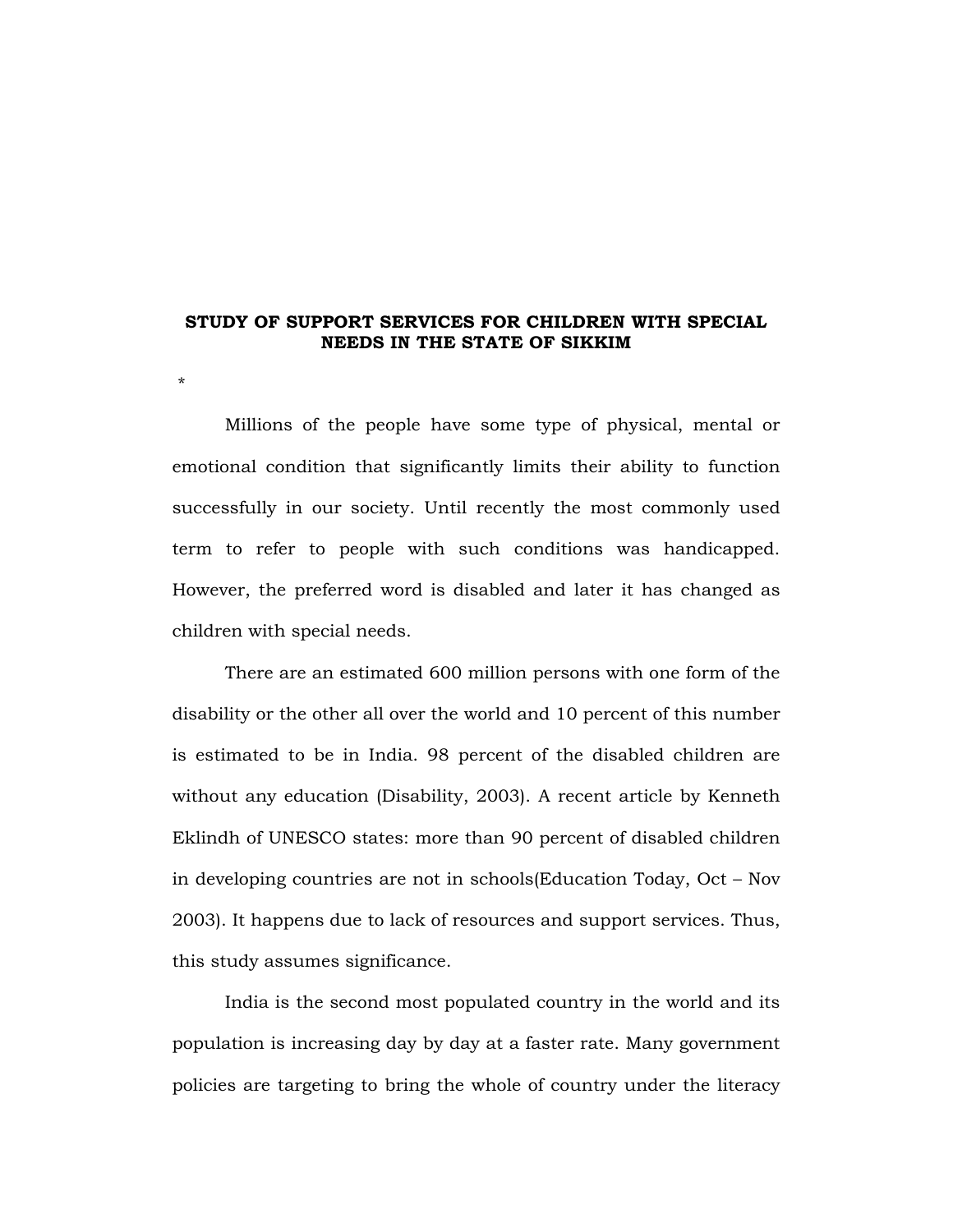bracket, education is bound to touch the lives of the every single person. All children weather they are disabled or not, have the right to education in an appropriate ways as they are the future citizens of the country. All children have the right to learn together and deserve the best in life. They have the right to live in a world where they have hope and opportunity. They need special care and assistance without which they cannot fully develop their potential. Children should not be declared or discriminated against by being excluded or sent away because of their disability. There is no legitimate reason to separate children for their education. Children belong together with advantages and benefits for everyone. They don't need to be protected from each other. Therefore, it is necessary to provide special supports services for children with special needs to reach their full potential in school, and can make a successful transaction to adulthood and the world of further and higher education. Thus this study serves the purpose.

The constitution provides the right to education to all citizens including the disabled. Article 29 (2) of the constitution provides that no citizen shell be denied admission to any educational institution to maintain by the state or receiving aid out of State fund. This also means that every child has right to receive education in an educational institutional of his choice which is preferably the neighborhood school. This also implies that every child with a disability has right to receive education in inclusive setting and the authority concerned cannot deprive the child of his right unless there are compelling results to do so. Article 45 of the constitution directs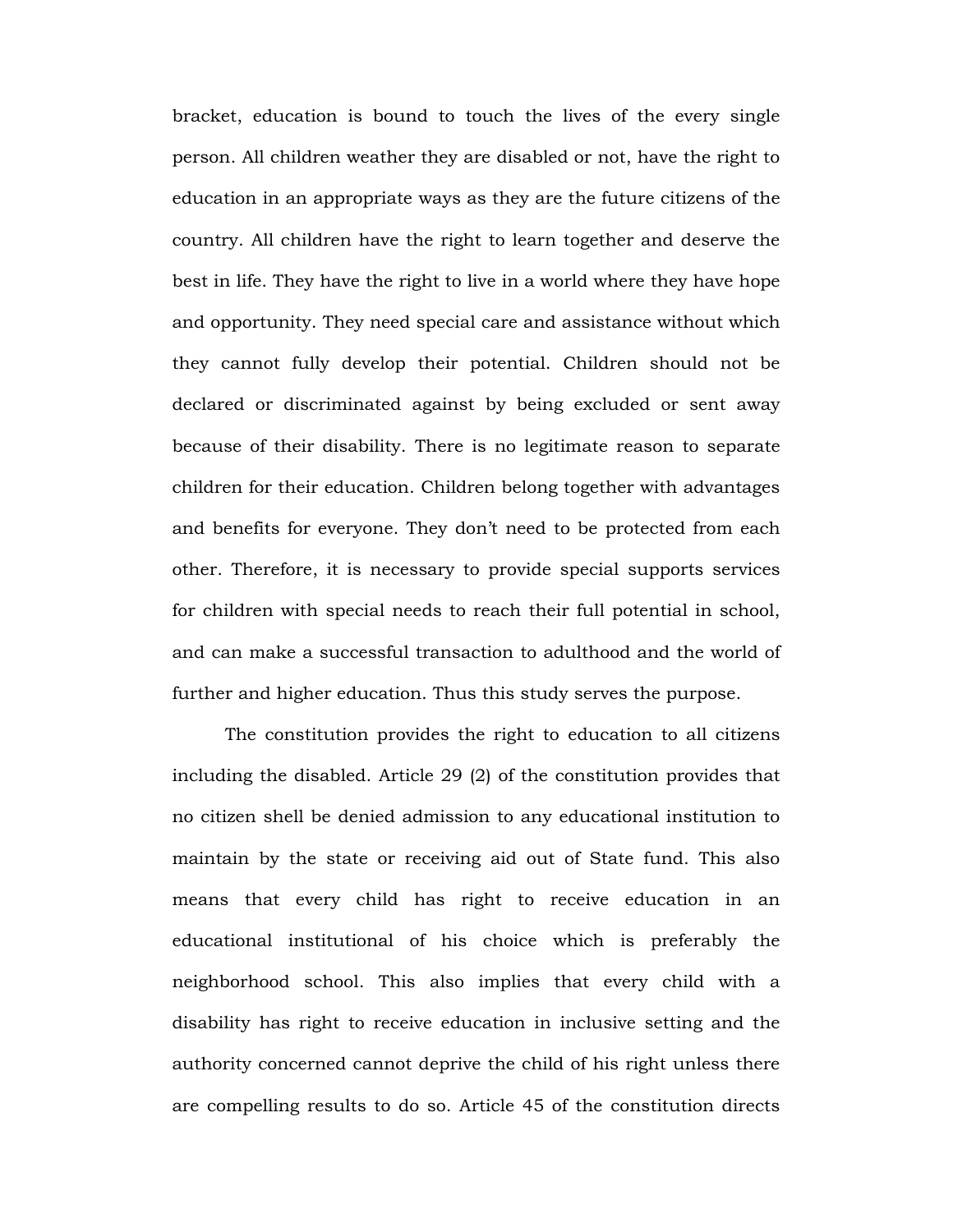the State to provide free and compulsory education for all children (including the disabled) until they attain the age of 14 years. Recently compulsory Primary education acts have been enacted by various States. This act requests parents to send their children to school. Of course parents of disabled children may like to send their children either to special schools or to inclusive schools depending upon the facilities provided to the children. Thus this type of study needs to be undertaken.

Sikkim, one of the 22nd States of India, which lies in Northeast region bounded by Nepal to the West and Bhutan to the East; by the Tibet Autonomous Regions of China to the North and Northeast and by the West Bengal to the South. Sikkim has population of 541,000 with the total area of 7,096sq.km. Although the population is less in comparison with other States but the value of education is increasing day by day and it is becoming more competitive. Although the population is less but it consists of different kinds of people – disabled as well as non disabled, therefore, in the year 2003 Human Resource Development Department (HRDD) has adopted integrated education through helping hand organization Gangtok (NGO) to make all disabled children educated in regular schools without any discrimination. Along with State Government Sarva Shiksha Abhiyan (SSA) is also m

### **Support Services**

 Provision of support services is of paramount importance for the success of education of children with special needs. In order to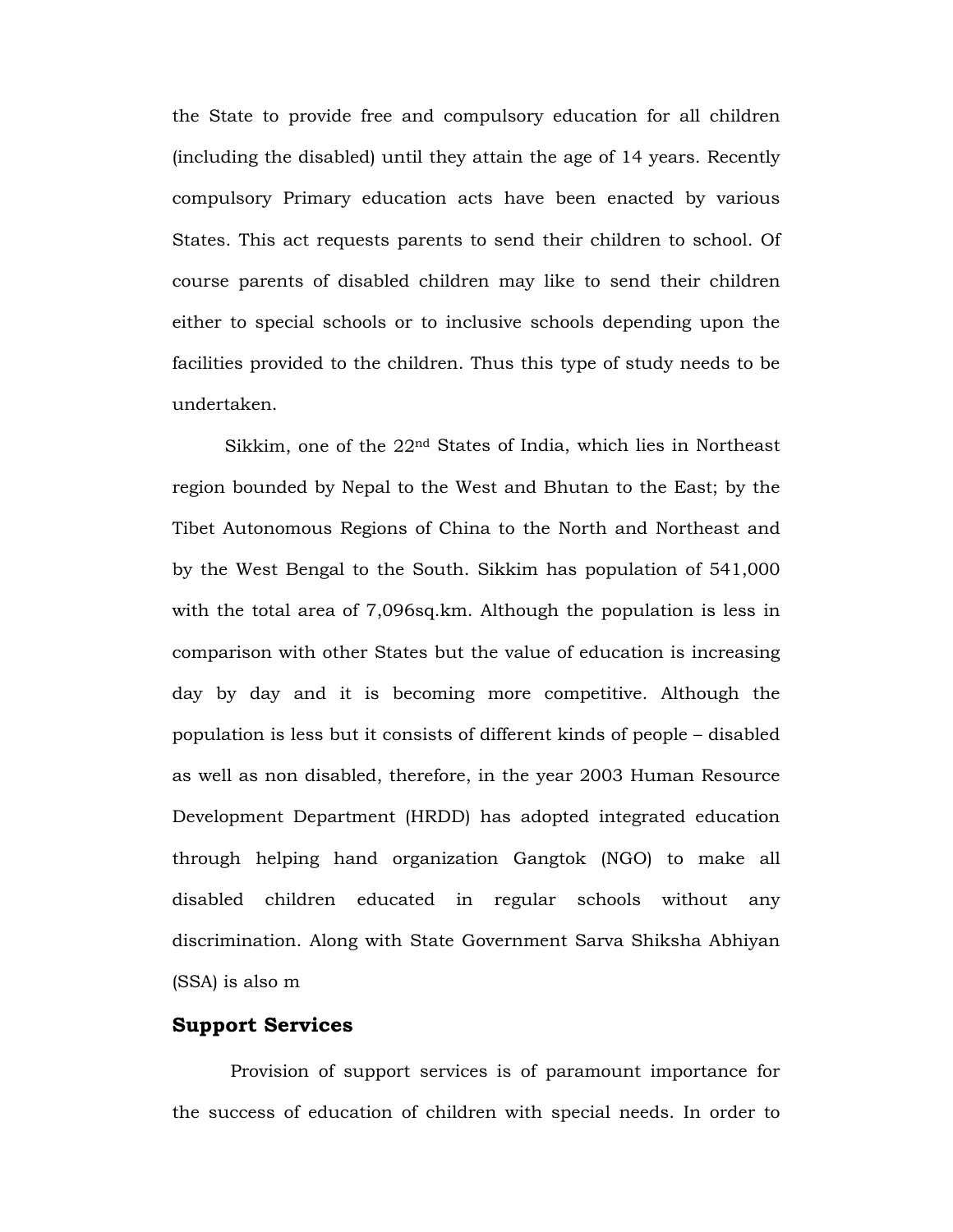ensure that, at all levels, external services are made available to children with special needs; educational authorities should consider the following.

Support to ordinary schools could be provided by both teacher education institutions and by the outreach staff of special schools. The latter should be used increasingly as resource centres for ordinary schools offering direct support to those children with special educational needs.

Within schools, children with special needs should receive whatever extra support they may require to ensure their effective education. Inclusive schooling is the most effective means for building solidarity between children with special needs and their peers. Assignment of children to special schools - or special classes or sections within a school on a permanent basis - should be the exception, to be recommended only in those infrequent cases where it is clearly demonstrated that education in regular classrooms is incapable of meeting a child's educational or social needs or when it is required for the welfare of the child or that of other children.

The vast majority of children with special needs, especially in rural areas, are as a consequence provided with no services whatsoever. Indeed, in many developing countries, it is estimated that less than 1 percent of children with special educational needs are included in existing provision. Experience, moreover, suggests that inclusive schools, serving all of the children in a community, are most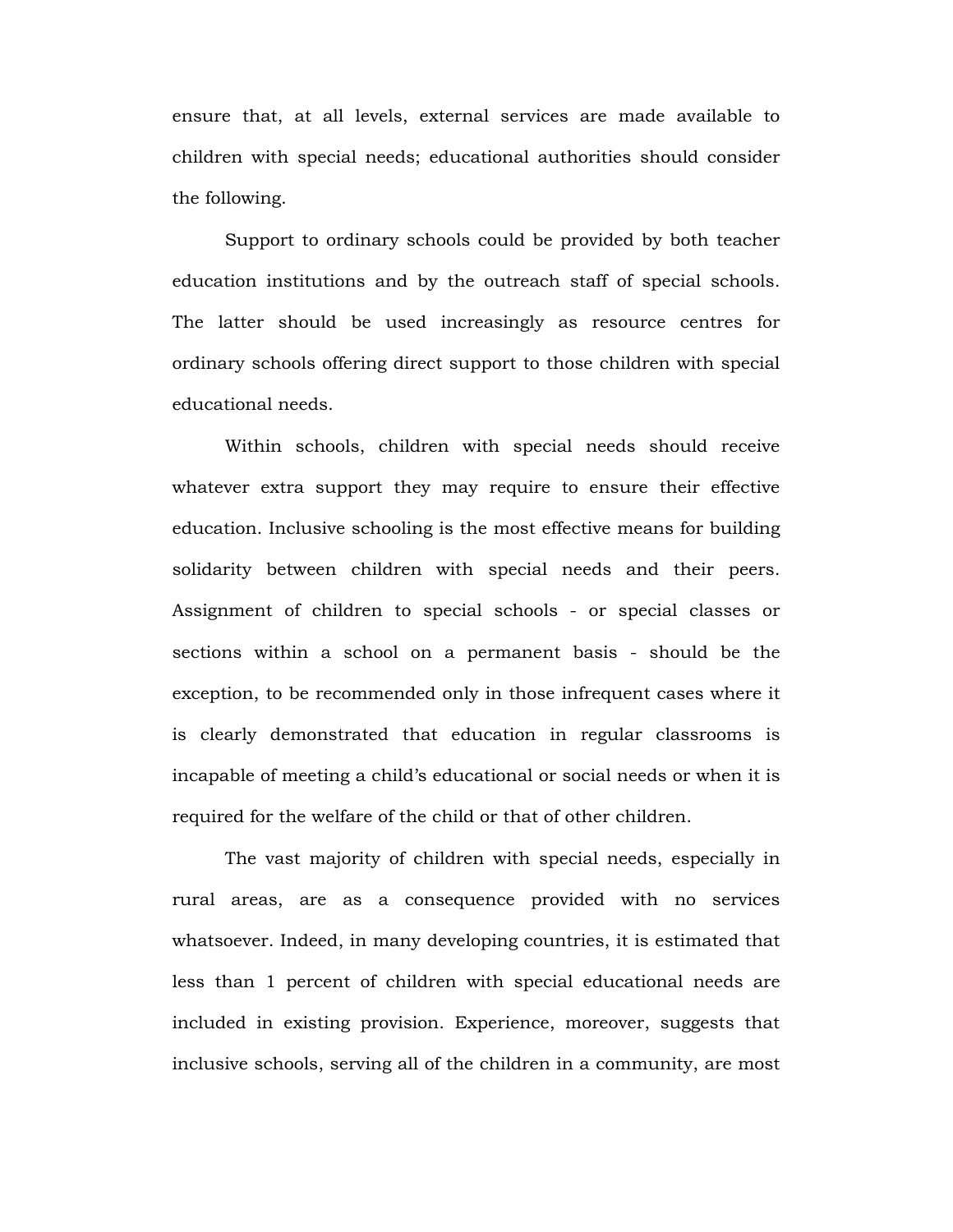successful in eliciting community support and in finding imaginative and innovative ways of using the limited resources that are available.

Integrated education and community-based rehabilitation represent complementary and mutually supportive approaches to sibling those with special needs. Both are based upon the principles of inclusion, integration and participation, and represent well-tested and cost-effective approaches to promoting equality of access for those with special educational needs as part of a nationwide strategy aimed at achieving education for all. Legislation should recognize the principle of equality of opportunity for children with special needs in primary, secondary and tertiary education carried out, in so far as possible, in integrated settings.

Community-based rehabilitation should be developed as part of a global strategy for supporting cost-effective education and training for people with special educational needs. Community-based rehabilitation should be seen as a specific approach within community development aimed at rehabilitation, equalization of opportunities and social integration of all people with disabilities; it should be implemented through the combined efforts of people with disabilities themselves, their families and communities, and the appropriate education, health, vocational and welfare services.

Children with special needs should receive additional instructional support in the context of the regular curriculum, not a different curriculum. The guiding principle should be to provide all children with the same education, providing additional assistance and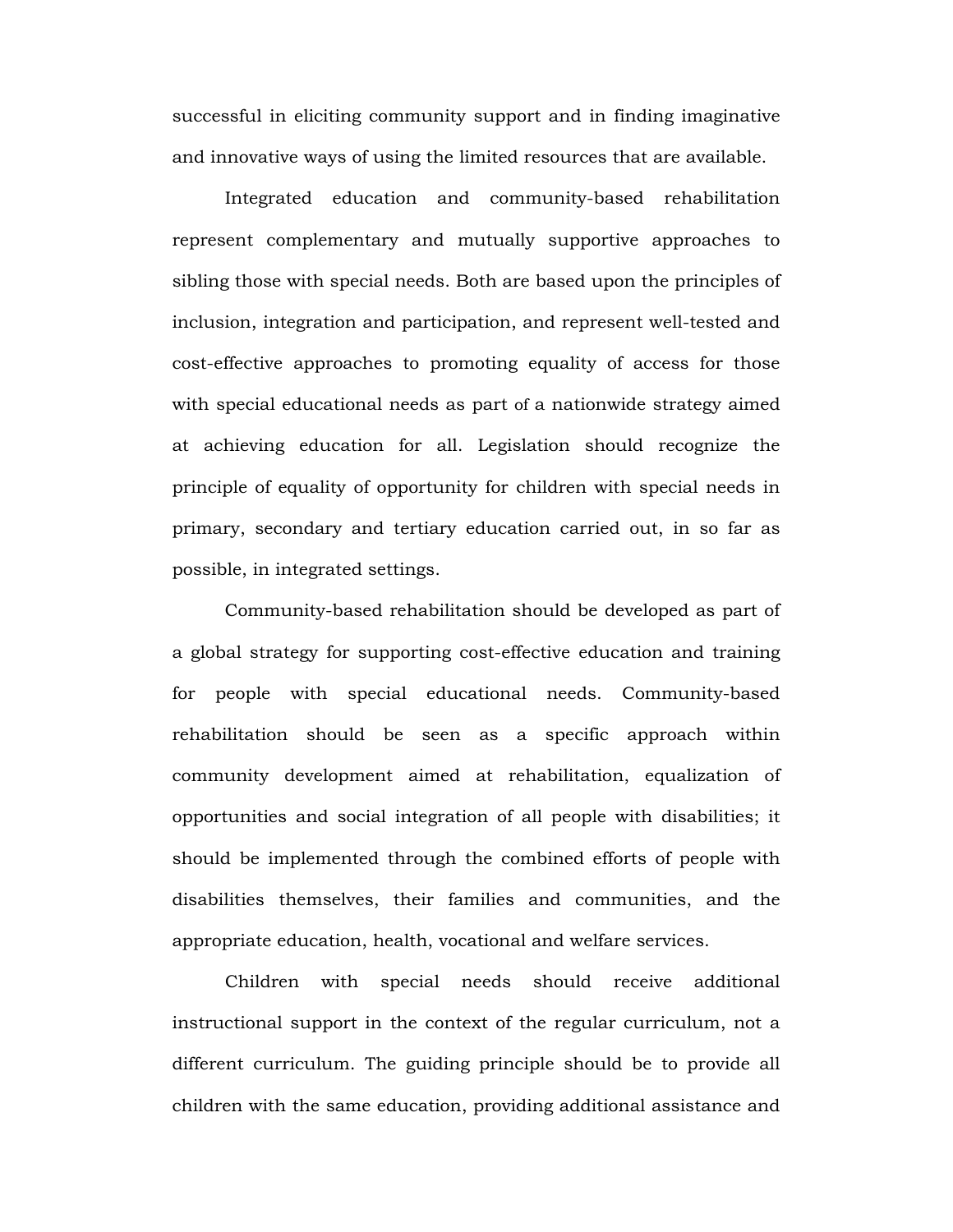support to children requiring it. The acquisition of knowledge is not only a matter of formal and theoretical instruction. The content of education should be geared to high standards and the needs of individuals with a view to enabling them to participate fully in development. Teaching should be related to pupils' own experience and to practical concerns in order to motivate them better.

Local administrators and school heads can play a major role in making schools more responsive to children with special educational needs if they are given necessary authority and adequate training to do so. They should be invited to develop more flexible management procedures, to redeploy instructional resources, to diversify learning options, to mobilize child-to-child help, to offer support to pupils experiencing difficulties and to develop close relations with parents and the community. Successful school management depends upon the active and creative involvement of teachers and staff, and the development of effective co-operation and team work to meet the needs of students.

School heads have a special responsibility in promoting positive attitudes throughout the school community and in arranging for effective co-operation between class teachers and support staff. Appropriate arrangements for support and the exact role to be played by various partners in the educational process should be decided through consultation and negotiation.

The educational team, rather than the individual teacher, should share the responsibility for the education of special needs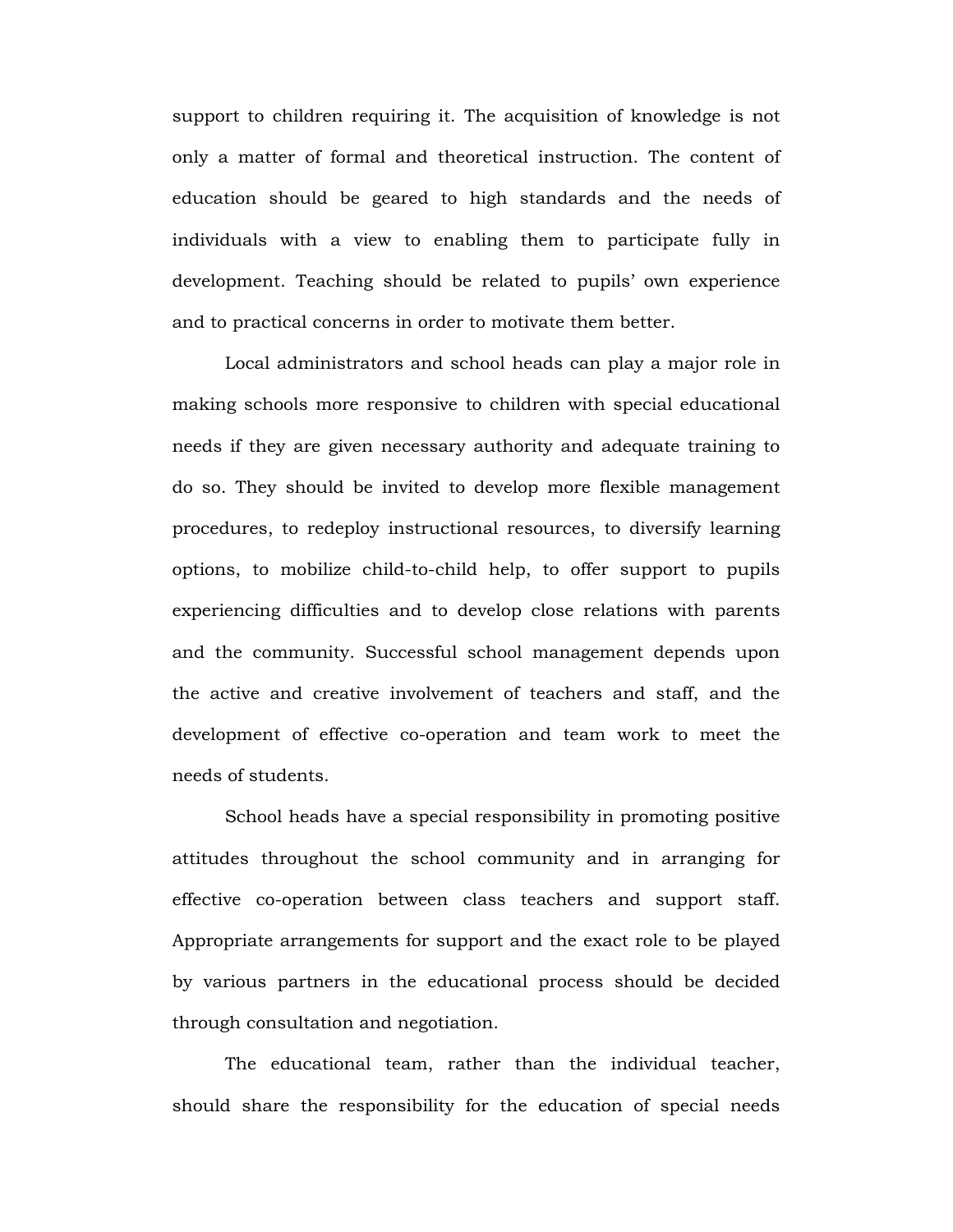children. Parents and volunteers should be invited to take an active part in the work of the school. Teachers, however, play a key role as the managers of the educational process, supporting children through the use of available resources both within and outside of the classroom.

Pre-service training programmes should provide to all student teachers, primary and secondary alike, positive orientation toward disability, thereby developing an understanding of what can be achieved in schools with locally available support services. The knowledge and skills required are mainly those of good teaching and include assessing special needs, adapting curriculum content, utilizing assistive technology, individualizing teaching procedures to suit a larger range of abilities, etc. In teacher-training practice schools, specific attention should be given to preparing all teachers to exercise their autonomy and apply their skills in adapting curricula and instruction to meet pupils' needs as well as to collaborate with specialists and co-operate with parents.

Appropriate technical aids to ensure the successful operation of an integrated education system must also be provided. Integrated approaches should, therefore, be linked to the development of support services at central and intermediate levels.

A high percentage of disability is the direct result of lack of information, poverty and low health standards. As the worldwide prevalence of disabilities is increasing, particularly in the developing countries, there should be joint international action in close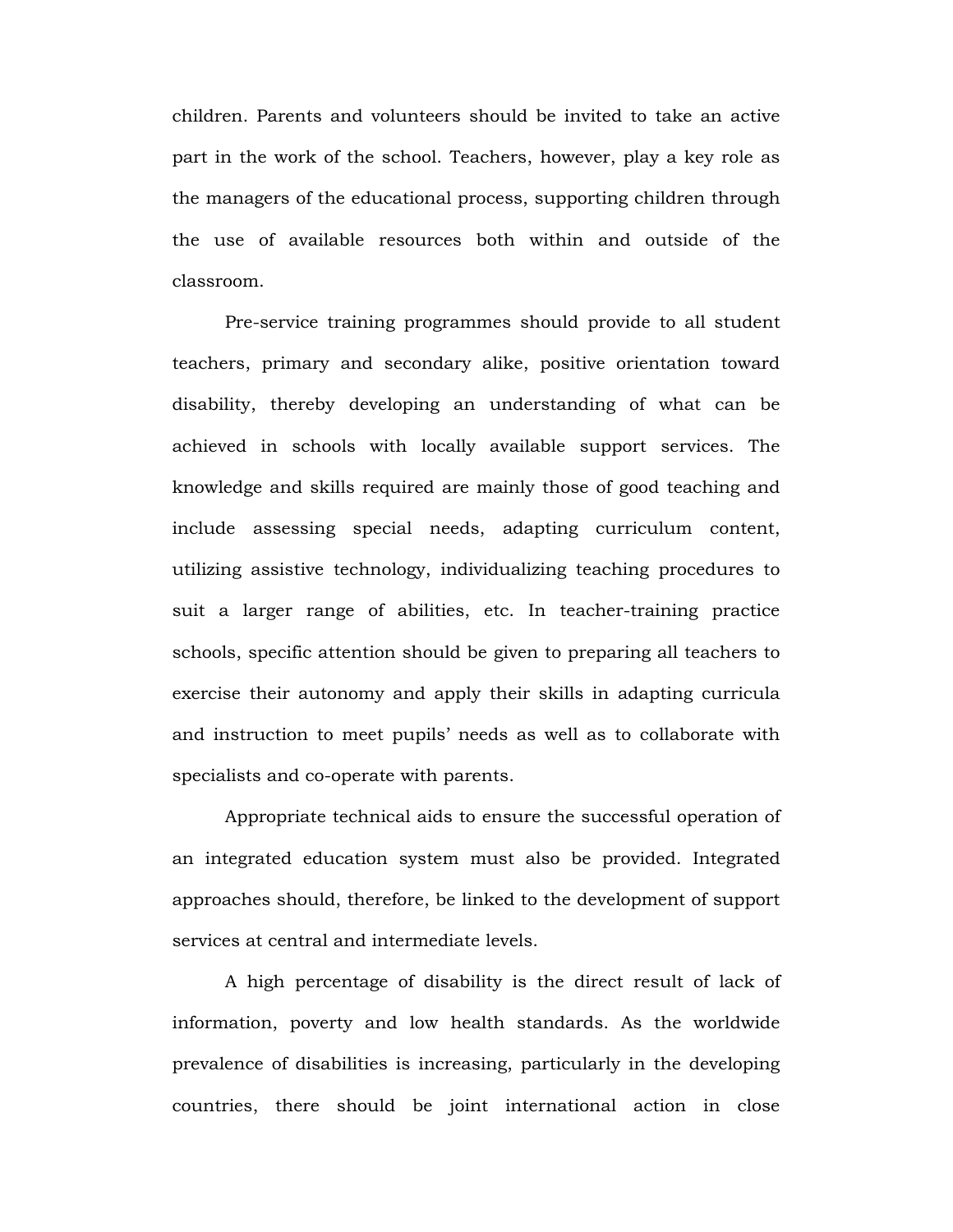collaboration with national efforts to prevent the causes of disability through education which, in turn, would reduce the incidence and prevalence of disabilities, there by further reducing the demands on the limited financial and human resources of a country.

International and regional meetings covering issues related to education should ensure that special educational needs are addressed as an integral part of the debate and not as a separate issue. As a concrete example, the issue of special needs education should be put on the agenda of regional ministerial conferences organized by UNESCO and other intergovernmental bodies.

# **Types of Support Services**

Realizing the goal of successful education of children with special educational needs is not the task of the Ministries of Education and schools alone. It requires the co-operation of families, and the mobilization of the community and voluntary organizations as well as the support of the public-at-large. The various types of services are as follows:

- 1. ACADEMIC SUPPORT
- 2. ADMINISTRATIVE SUPPORT
- 3. COMMUNITY SUPPORT
- 4. PARENTAL SUPPORT
- 5. PEER SUPPORT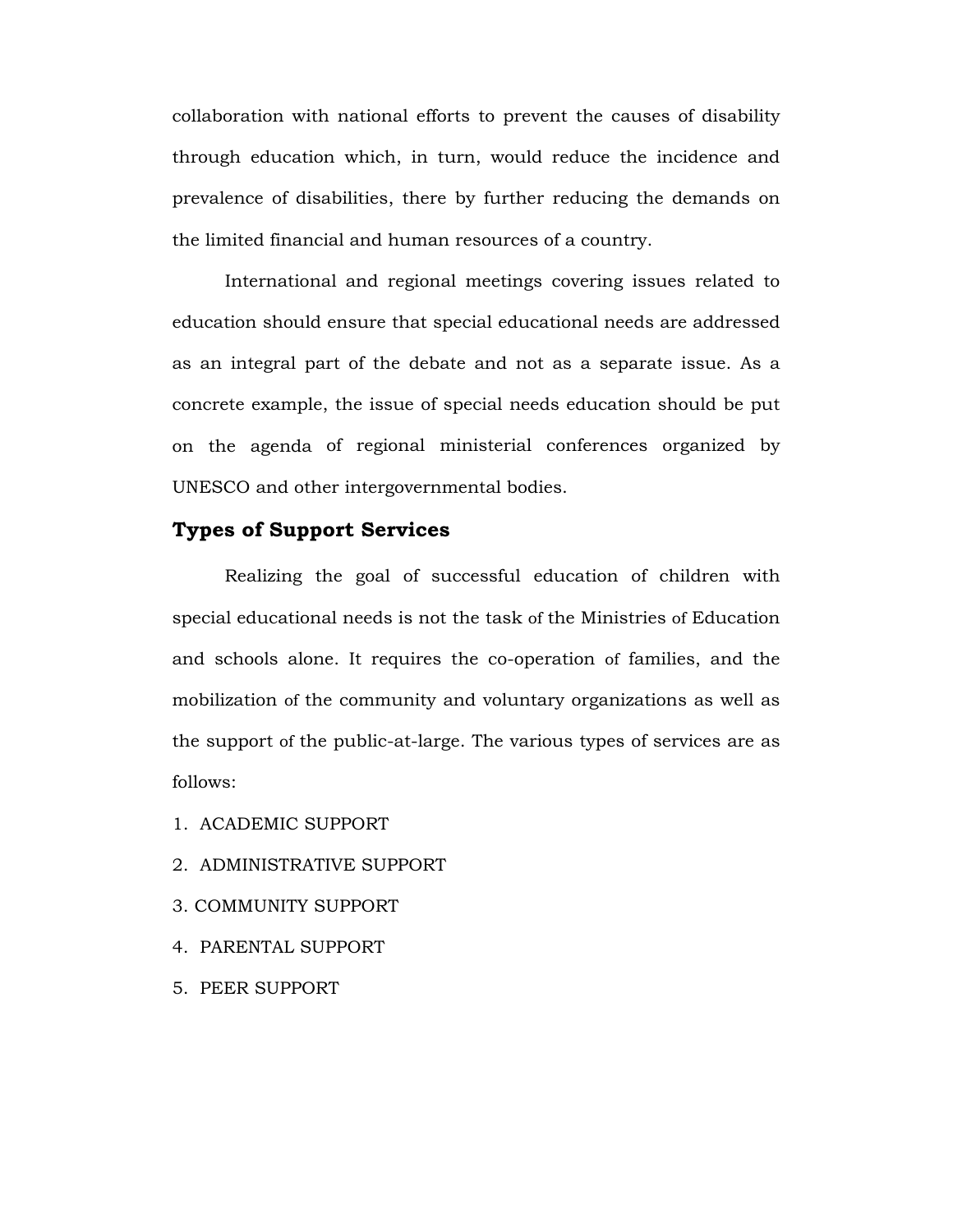# **Academic Support**

Academic support is the most important support to ensure appropriate education for special needs children. Academic support consists of the following measures: provision of instructional materials for children with special needs; providing specialized help to children with special needs in the resource room; modifying/ adopting the curriculum to suit to the needs of special needs children; rectifying the deficiencies of children with special needs; improving the quality of teaching; taking personal care of special needs children; showing positive attitude towards children with special needs; adopting innovative teaching practices; providing remedial instructions to children with special needs and establishing linkage with special schools and utilizing the expertise and resources of special schools.

Teachers should adopt innovative practices while teaching special needs children. Participatory teaching, peer tutoring, cooperative learning, co-teaching or team teachings are some of the practices which are useful for such children.

 Ways of establishing linkages with special schools are teachers consult and seek the advice of special school teachers; special school teacher visits to school regularly and discuss with teachers about their problems and the solutions; severely handicapped children enrolled in the school are referred to special schools for their preparation; severely handicapped children who have completed their preparation in special schools are readmitted in the school; instructional materials are borrowed from the special schools.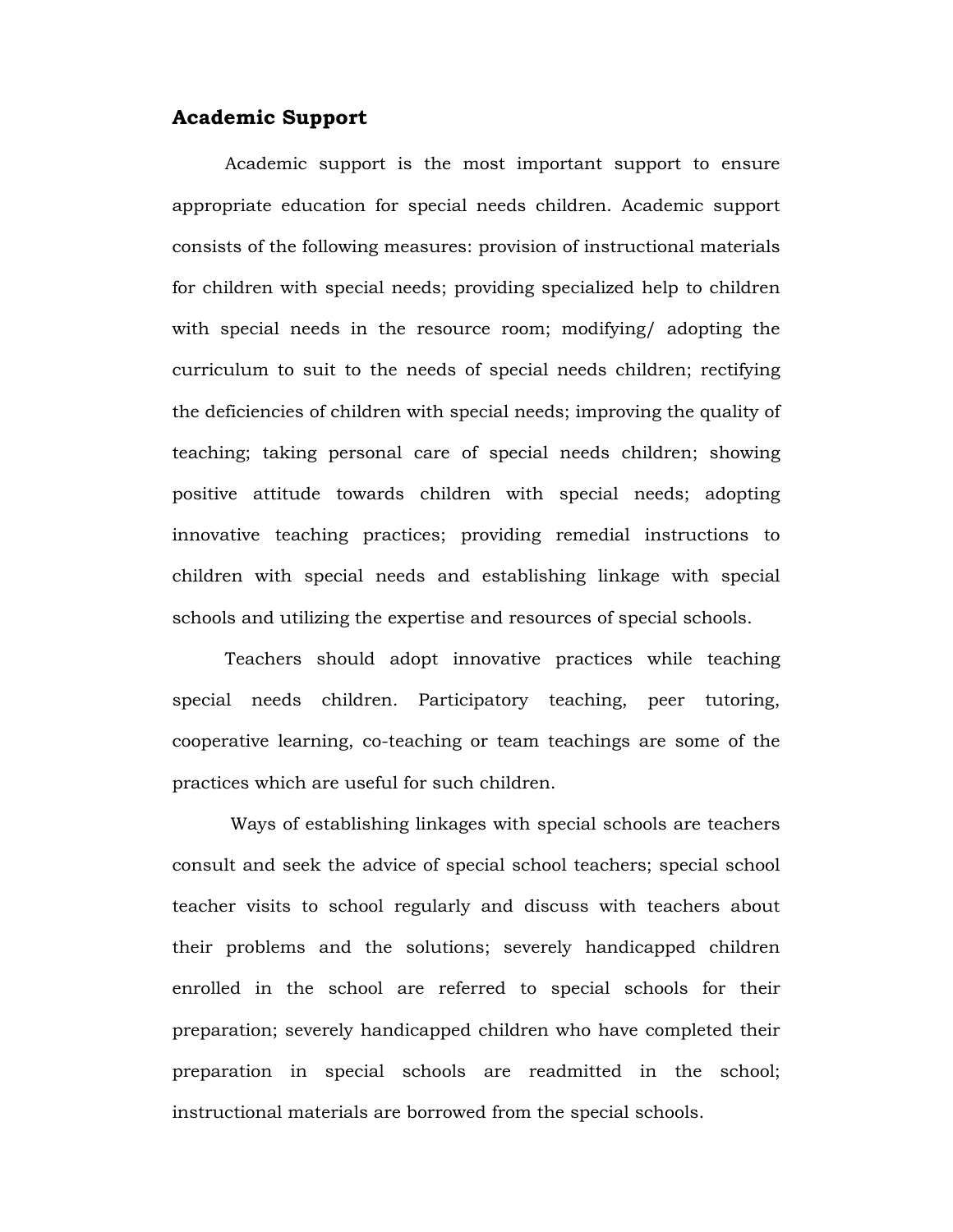Children enrolled in special schools who need specialized help may be referred to special schools or that specialist teachers working in special schools may be requested to provide special assistance and services to such children. For this purpose, there should be linkage between special schools and the inclusive schools. When this linkage is not established, the child with special needs loses the game.

Teaching special needs children in inclusive setting is not simple as it may appear. Teachers may not be able to deal with the situation individually. There is, thus, a necessity of collaboration and consultation among teachers. Lack of collaboration and consultation among teachers is a barrier to provide quality education to children with special needs.

### **Administrative Support**

Administrative support is another important measure for implementing children with special needs. This includes the followingvisit of supervising officer/ Education Officer to the schools; giving feedback to teachers for increasing their efficiency; financial assistance to schools for implementing education for children with special needs; constructions of resource rooms in schools or in the centre schools; maintenance of resource rooms; providing in- service education to teachers and the headmasters; deputing teachers to visit model inclusive schools outside the State/ country and monitoring and evaluation of the programme.

For effective implications of education for children with special needs, administrators are expected to be familiar with the concept,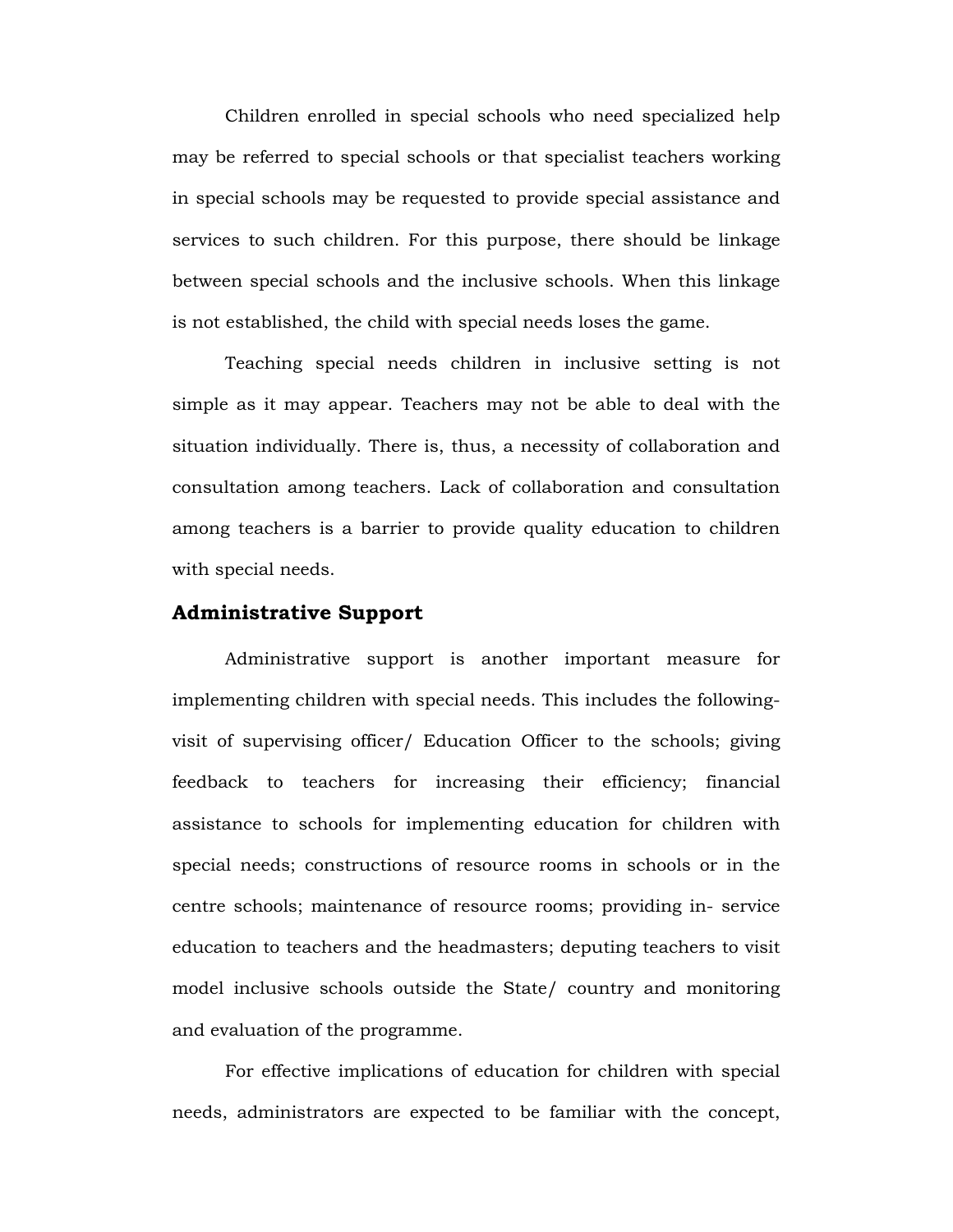objectives and practices of inclusive education. Such familiarity will help the administrator in supervision, monitoring, control and for providing leadership to the headmasters of schools.

It is evident from various literatures that District Education Officers and the Block Level Education Officers rarely visit schools due to some or the other reasons. Even when they visit schools they do not give any specific feedback to the teachers about what they are doing and how they are doing. In such cases, they very purpose of supervision is lost.

School expect financial assistance from the Government to meet their contingency expenditure for purchase of aids and equipments, and other instructional materials, removal of architectural barriers and other environmental modifications. When such assistance is not provided by the Government, other agencies such as Rotary club, Lions Club, business houses, industries, NGOs, parent teacher associations and voluntary agencies should come forward to provide assistance in the form of finance or supply of materials to schools.

A resource room is an administrative arrangement for meeting the needs of children with disabilities. Specialized help can only be given to such children in the resource rooms. Thus schools should have resource room facilities. Resource rooms can be constructed either with assistance from the Government or from other agencies. Once the resource has been constructed it must be maintained properly and used for the purpose for which it has been constructed.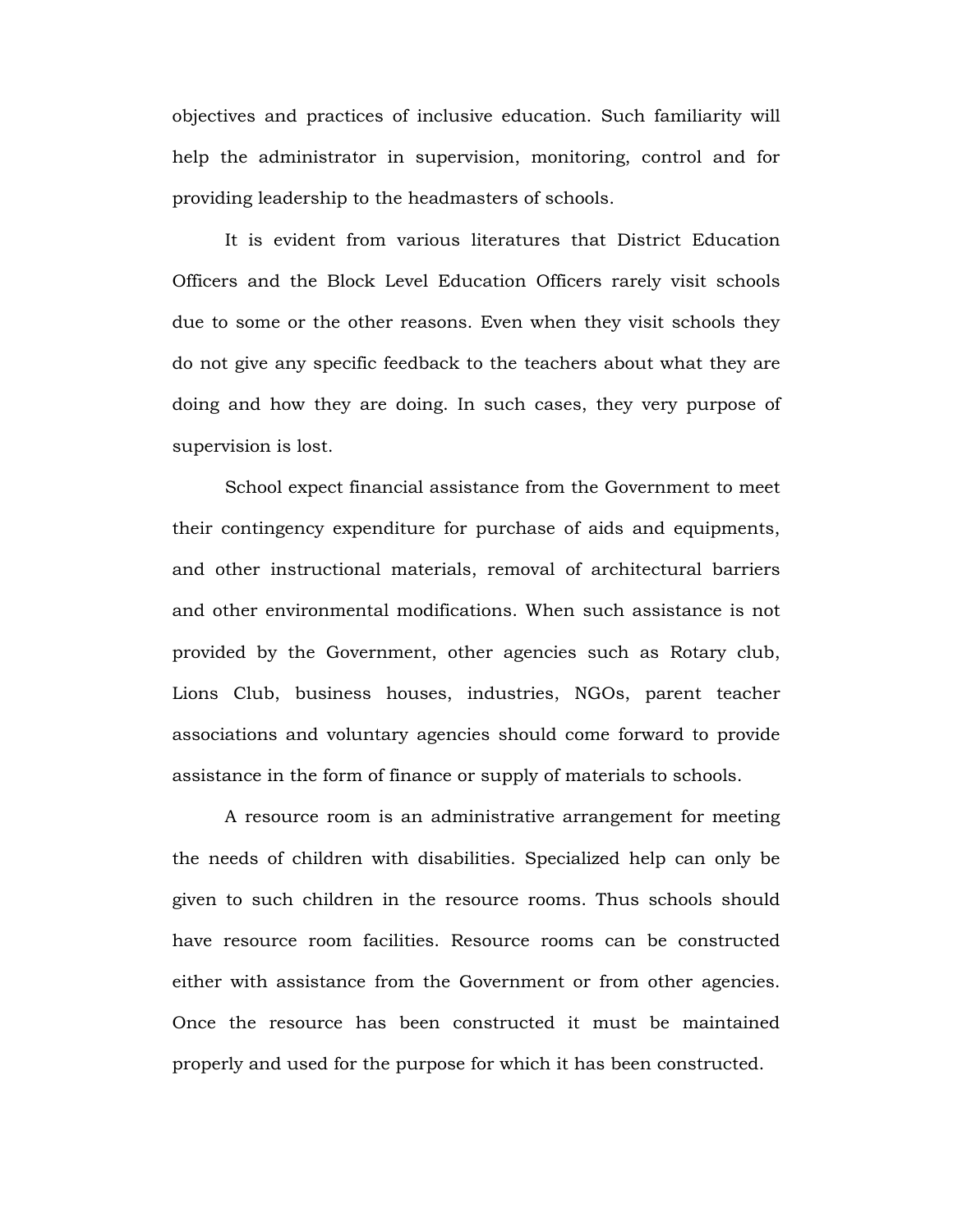# **Community Support**

Involvement of the community or social intervention is a necessary condition for the success of education of children with special needs. The community can intervene in the programme in the following ways: participating in the decision making process; meeting the expenses of constructing the resource rooms; sending out of school children to school; encouraging disabled children to attend school regularly; providing or helping the teachers trained in special education; providing the salary of the resource teachers; providing aids and equipments to the schools; supervising the work of teachers; and giving feedback to them; helping in dealing with the problems of the handicapped girl child; monitoring the progress of education of special needs children in the locality and transforming the school into a community school.

Local administrators should encourage community participation by giving support to representative associations and inviting them to take part in decision-making. Community involvement should be sought in order to supplement in-school activities, provide help in doing homework and compensate for lack of family support. Mention should be made in this connection of the role of neighbourhood associations in making premises available, the role of family associations, youth clubs and movements, and the potential role of elderly people and other volunteers, including persons with disabilities, in both in-school and out-of-school programmes.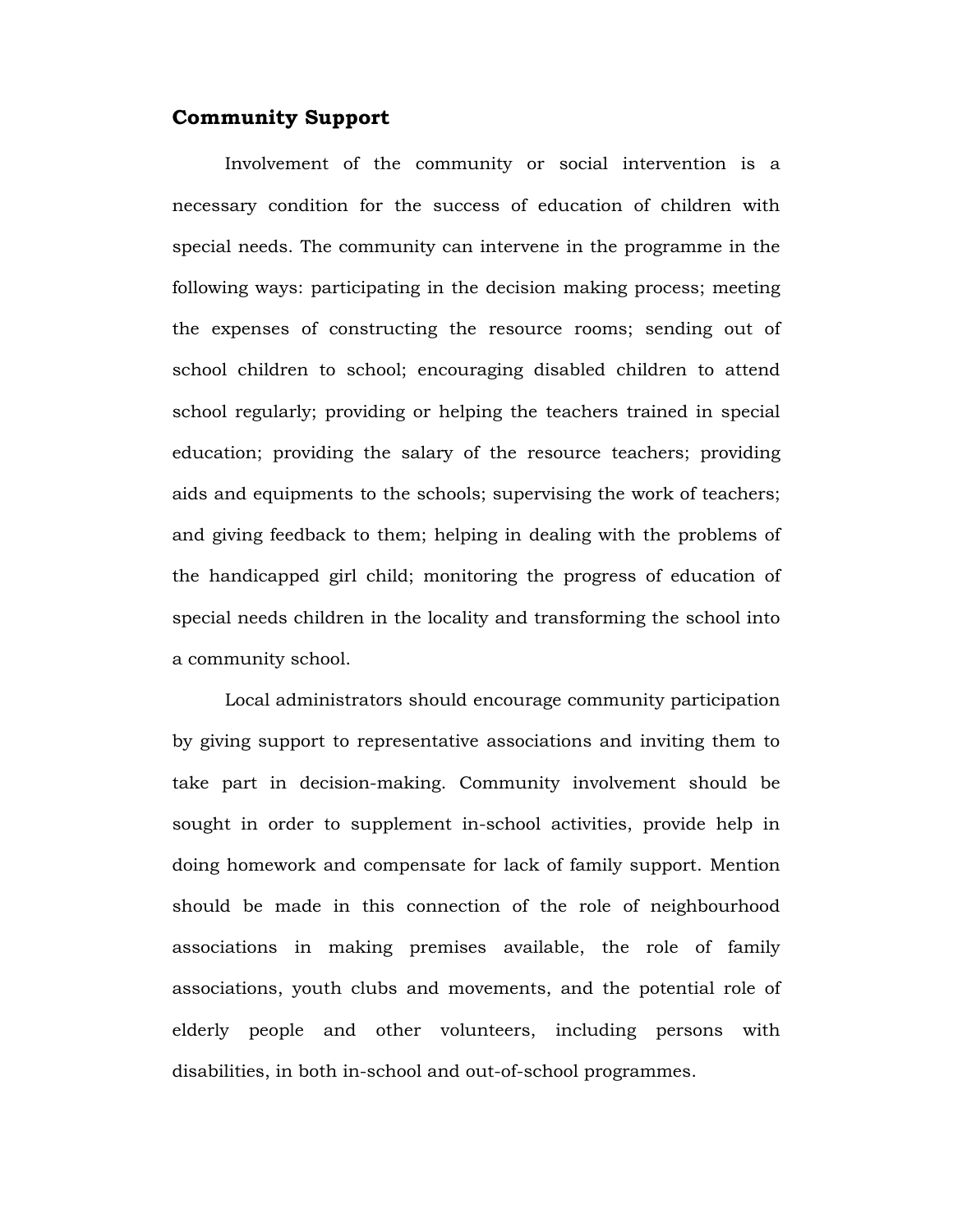As voluntary associations and national non-governmental organizations have more freedom to act and can respond more readily to express needs, they should be supported in developing new ideas and pioneering innovative delivery methods. They can play the roles of innovator and catalyst and extend the range of programmes available to the community.

### **Parental Support**

 A crucial barrier to effective education for special needs children is non- involvement of parents in the process of educating children with special needs. In most cases parents send their children to school but they are not involved in any aspect of inclusion such as assessment, decision making and education of their children. They are alienated from the school. Moreover, a lot depends on community participation. Non- involvement of parents may act as a barrier for successful education of special needs children. Community awareness programme and parent contact programme will motivate parents and community for their involvement in the process education for children with special needs.

Involvement and cooperation of the parents in the education of special needs children is very important. They should discuss timely with the teachers and seek their guidance and the most important thing is the interest of the parents. Until and unless if parents are not interested in the education of their special needs children, the school cannot alone transform their dreams into reality. They should show positives hopes for the future of their special needs children by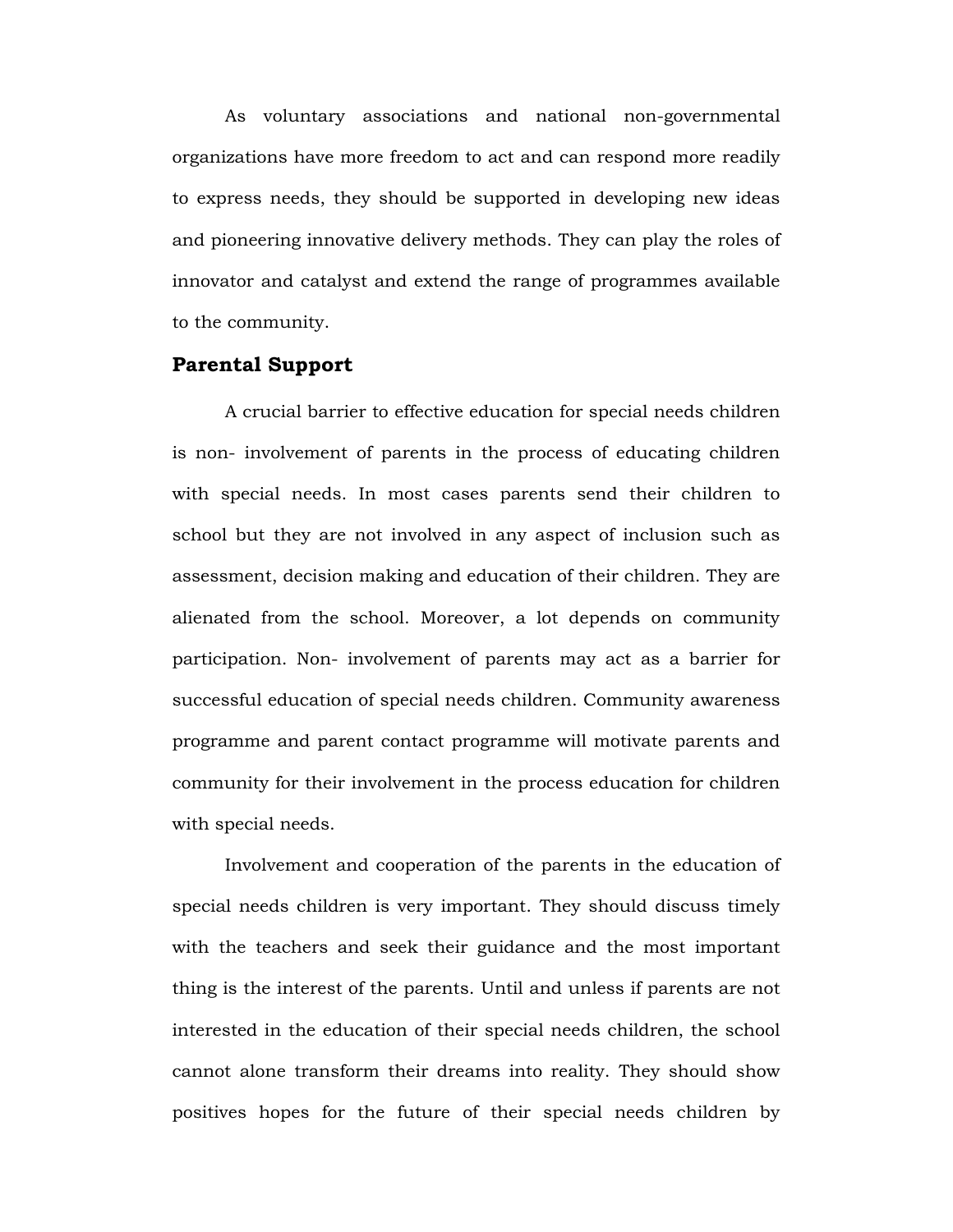providing them required instructional materials. Their encouragement and help and involvement in the education of their special needs children are very necessary.

The education of children with special educational needs is a shared task of parents and professionals. A positive attitude on the part of parents favors school and social integration. Parents are privileged partners as regards the special educational needs of their child, and to the extent possible should be accorded the choice in the type of education provision they desire for their child.

A co-operative, supportive partnership between school administrators, teachers and parents should be developed and parents regarded as active partners in decision-making. Parents should be encouraged to participate in educational activities at home and at school, as well as in the supervision and support of their children's learning.

Governments should take a lead in promoting parental partnership, through both statements of policy and legislation concerning parental rights. The development of parents' associations should be promoted and their representatives involved in the design and implementation of programmes intended to enhance the education of their children.

### **Peer Support**

Children with special needs may be enrolled in the regular class, but they may not be accepted and respected by their age peers. Under this circumstance, the child with a disability may be teased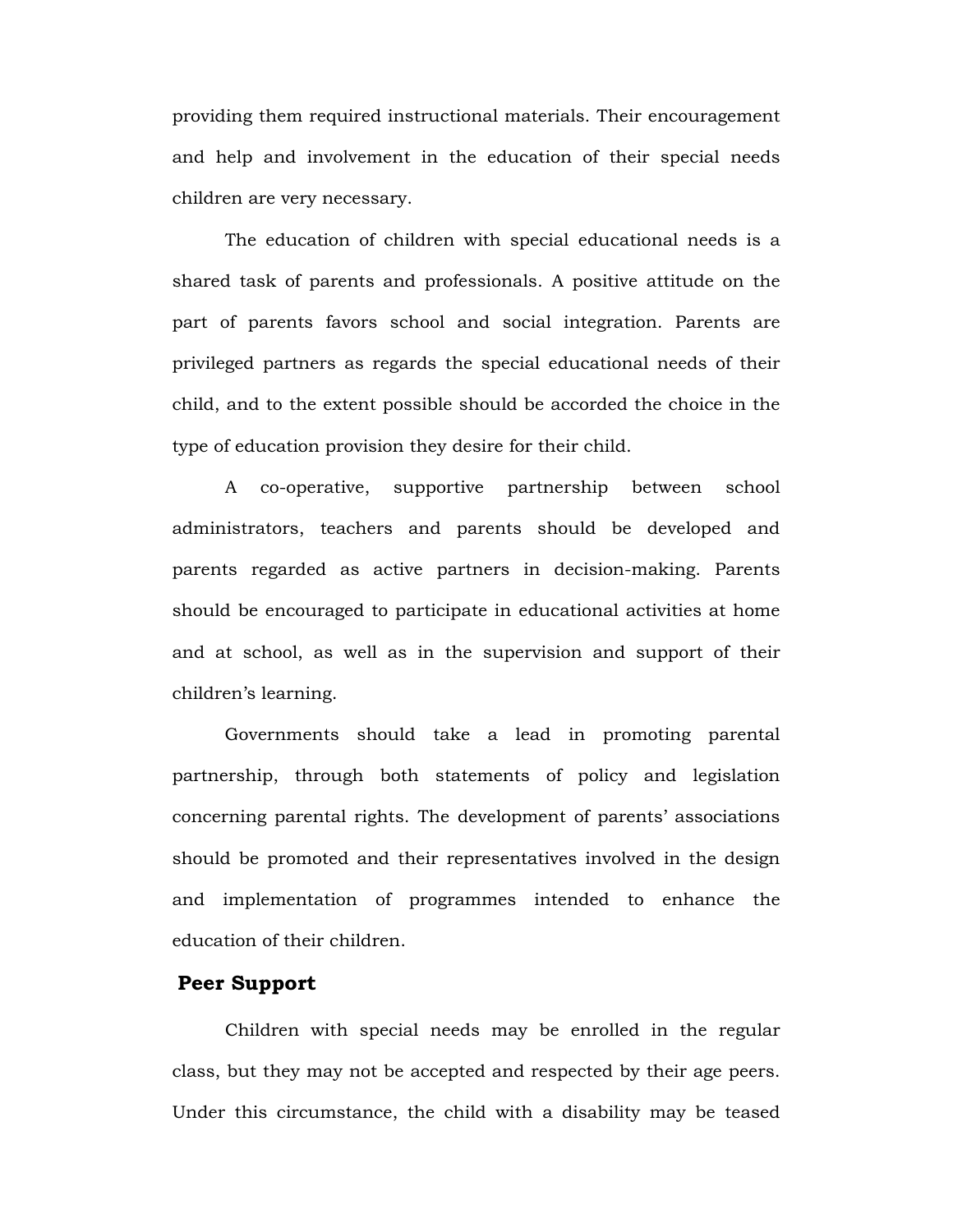and bullied by their peers. This acts as a major barrier for education of children with special needs. Peer rejection can be avoided by encouraging children to develop friendships.

The peers should help a child having special needs in learning and offering remedial tutoring, if required. The peers should also offer general assistance like helping a locomotors impaired child in carrying his/ her material.

For the full development of children with special needs the nondisabled should accept their disabled peers. They should make friendships with their disabled peers and should play with them so that they cannot think themselves as inferior. Children with and without disabilities should learn together and completer their assignment cooperatively and if teachers ask non- disabled children to provide tutoring to their disabled peers.

Peers rejection and acceptance also plays an important role for the education of children with special needs. If non- disabled children accept them and help them they can enjoy the school environment.aking progress towards integrated education.

# Review of Related Literature

 Keeping, in view the importance and necessity of the related literature, some studies having direct or indirect bearing on the present work are reviewed in order to carryout the study with more precision and objectivity. The studies are as follows:

Pathak (1984) conducted a study on disabled children in normal schools. The major findings of the study were most of the disabled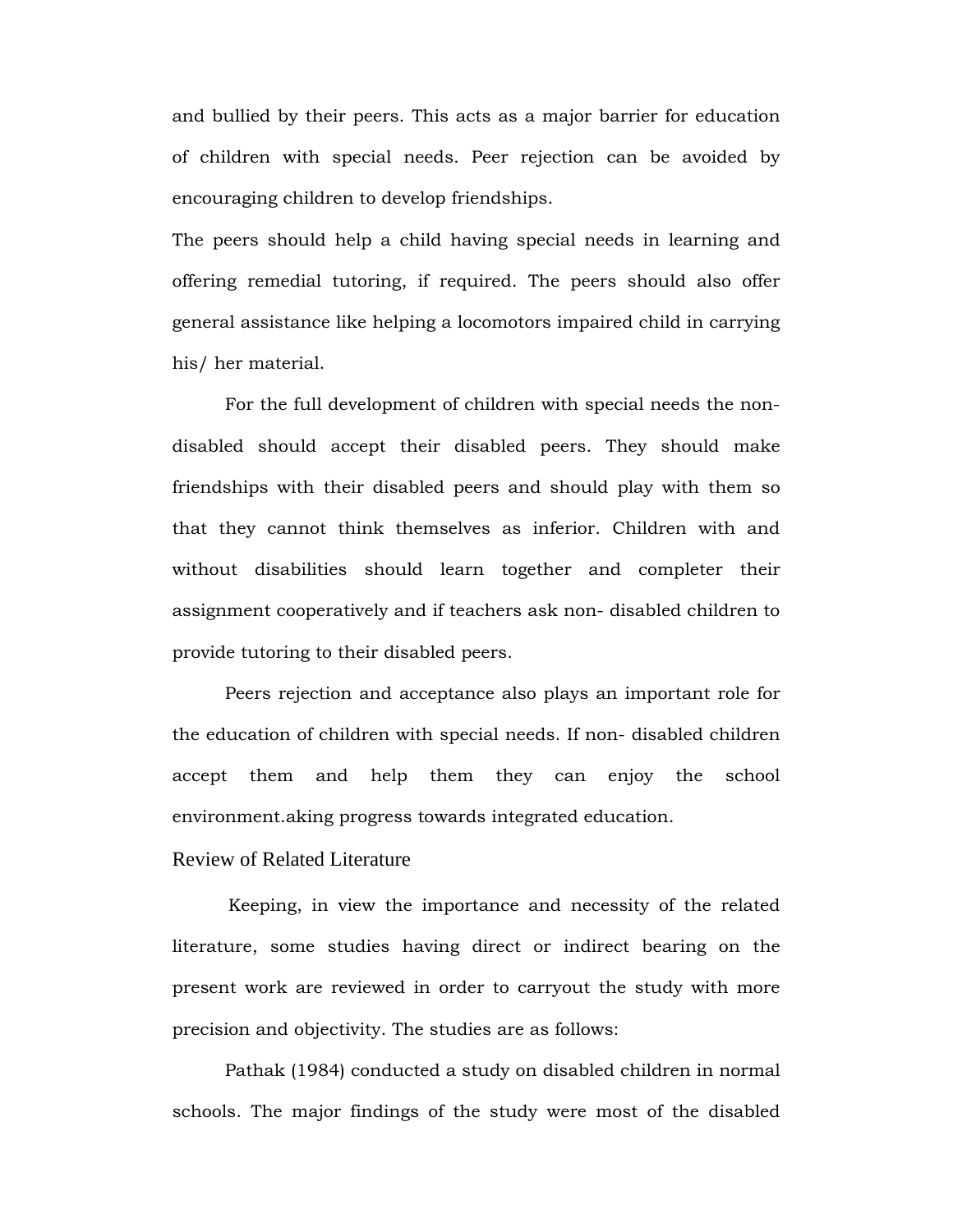children came from families with poor economic background. 63 of the79 children's father had studied only up to higher secondary or below. Parents of 46 children had a family income below 500 rupees per month. Most of the disabled children were from large families having four to five children. The disabled children were somewhat reserved, emotionally stable, satisfactorily adjusted but low in scholastic ability, demanding and easily excitable, obedient, vigorous and not very tense. Over all adjustment was average. Emotional adjustment was average. The few problems which disabled children faced were fear of the school, difficulty with classroom learning, and inability to participate in co curricular activities.

Cowasji (1985) studied the effectiveness of the orientation programme for teachers working in the integrated education in Rajasthan. The major findings of the study were the academic and professional qualifications of the teachers were of the expected level and all of them were trained. They had adequate experiences of teaching normal students as well as those covered by these schemes. The special reference rooms in these schools were in good conditions. The number of beneficiary boys belonging to schedule classes was greater than that of those from schedule tribes. No one was trained in English teaching. Psychological and medical test were taken in all the schools. There was improvement in pronunciations and spelling after the orientation.

Singh and Prabha (1987) evaluated integrated educational facilities for physically handicapped in the schools of Bihar. The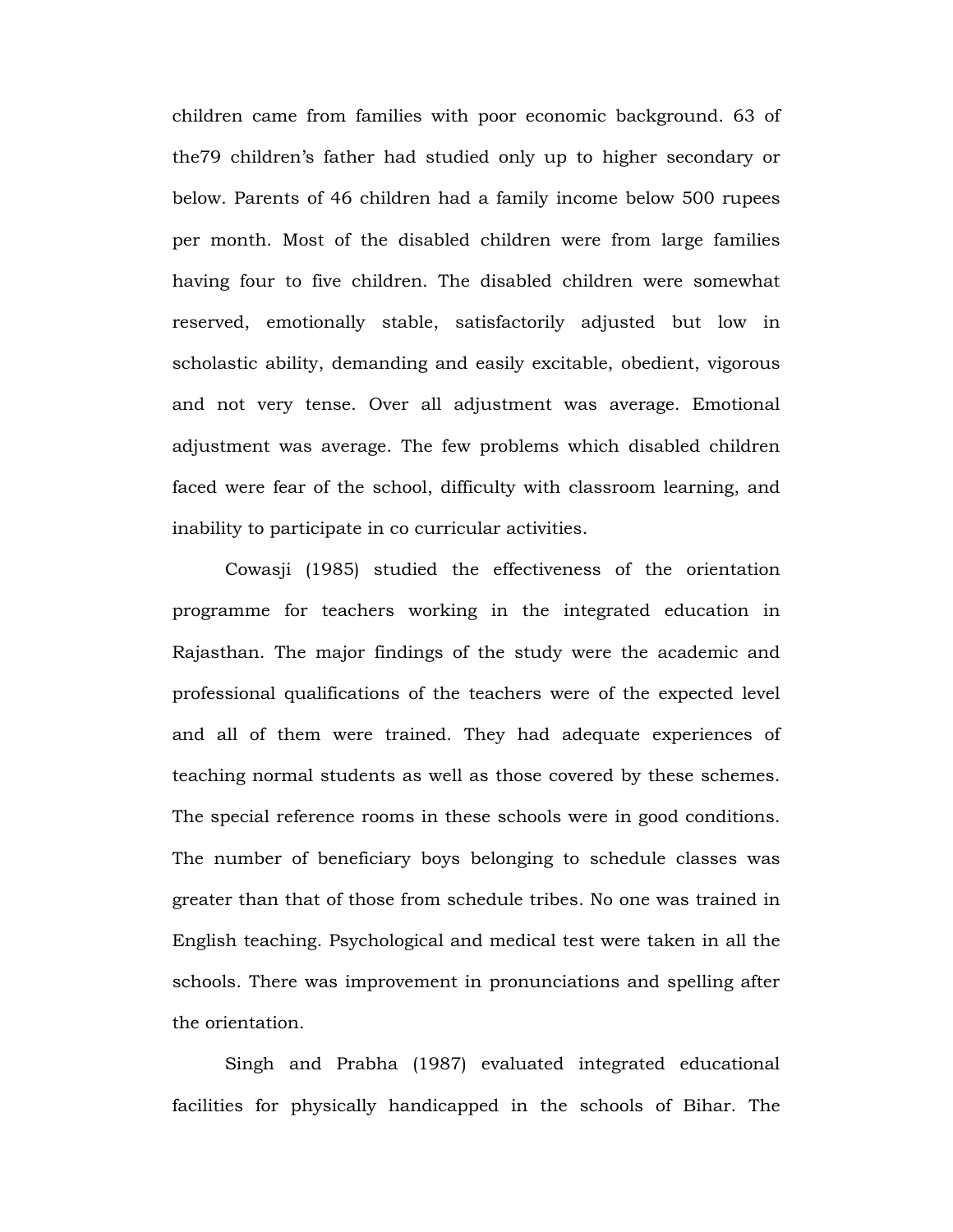facilities granted by the Government were not availed of by the schools. The facilities available in the schools were not enjoyed by the students for whom they had been provided. The schools were utilizing only 33 percent of the resources allotted for this propose. The admission policy was defective. Physically handicapped students were well adjusted within their families but there was lack of communication between such students and their non- physically handicapped fellows. The resource teachers were not trying to bridge this gap. The schools had not taken advantage of the training facilities extended to them for the resource persons for the handicapped students. None of the schools had a separate resource room; facilities like grants of books and stationary were not being availed of by some schools.

Rai (1991) did a study on cooperation- based learning strategies for disabled and non- disabled children in integrated setting. It has been found that cooperative learning experiences promote a close relationship between the disabled and non- disabled. When learning situations are structured cooperatively and they worked together, they interact in positive ways, feel supported and encouraged to achieve. The five major sets of strategies for structuring cooperative learning includes clearly specifying the objectives of the lesson, decisions about placing of students and size of the group, explaining the task, positive interdependence and learning activities in students, monitoring the learning groups intervening to provide the task assistance, and evaluating students in their achievement.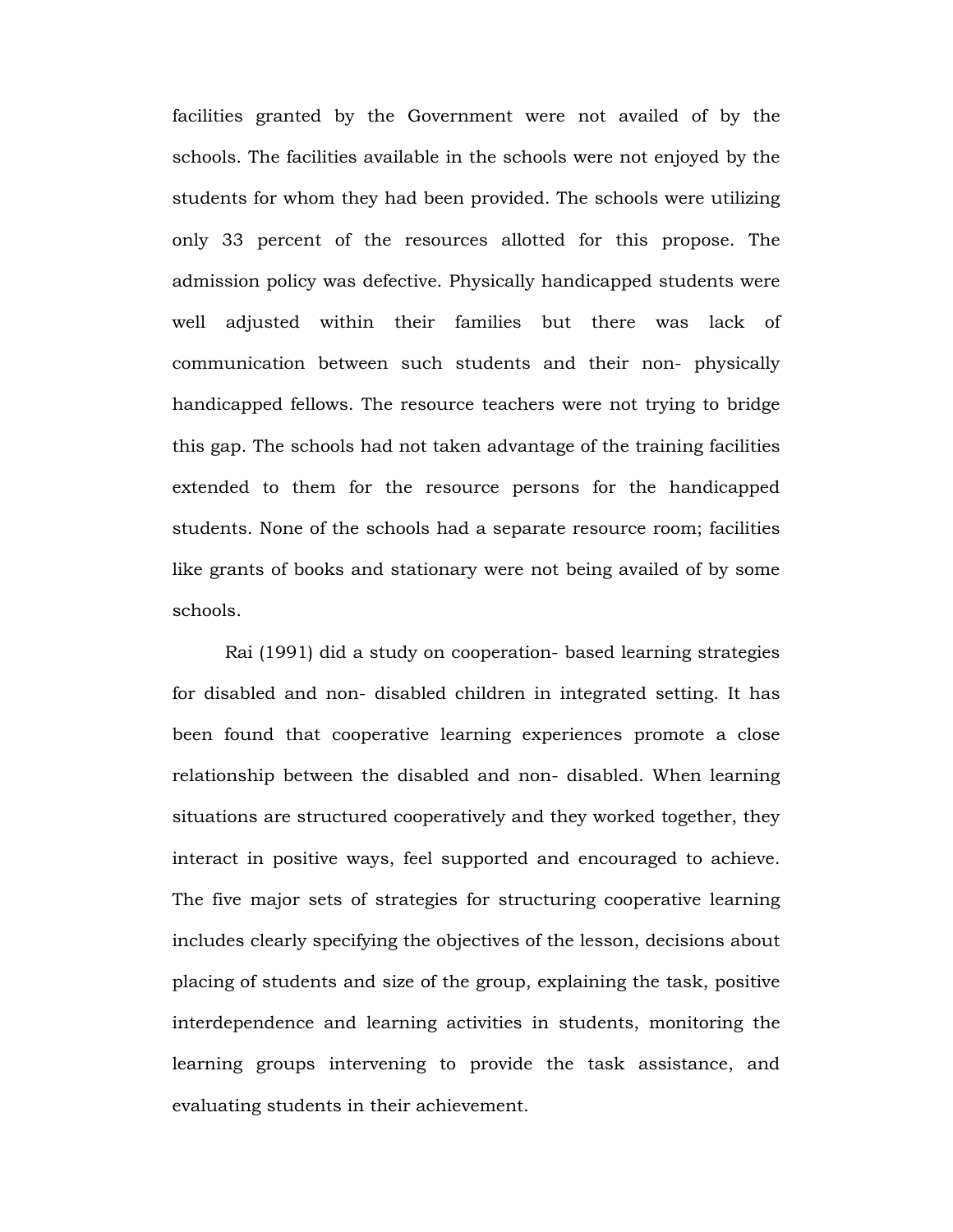Galis (1994) examined on attitudes and beliefs of special and regular educators in the state of Georgia. It was found that most responders strongly agreed that it is important to make modifications for students who need adoptions to benefit from a particular instructional environment. The responders also believed that special education provides a valuable service for children with disabilities. It is important for students' progress to be graded according to ability rather than only with standardized measures. They further opined that maximum size of the classes should be reduced when students with disabilities are placed in regular classrooms.

Grolnick & Slowiaczek (1994) conducted a study including three dimensions of parent involvement. The results found the indirect associations between some types of parent involvement and student motivation, which then led to improved performance. It was also found that not all types of parental involvement led to improved performance.

A study by Barrafato (1998) revealed the extent to which supports such as school funds and resources, parental and teacher attitude, in service training, and planning contribute to the successful inclusion of children with disabilities at the early childhood level. Results demonstrated that overall the children were socially integrated and adjusted to their settings. All teachers and parents identified certain factors which must be in place to successfully integrate children in regular classrooms. The importance of teachers' aid,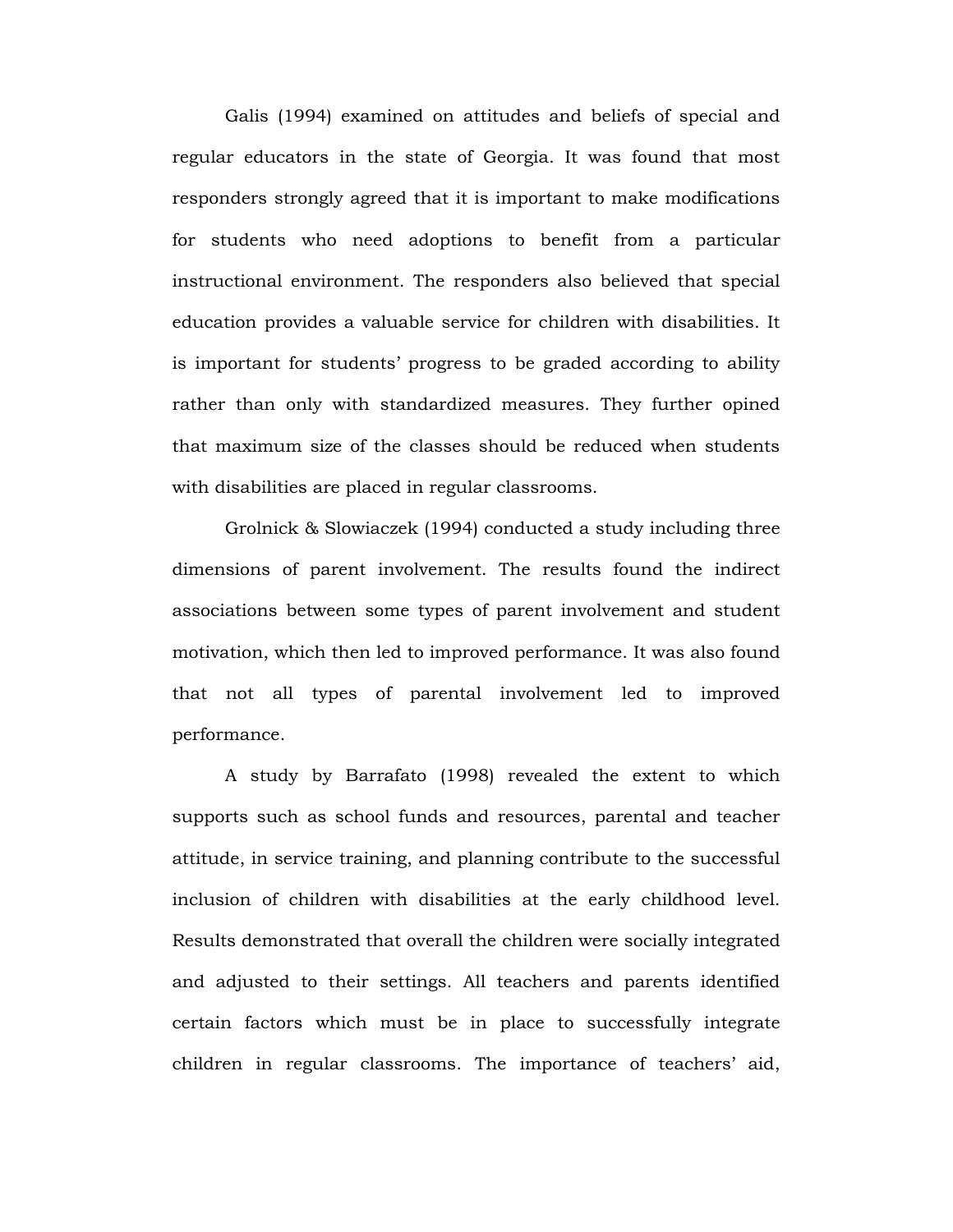increased support services, appropriate in service training for teachers and smaller class sizes were stressed.

Harton (1998) investigated the opinions of parents of disabled and non- disabled elementary children regarding inclusion of disabled students in regular education classes. Results indicated that parents with disabled children had more favorable opinions about inclusion compared with non- disabled children. Parents of disabled children were more accepting of inclusion than were those with non-disabled children in inclusive settings. Parents' answers differed depending on the type of disability being included. Regardless of their child's disability or inclusion status, the ranking of disability types from most acceptable for inclusion to least acceptable were: social, sensory, motor, academic and behavioral.

Mendez (1998) conducted a study to investigate the effect of teachers' perceived role stress, perceived self- efficacy, and support for research based effective teaching behavior on their attitude towards inclusive education. The results of the study indicated that support for research based effective teaching behavior not only had an indirect effect through role stress, but also had the most direct effect on teachers' attitude towards inclusive education. Teachers' efficacy beliefs did not contribute to the hypothesized models. The inclusion of students with special needs in regular education classrooms has become a major focus of current educational reform, and regular education classroom teachers' will play a significant role in the educational experiences of children with special needs who are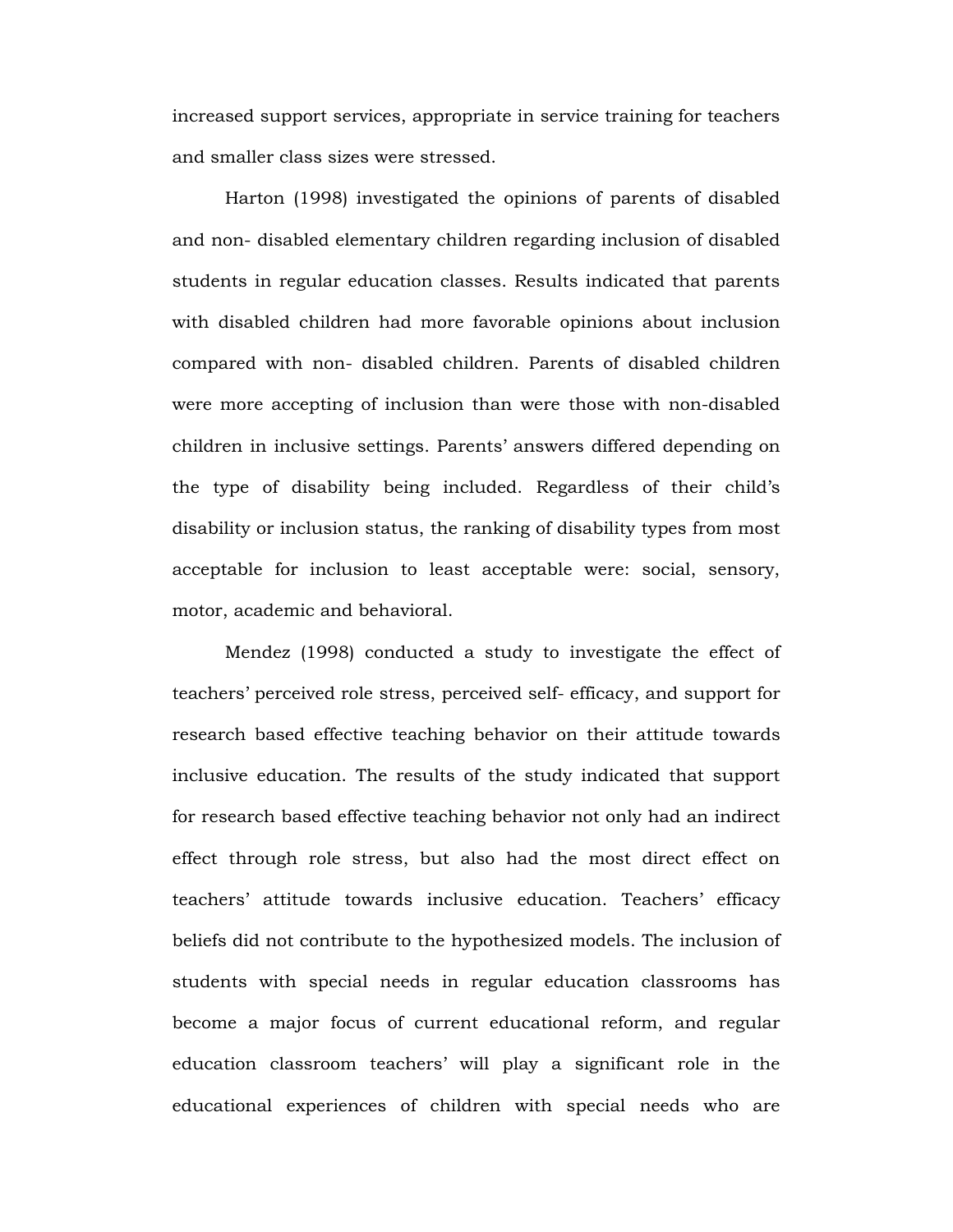integrated in the regular education classrooms. Given that a relationship exists between attitude and behavior, the attitude of teachers' towards inclusion related issues will play a significant role in their interactions with children with special needs and hence, influence the quality of these students' experience.

In a study by Treder (1998) entitled Teacher effectiveness and teachers' attitude towards children with special needs- implication for inclusive setting. The results of the study indicated adoptive and appropriate student behavior deemed to critical to a successful adjustment in their classrooms, and inappropriate and maladaptive students behavior were deemed to be unacceptable in their classrooms. The study also found that more effective teachers' indicated greater interaction with special needs students and indicated higher level of promotion of inclusive practices in their schools.

Yuen and Westwood (2001) studied on integrating children with special needs in Honkong secondary schools: teachers' attitudes and their possible relationship to guidance training. Results suggested that the teachers did not hold particularly favorable or supportive attitudes towards the policy of integration. While the majority supported the underlying principle that it is every child's right to learn in a regular classroom, most were uncertain about the actual practicalities of such placement. In particular, negative attitudes were expressed concerning the feasibility of integrating students with behavioural problems, and those with severe visual or hearing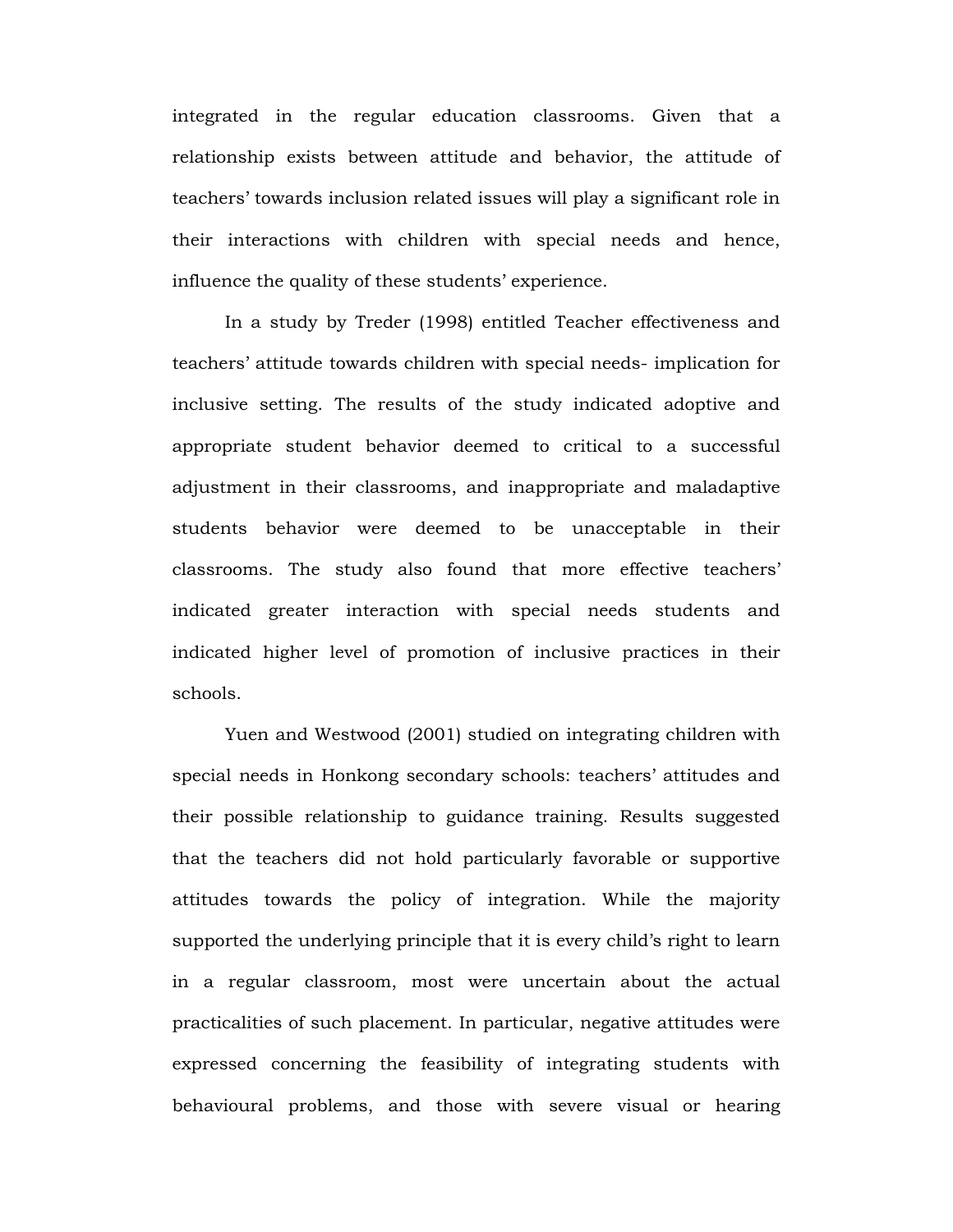difficulties or with mental handicaps. Most positive attitudes were expressed towards integrating students with physical disabilities and those with mild health or speech problems.

Cambra (2003) examined students with special educational needs in the inclusive classroom: social integration and self concept. The results indicated that the special needs children have a positive self concept although it is significantly lower than that of their counterparts, especially in the social and academic dimensions. The paper argues that while school integration is a necessary condition facilitating social integration of special educational needs childrenand consequently improving their self concept. It is not in itself always sufficient for optimization of both these aspects of socio- effective development.

Bradshaw et al (2004) conducted study on special education in United Arab Emirates in relation to anxieties, attitudes and aspiration. Findings of an ongoing study about the attitudes of teachers and pre service teachers towards the integration of children with special needs into regular schools across the United Arab Emirates have been discussed. As the country continues its dramatic period of change as a nation, changes in the education of children with special needs will occur at a rapid rate. For success in the change process information on the attitudes and anxieties of the major stakeholders needs to be investigated and addressed. The findings of study would contribute to the literature base. Finally, the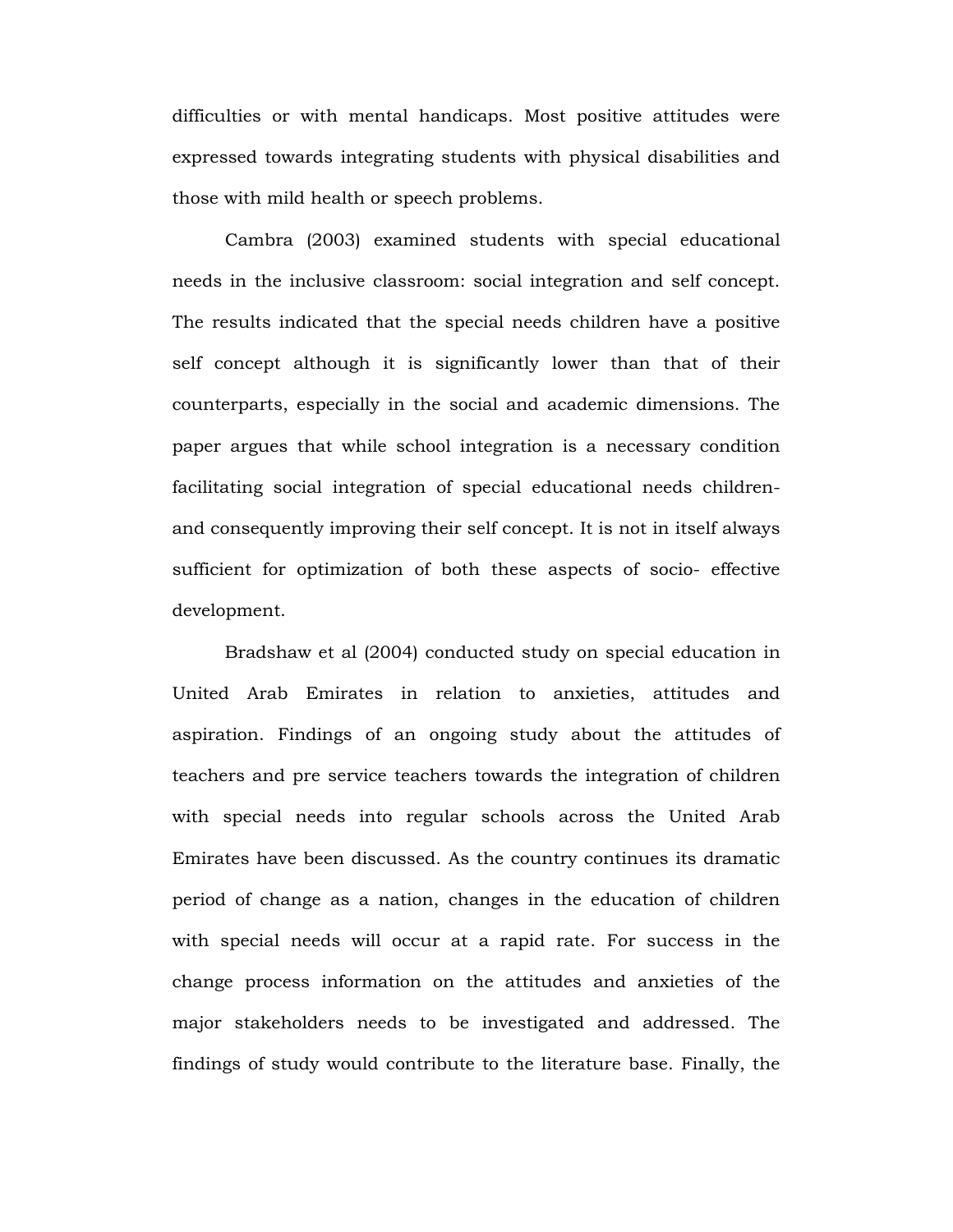educational implications and recommendations will be explored within the social, religious and cultural contexts of the country

Dash (2004) investigated the community support services for the disabled and autistics in Orrisa. The major findings of the study were that none of the disables are being benefited by the support systems extended by the professional or by the key community members. As per the opinion of the community members VHWS around the community are hardly extend their support to these members. TBA is so untrained that they are incapable enough to render their labor services at the time of child delivery which act as the sufficient sources for creating a disable. Teachers had not played a major role on teaching mobility or orientation skills, daily living, and home economic skills to student, they had learnt it from their parents before being institutionalized from friends after institutionalization. Teachers were confined only in imparting educational and vocational skills. Similarly religious leaders are rendering all sorts of superstitions training to the community members which at a greater extent are restricting the parents of disable for pursuing better treatment services.

Chang (2005) revealed on the perception and needs of the preschool educators toward children with disabilities. The major findings of this study were as followed Preschool educators attitude toward young children with special needs turned positive through time went by. In order to provide better services to children, preschool educators made some changes as follows attitude and expectation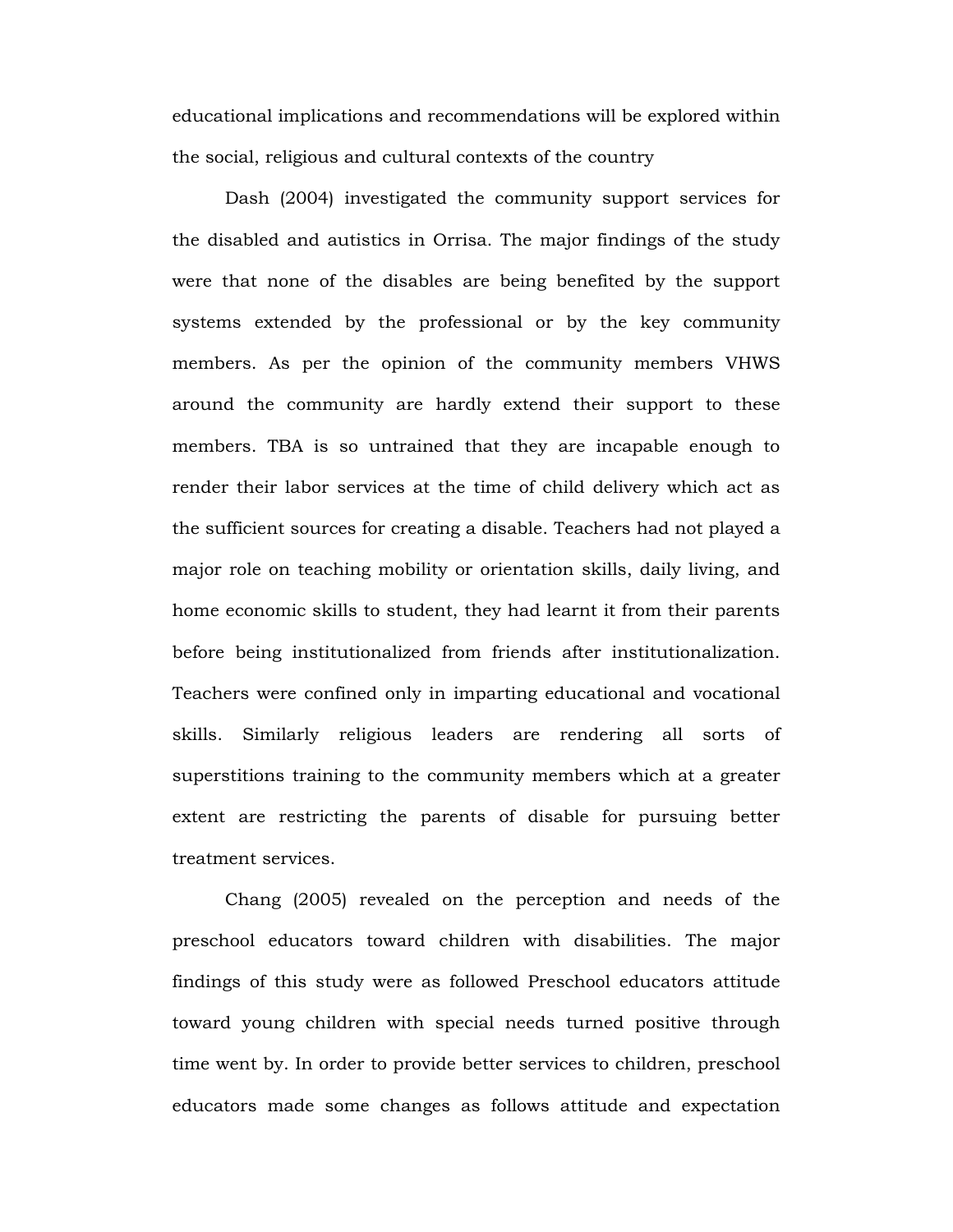toward children with different needs; adjustment of class management; self-empowerment providing support from school partners. In regard of teaching children with special needs, educators faced some barriers as follows: difficulties between the curriculum adjustment and class management, lack of professional training in problem solving; lack of effective support from school partners. Through experience, preschool educators expect services as follows: opportunities of effective professional training; building available school-based support network.

Dash (2005) studied the causes of failure of children with special needs in the regular classroom. The study has revealed that regular teachers have identified the deficits within the child such as lack of motivation, deficits work habits, poor interpersonal relationships and communication skills and passive academic involvement. The factor responsible for failures of such children as reported by research teachers are teaching methods are not responsive to students' characteristics, time needed by the students are not allowed, remedial instructions are not given by the teachers, students progress are not monitored by the teachers, supportive learning environment are not created in the class and lack of parental care, encouragement and help are the main causes of failure of children with special needs in the regular classroom.

Jessie et al (2005) examined teacher perceptions on what a functional curriculum should be for children with special needs. It has been found that curriculum planning for the intellectually disabled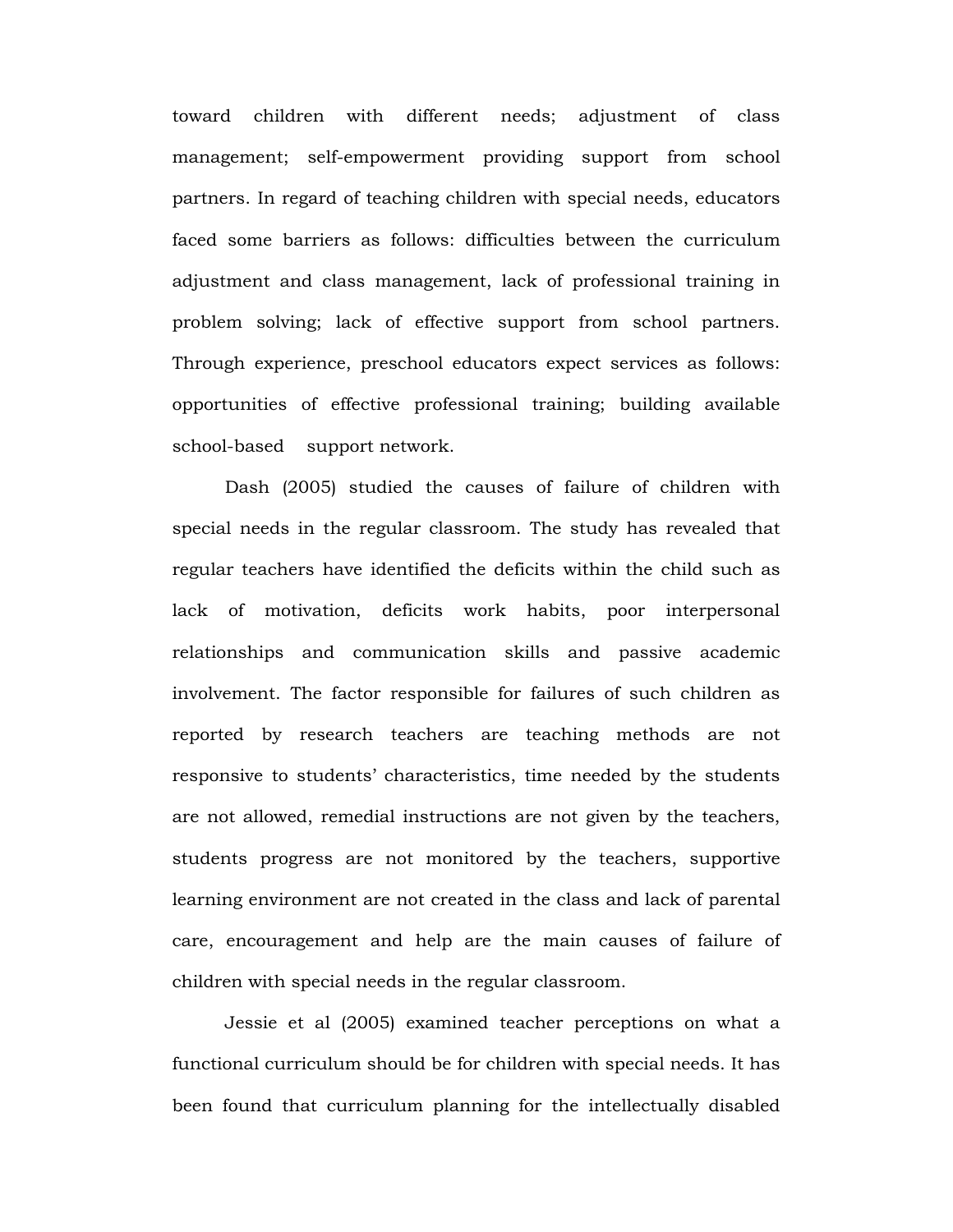must be forward looking, giving due consideration to the students' current and future needs, sensitive to the environments in which the individuals will ultimately be expected to adapt and function after leaving school.

Skarbrevik (2005) revealed the quality of special education for students with special needs in ordinary classes. The findings showed that resources made available by the municipalities had an impact on equality as well as adequacy. This was also found for the availability of teaching materials, which had a significant impact on the quality of the reading, writing and arithmetic, and for students with psychological problems, are reported. Although the students' scored low on social inclusion as assessed by the teachers, the parents reported that most of them thrived well or very well at school.

Ali et al (2006) evaluated an empirical study on teachers' perceptions towards education of children with special needs in Malaysia. The main finding shows that, in general, teachers have positive attitudes towards children with special needs. The findings also show that collaboration between the mainstream and the special education teachers is important and that there should be a clear guideline on the implementation of inclusive education. The findings of the study have significant implications to the school administrators, teachers, and other stakeholders who directly and indirectly involved in implementing inclusive education.

Carter (2006) attempted to study on the development of special education service in Thailand. It has been found that the government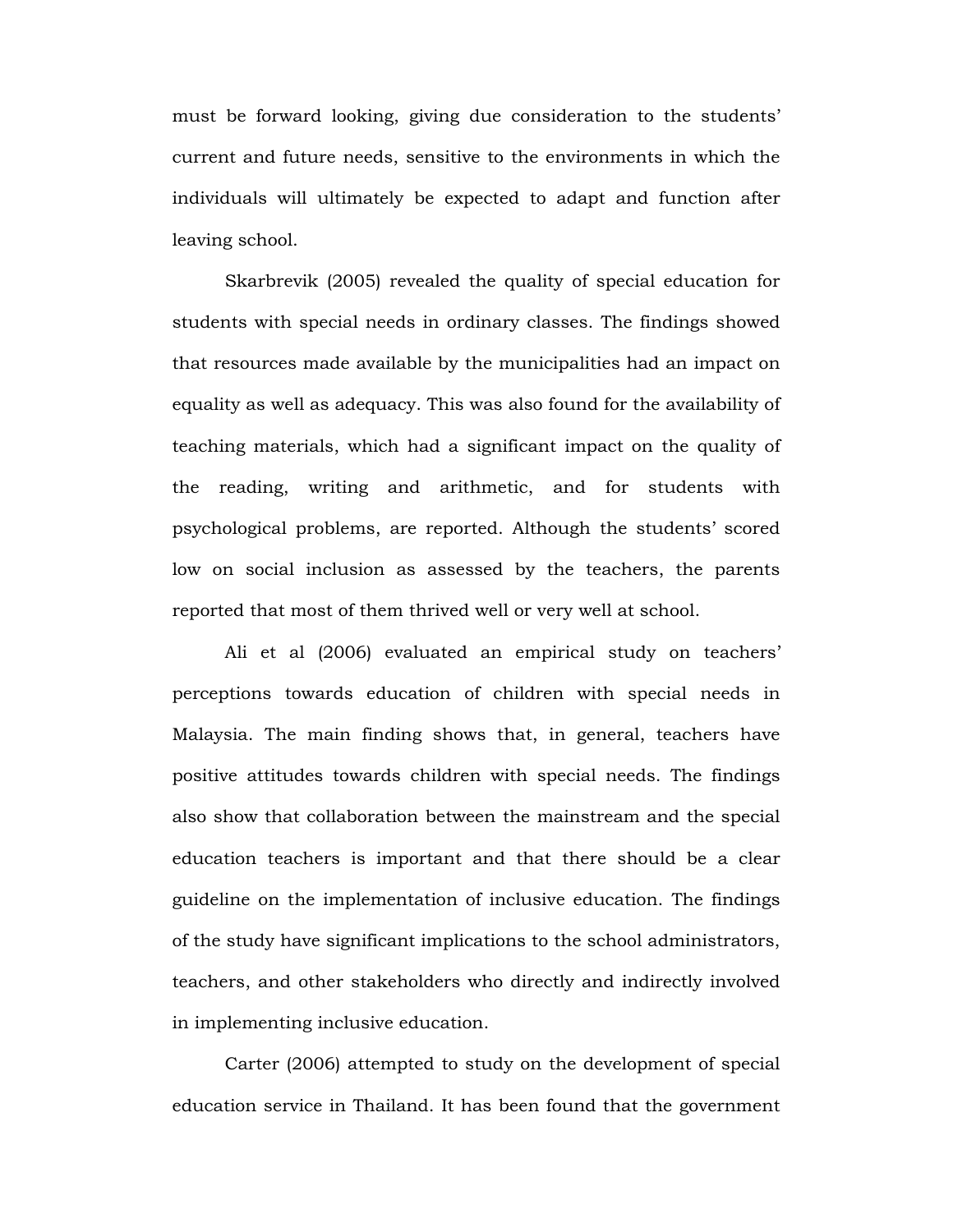of Thailand has historically provided a limited number of educational opportunities for individuals with special needs but has recently demonstrated movement toward a more comprehensive educational system. The educational policy has not only begun to expand the incorporation of services for children with special needs but has also introduced efforts to include children with special needs in regular education classrooms.

Dunn (2006) studied on classroom teachers' referral criteria for special education services. The results of this study indicated a combination of student characteristics that teachers observed (inattention, lack of comprehension, inability to complete tasks in the allotted time, and poor test performance) and what teachers inferred. The implications of the research for classroom and special education practices in particular are discussed.

Koutrouba and Vamvakari (2006) highlighted factors correlated with teacher's attitudes towards the inclusion of students with special educational needs in Cyprus. The findings of this research confirm that the provisions in the new laws have adopted the right course of action, although teachers' feelings of inadequacy, non- Special Educational Needs (SEN) students' circumspection and SEN students' hesitation have not yet been satisfactorily addressed.

 Gaad & Khan (2007) conducted a study on primary mainstream teachers' attitude towards Inclusion of students with special educational needs in the private sector. The major findings of the study indicated that one of the main challenges facing primary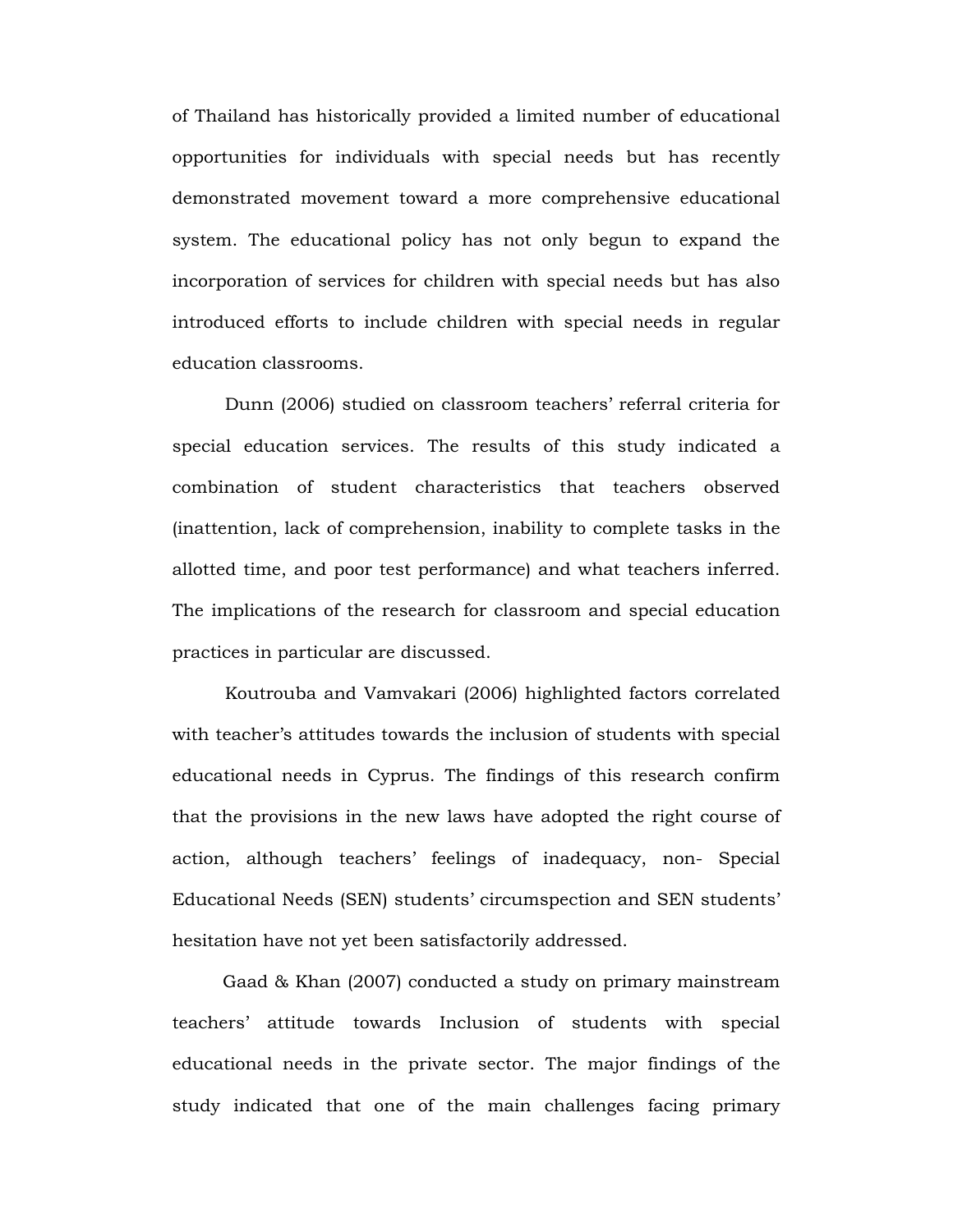mainstream teachers in Dubai in the United Arab Emirates (UAE) stems from the current educational movement towards inclusion. It is an international phenomenon, a process that emphasizes providing special education services to students with special educational needs within the regular classrooms. An analysis of data collected indicated that primary mainstream teachers in Dubai in the private sector favors traditional special education service delivery models over full inclusive practices. These teachers felt students with special educational needs lack skills needed to master the mainstream regular classroom course content. The teachers also expressed that the heavy teaching load in the mainstream classroom makes it hard to meet the needs of students with special educational needs in the private sector. However, results also indicated that teachers perceive additional training, support from administrators, and access to related services and resources as necessary in order to meet the needs of their students with special educational needs in the mainstream education setting.

Kalyva et al (2007) examined on Serbian teachers' attitude towards inclusion. It was found that Serbian teachers held overall slightly negative attitudes towards the inclusion of children with SEN, with teachers with experience in teaching children with SEN holding more positive attitudes towards inclusion in comparison to teachers without such experience. No differences were observed in teachers' attitudes towards inclusion according to their years of teaching experience.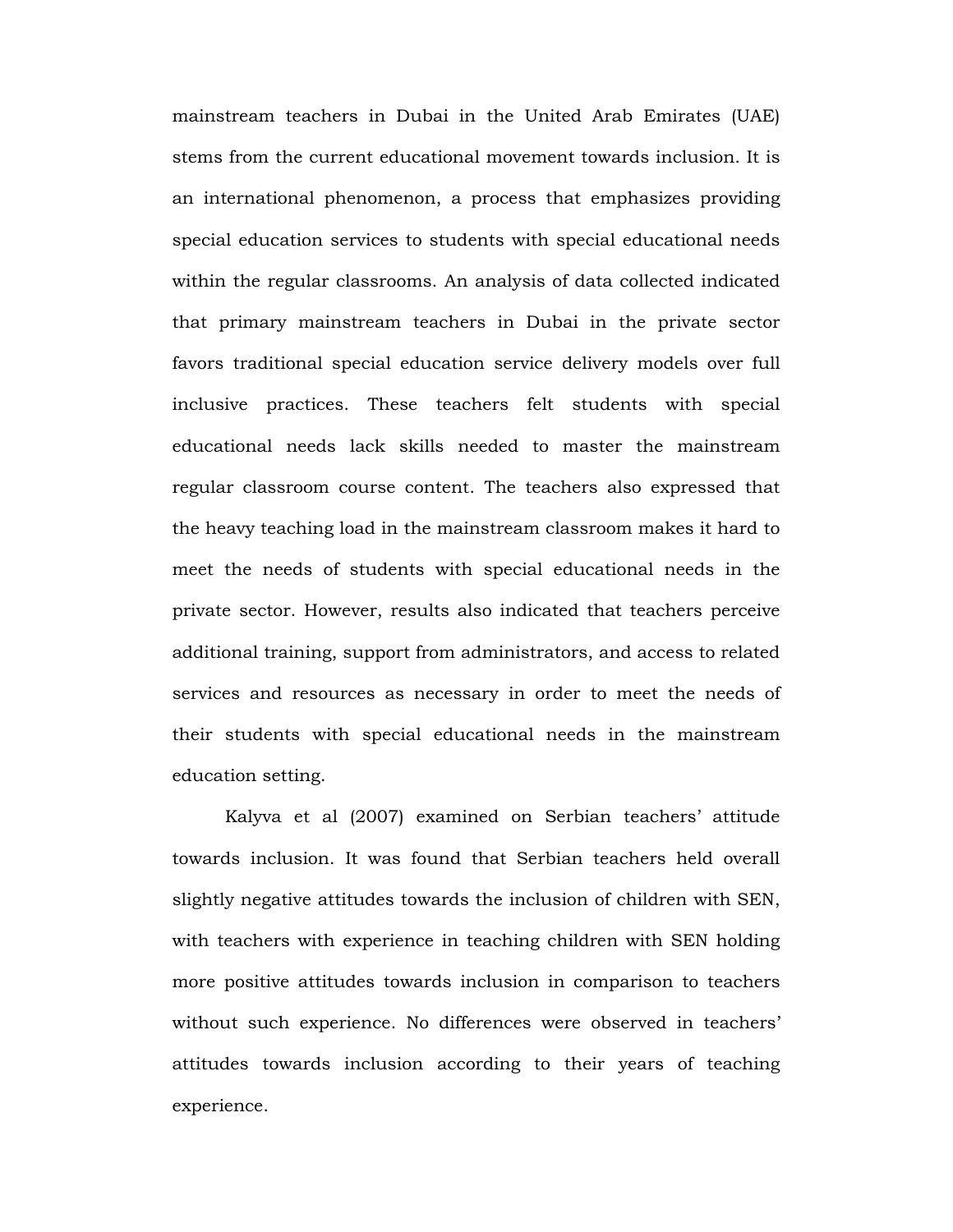Rose et al (2007) investigated on Estonian vocational teachers' attitude towards inclusive education for students with special educational needs. The paper concludes that whilst most teachers in Estonian Vocational Schools demonstrate positive attitudes towards the greater inclusion of students with special educational needs, concerns remain with regards to the readiness of these schools to accept such pupils onto existing courses. Training of teachers emerges as a critical factor in promoting inclusive practice and there is evidence of the support provided to a cohort of teachers through training courses having positively influenced attitudes and expectations.

Dart (2008) conducted a study on provision for learners with special educational needs in Botswana: a situational analysis. This paper considers the support of children with special educational needs in Botswana. It has been found that Botswana is a middleincome country that has seen rapid economic expansion in a short period of time. Revenue has been used to expand the social sector including education. Attitudes towards people with disability appear to be changing to become more inclusive but there is still evidence that many are still on the fringes of society. There are strong policy statements on the provision of special education. Policy has moved to an inclusive model but practice lags in the field. Most provision for children with special educational needs is at units for particular categories of disability attached to ordinary schools. The majority of these are at primary schools. There is a drive to build support for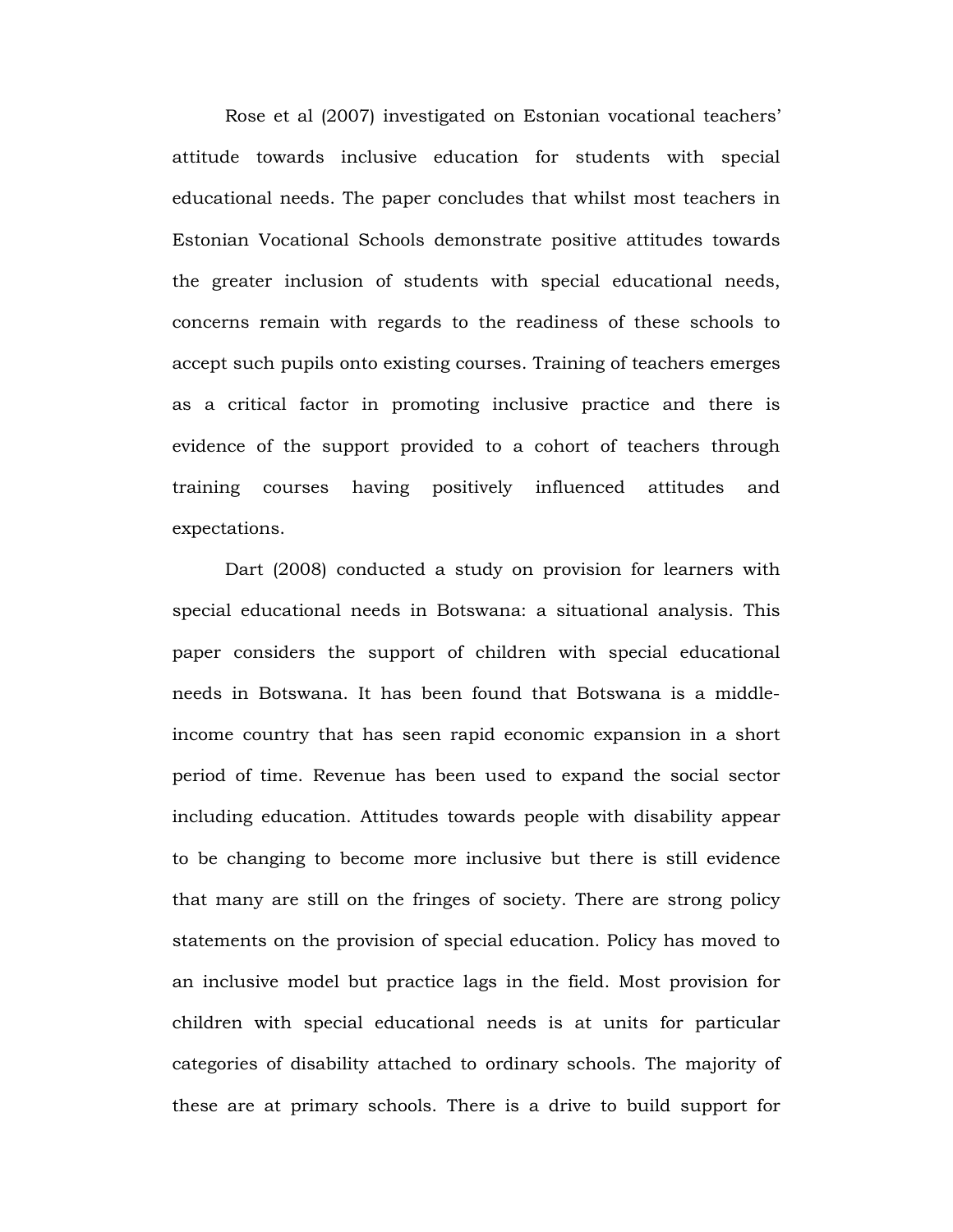pupils in the ordinary school and classroom. This is slow in developing but might speed up in the near future as all newly trained teachers now have elements of special needs education as part of their initial training. Non-governmental organizations play a key role in Pre School and vocational training for students with special needs and also in provision for hearing impairment. However they struggle with funding and staff training. Issues of poor coordination between key stakeholders, a lack of curriculum development and a shortage of specialist staff all conspire to limit the effectiveness of provision.

Dempsey (2008) examined on the processes and outcomes in family-centered services for Children with special needs. The results shows that the importance of being family centered when providing services to children with a disability and their families has gained currency in the research and practice literature. A growing body of evidence has validated many of the theoretical links between the helpgiving practices of staff and desirable outcomes for families with a child with a disability. However, it is clear from the research to date that the relationship between the provision of family-centered services and the achievement of positive outcomes for children and their parents is complex and is yet to be fully understood.

Mulholland and Blecker (2008) revealed on parents and special educators: pre- service teachers' discussion points. It has been found that most educators have little or no training in family involvement and pre-service teacher training in this area is at best limited, the purpose in this effort was to increase the opportunities for pre-service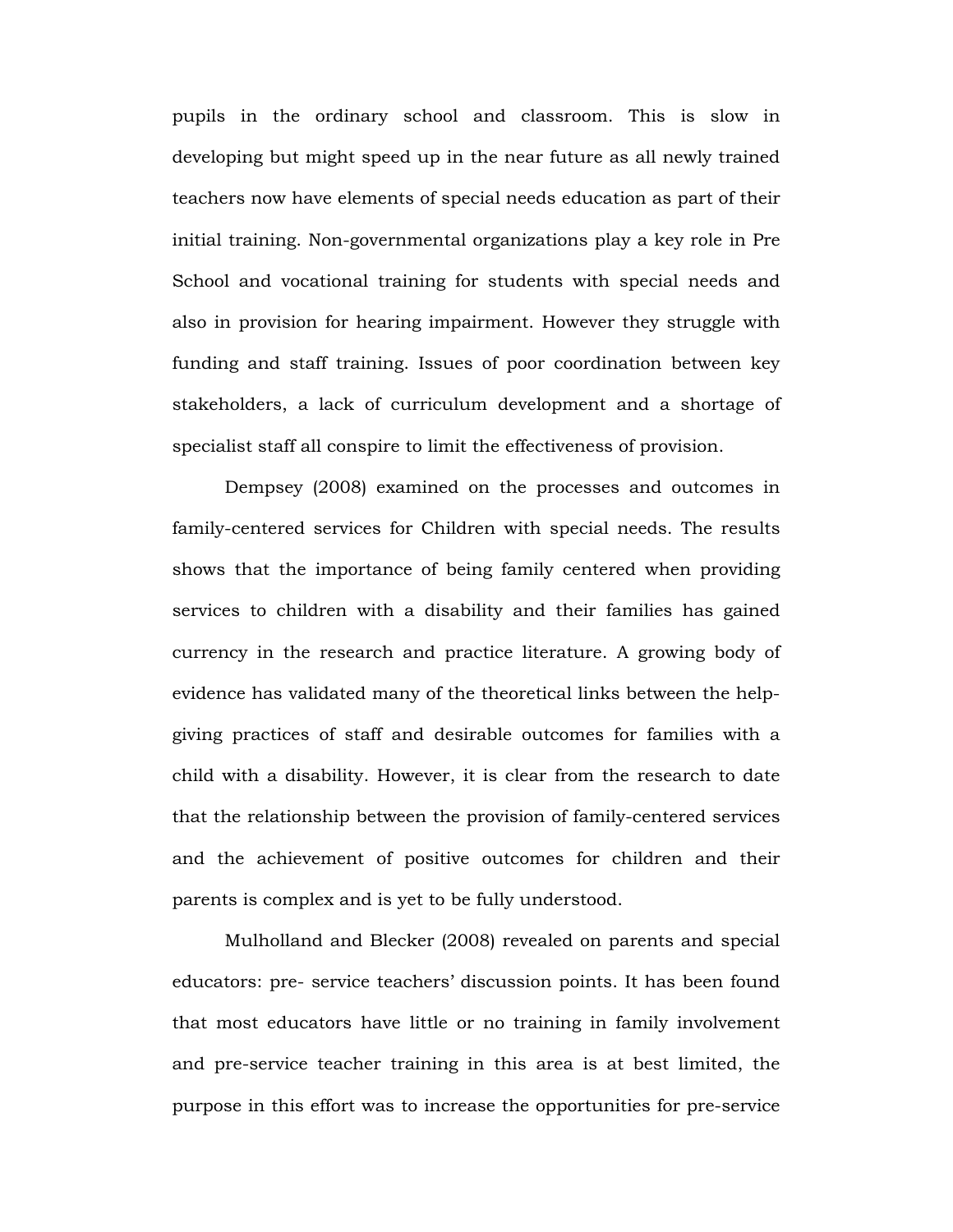teachers to interact with special educators and parents of special needs children through an interview assignment designed to help them gain a fuller understanding of each of their roles and the need for partnerships.

Schmidt and Cagran (2008) studied self concept of students in inclusive settings. The study results indicate that, in comparison to their hearing peers, integrated students with a hearing impairment have a lower academic and social self-concept, as well as a general self-concept but a higher physical self-concept. There are differences among students with a hearing impairment in both the individual dimension and general self-concept. There are no statistically significant differences between the class with integrated students, on the one hand, and the class without them, on the other; however, there is a noticeable advantage for the students from the class with integrated learners over the other class serving as control group in all three individual dimensions as well as in general self-concept.

Shammari (2008) investigated the extent of parental involvement in improving students' level in special education programs in Kuwait. The researcher found that the students' progress recorded a significant influence from their parents' involvement in their special education programmes. Most of the parents of these students with special needs actively participated in school meetings and followed their children's progress in the special education programmes. Parents agreed that their children benefited through these special education programmes and their level of progress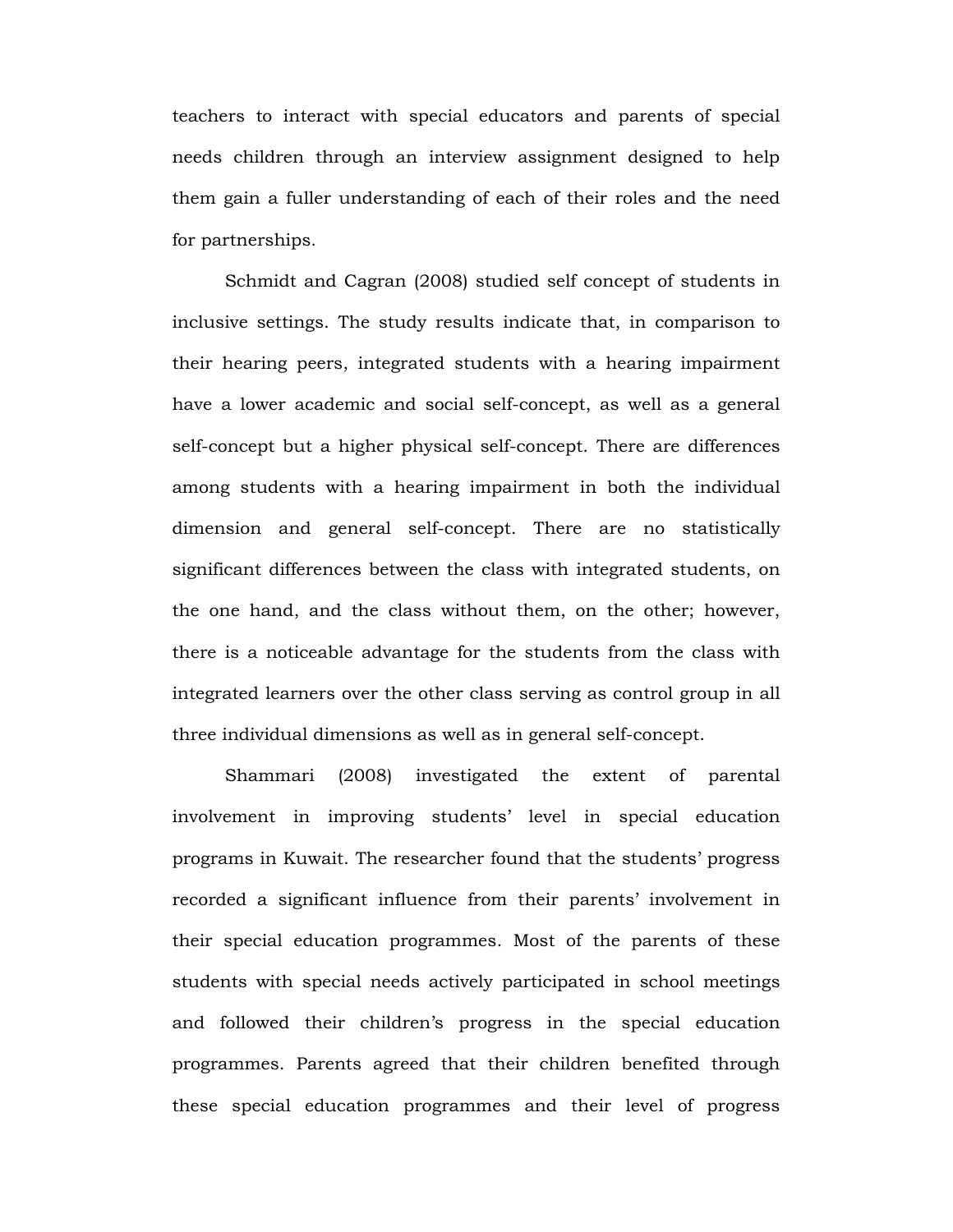improved based on parental involvement, school plans, and the special education teachers' strategies of engaging parents in meetings, activities, projects and decisions. However, all administrators, teachers and others in the special education programs must concentrate on older parents who did not involve and participate as much, as described in the results of this research.

Zascavage et al (2008) conducted a study on recruitment of special educators within high school peer support groups and effectiveness of recruitment. The teacher shortage in the United States of America is a complicated balance of supply and demand. Within this balance, special education contains some of the most severe deficits, (American Association for Employment in Education, 2000; Centre on personal studies in special education, 2004), deficits that are particularly severe in inner city and poverty areas. This study examined the role, high student peer support groups can have in recruiting future special educators. They contented that when addressing emergency educational needs, identification of potential educators became the fundamental first step in an effective recruitment strategy.

All the studies referred above show that much that have been done in the field of parental support, academic support and administrative support in abroad, but very few studies are directly conducted on support services for children with special needs in India. Review of related literature reveals that still a lot needs to be done in the field of support services for children with special needs in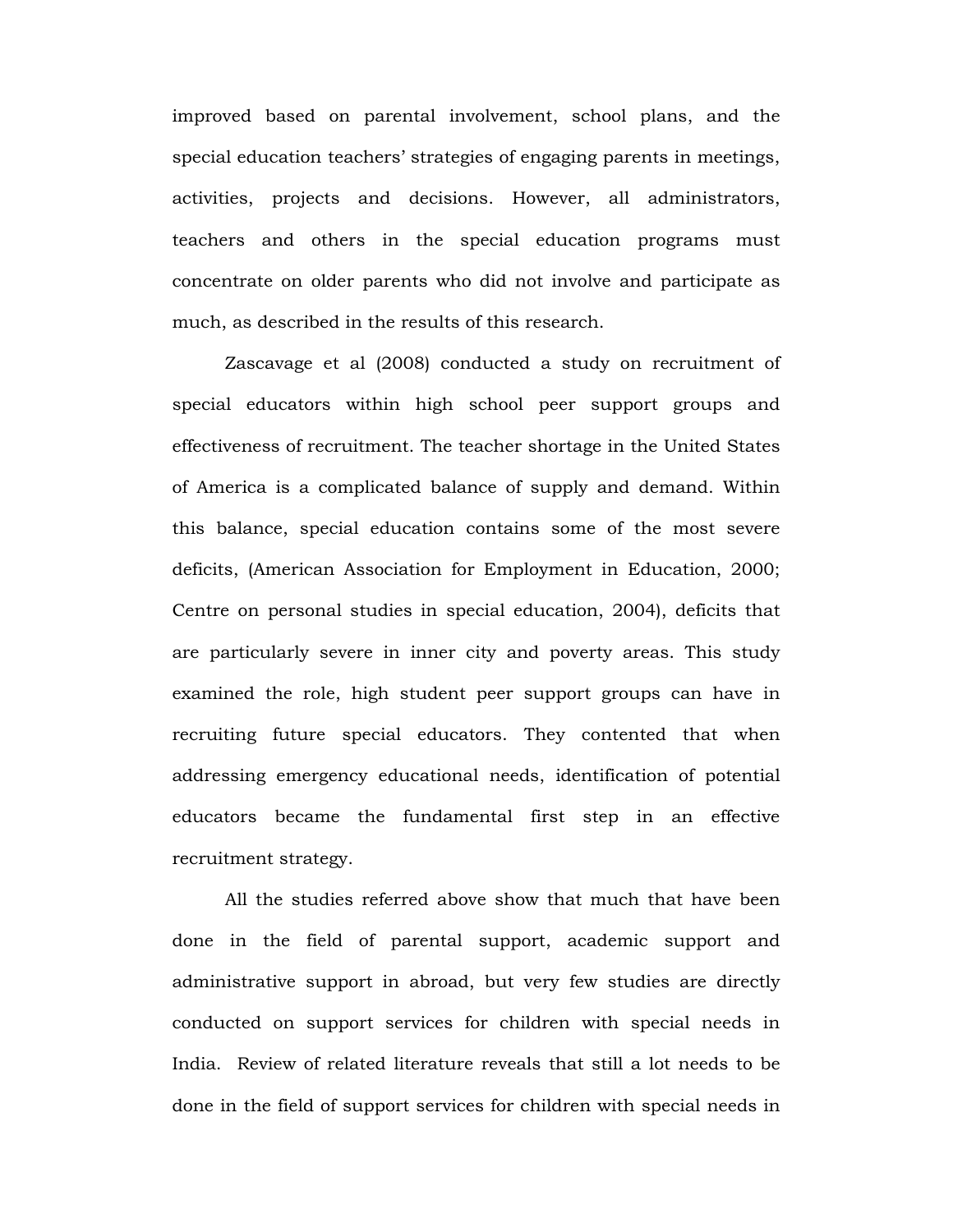India and particularly in Sikkim. So, it was on this understanding and to fill this gap the investigator decided to take up the present study for investigation.

# **Operational Definitions of the Terms Used**

**Support Services**- Support services are the additional services provided for children with special needs to meet their educational needs in integrated schools.

**Children with Special Needs**- Children with special needs are those who differ from the average to such a degree in physical or psychological characteristics, that school programs designed for the majority of children do not afford them opportunity for all round adjustment and optimum progress, and who therefore need either special instruction or in some cases special ancillary services, or both, to achieve a level commensurate with their respective abilities.

# **Objectives of the Study**

1. To present the status of integrated education for children with special needs in the State of Sikkim.

2. To study the various support services required for children with special needs for their successful completion of primary Education.

3. To ascertain the academic support provided to children with special needs in the integrated schools.

4. To study the administrative support given to the integrated schools for education of children with special needs.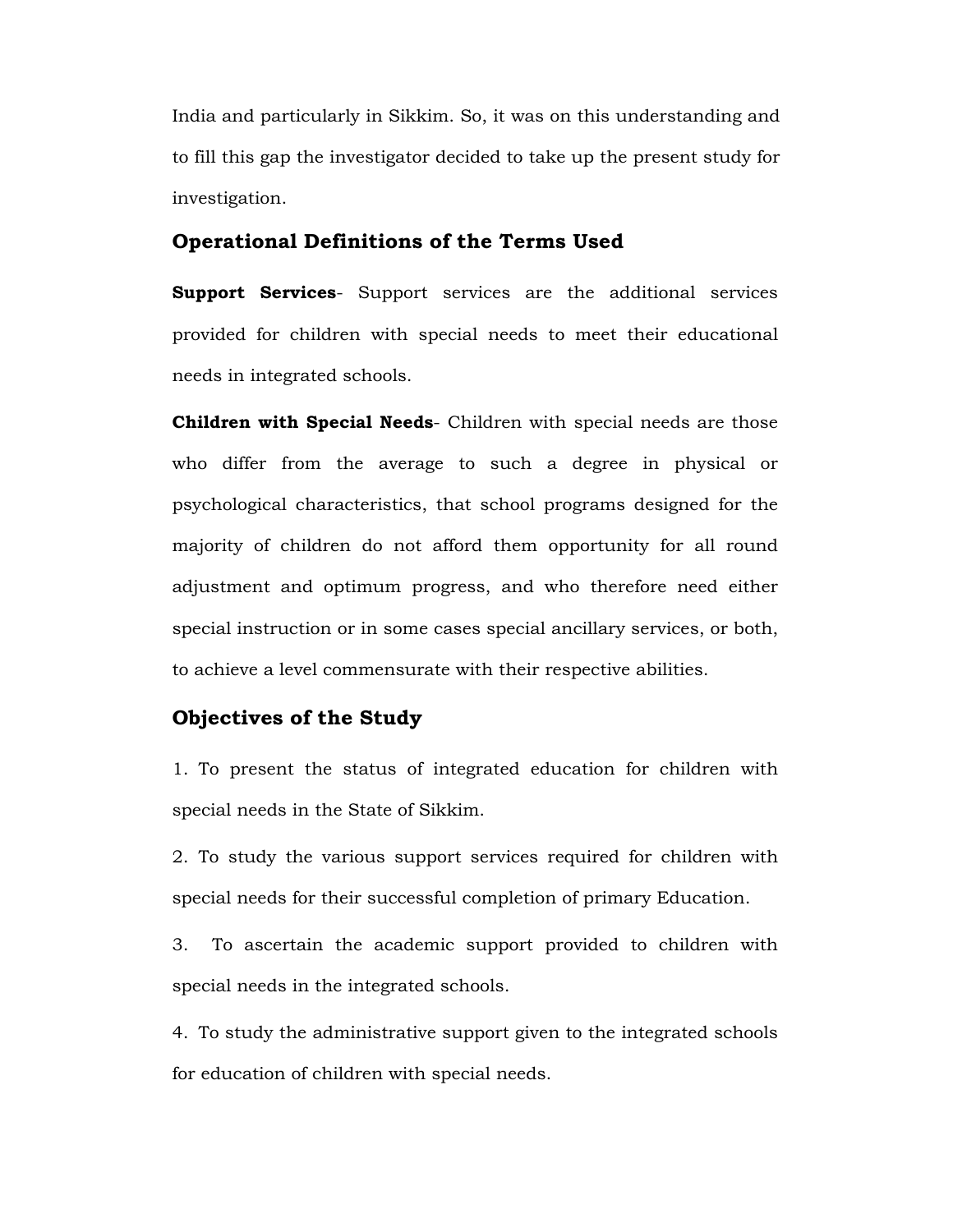5. To study the support given by the parents to their children with special needs.

6. To ascertain the community support for education of children with special needs in integrated schools.

7. To give recommendations for effective support services.

# **Delimitations of the Study**

- 1. The present study is confined to15 integrated schools in the State of Sikkim.
- 2. It is confined to primary level only.
- 3. The study is delimited to four districts in the State of Sikkim namely South, East, West and North.
- 4. The present study is confined to students with special needs enrolled in 15 schools.
- 5. It is delimited to the period from 2004-08.
- 6. It is delimited to VI, HI, OH, LD, MR children.

# **Method of Research**

 For the present study, the investigator decided to adopt Descriptive survey method. In the present study the descriptive method of research is found to be the most appropriate one as it effectively studies support services for children with special needs.

# **Population and Sample**

### **Sampling Frame**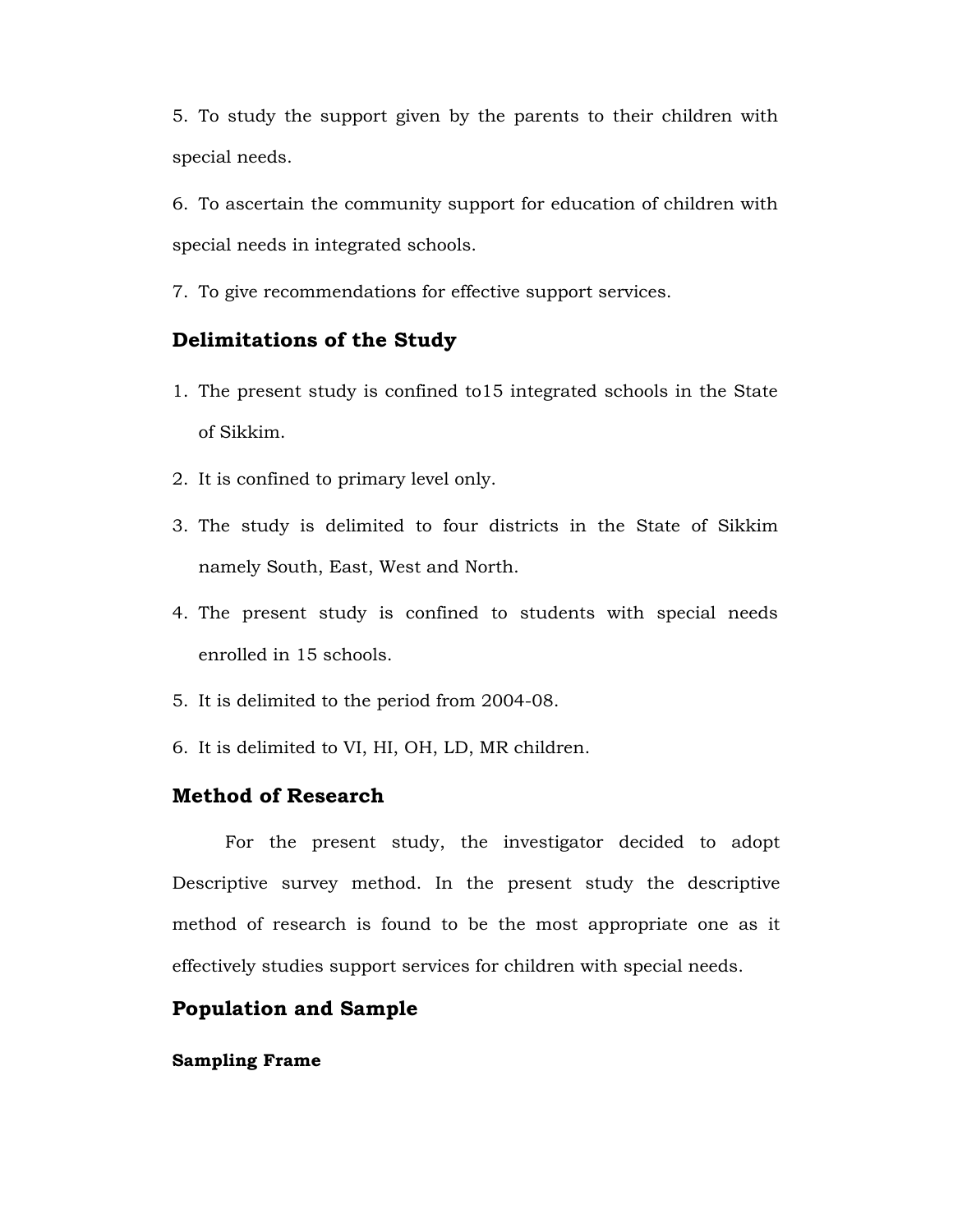There are total numbers of 284 primary schools in the State of Sikkim, out of which integrated education has been implemented in 15 schools. The present study was conducted in 15 integrated schools. Therefore 15 headmasters and their 84 teachers constitute the sample of the study.

#### **Sampling Size**

 In order to conduct the present study the investigator collected data from 15 integrated schools, 15 headmasters and their 84 teachers (including headmasters).

# **Sampling Area**

 The present study has been undertaken in 4 (four) districts in the State of Sikkim. These four districts which have been purposively selected for the purpose of convenience are located in four different zones of the State such as North, East, West and South. The districts which are located in these districts are Mangan, Gangtok, Geylzing and Namchi respectively. All the schools located in the above mentioned districts have been covered under the present study, their number being 15. Out of 15 schools covered under the present study 10 are located in rural areas and the rest are under urban areas.

#### **Sampling Technique**

 The investigator used purposive sampling technique for the present study.

# **Tools Used**

 To achieve the authentic, genuine and accurate information about the support services for children with special needs from the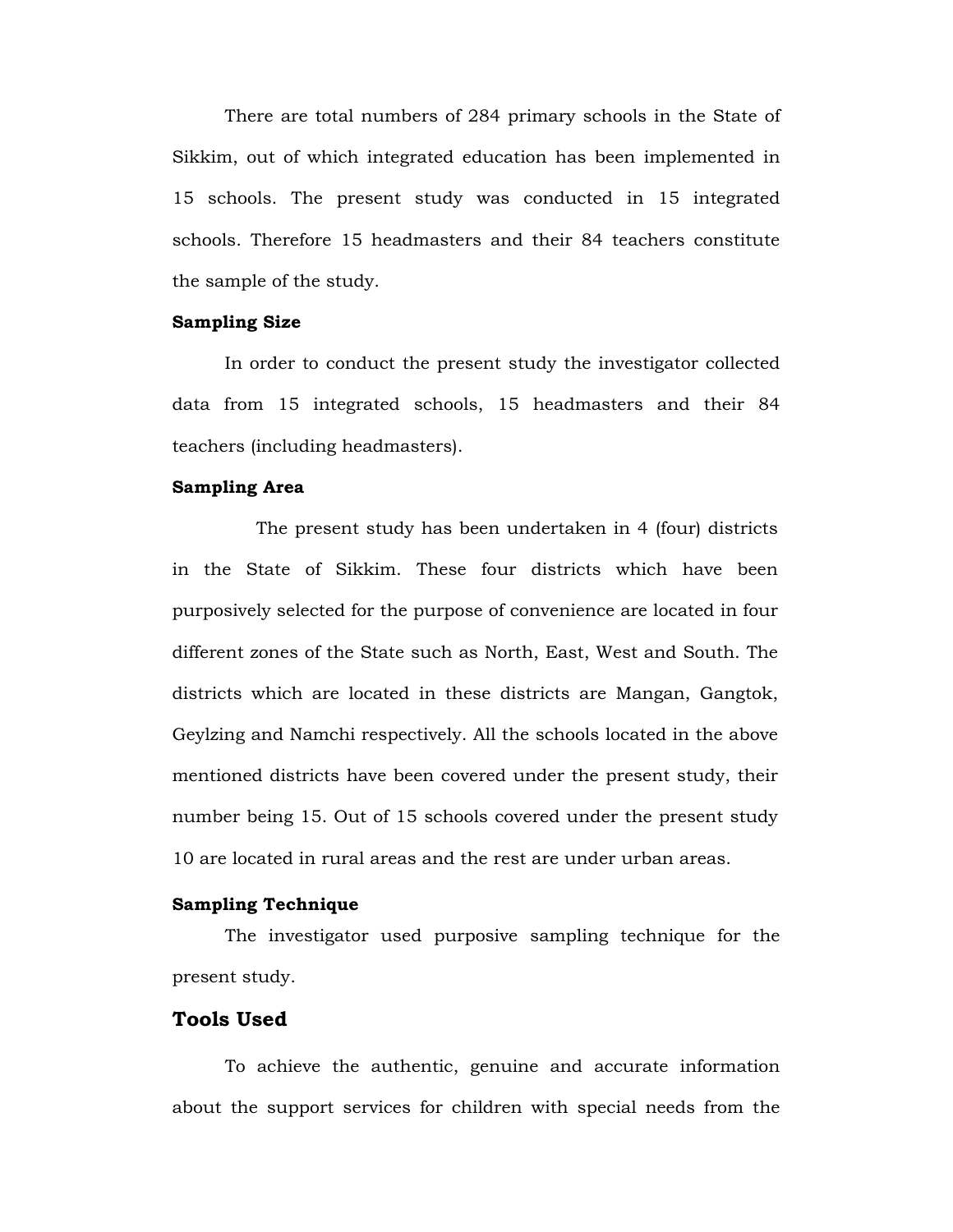teachers and headmasters of Integrated Schools, the investigator developed the two tools i.e.

- 1. School Information Schedule (for Headmasters).
- 2. Questionnaire for Teachers.

#### **Development of Tools**

 Framing of a good questionnaire takes a great deal of time and hard work. In order to make the study reliable and comprehensive the questionnaire was prepared by the investigator. On the basis of study of literatures i.e. books, journals, and discussion with experts, headmasters and teachers a list of items was prepared separately for each questionnaire. The investigator had prepared two tools, one for School Information Schedule i.e. for headmasters and another one for teachers. These questionnaires were sent to 10 experts. Out of 10 experts approached, 4 experts offered their views and suggestions for further refinement of the tools. Depending upon the suggestions received from the experts the questionnaire were revised and refined. After obtaining their views the final version of the tools were prepared for use by the investigator in the research project. In the final version of School Information Schedule consisted of 15 questions and questionnaire for teachers consisted of two parts A and B. Part A consisted of General information about teachers and part B consisted of different types of support services. All the statements had two options either in yes or No. The respondents were asked to tick  $(\vee)$  one of the options as per their choice.

# **Collection of Data**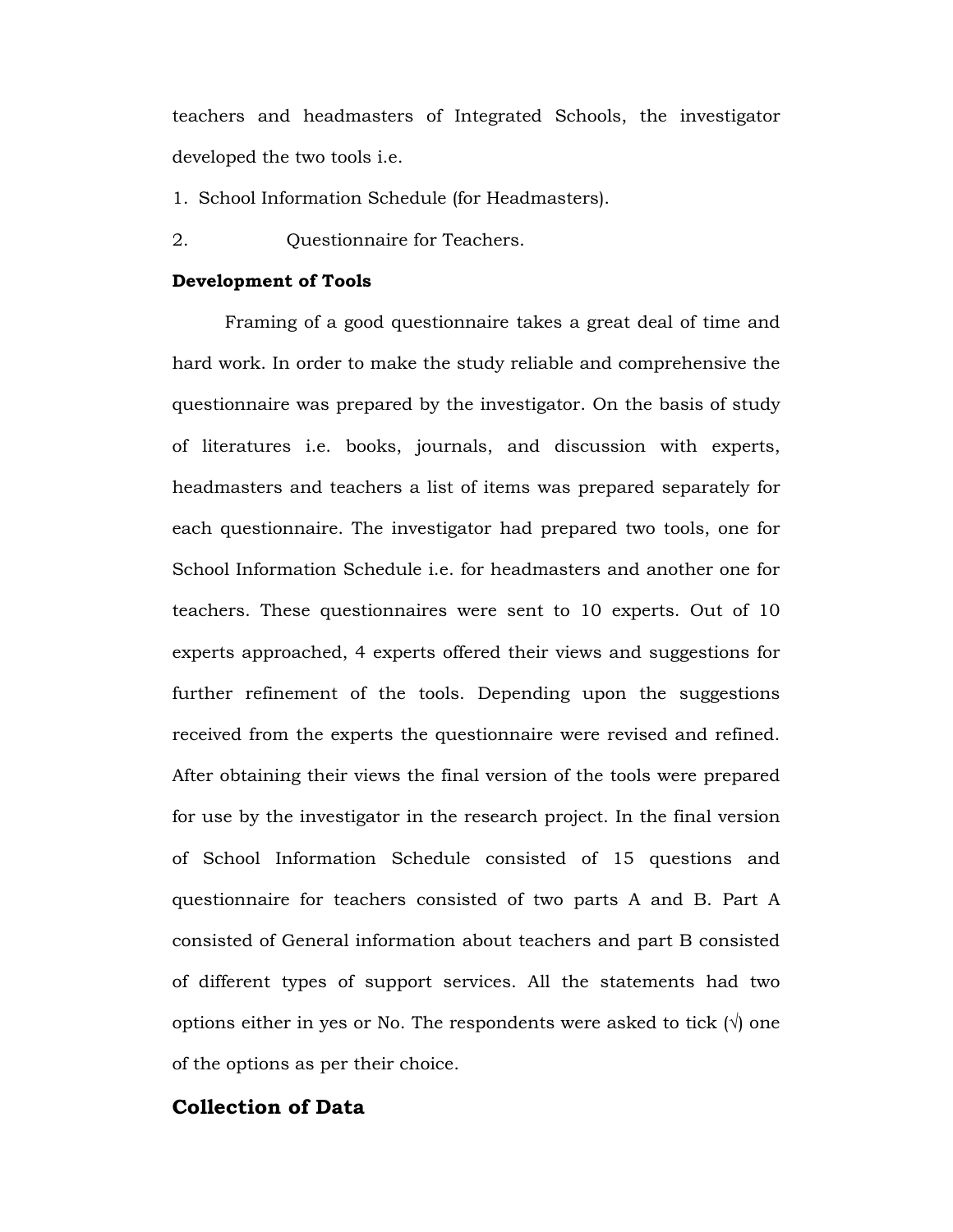First of all the investigator went to Human Resource Development Department (HRDD) of Sikkim, to conform the total number of Primary Schools in the State of Sikkim and out of them how many schools have adopted integrated Education for Children with Special Needs.

 In the second phase the investigator visited 15 primary schools district wise and met respective Headmasters and acquainted them about the subject and requested them to fill the question contained in the schedule. In order to get relevant responses of teachers and Headmasters, they were first convinced that the information provided by them will be kept confidential and will be used only for the purpose of research work. Then the researcher met every teacher and requested them to fill the questionnaire and asked them to express their views and answers without any hesitation and pressure. The investigator gave a brief description about the questionnaire to the teachers in the beginning. They were told the objectives of the study and motivated to give their responses.

 Then the questionnaire were distributed among the teachers and the questionnaire were got filled upon the spot. At last she thanked the teachers for their kind cooperation. In this way the investigator collected the data.

# **Statistical Techniques Used**

 The data were analyzed by calculating the frequencies and percentage item wise and keeping in view each objective of the study.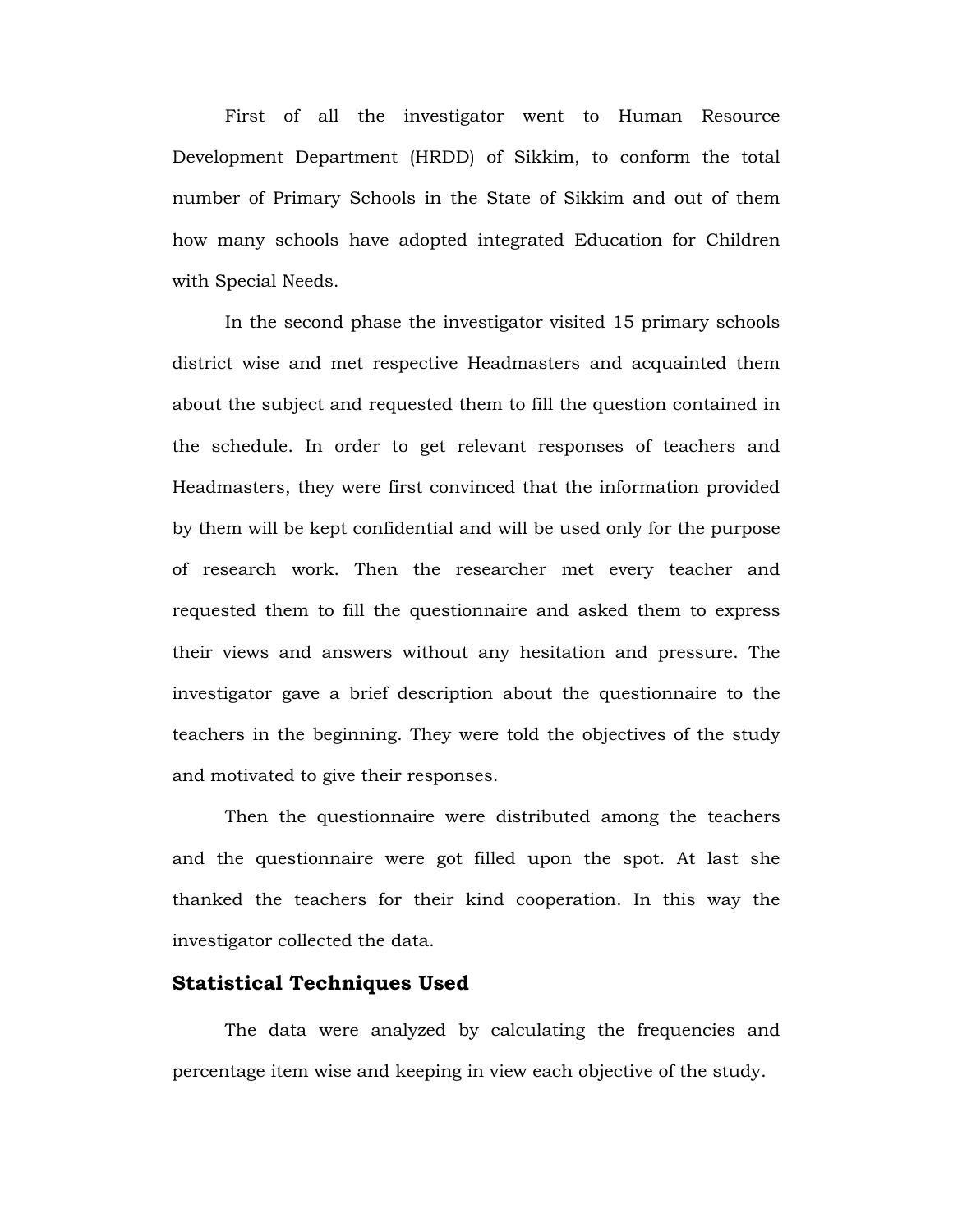# **Main Findings**

1. Even though integrated education has been implemented in Sikkim in the year 2003-04, but right now it has not been working in a proper way. All the teachers working in the integrated schools are general teachers. None of teachers have acquired any training in special education. None of the schools have a resource teachers, resource rooms, aids and equipments for educating children with special needs.

The study has found that 133 children with special needs have been enrolled in 15 integrated schools during the year 2003-08 and 27 special needs children have been dropped out from the year 2003- 08.

The present study has also revealed the factors of dropout of special needs children. The main factors are as given by 84 teachers are:

The factors with in the child and their Personal reasons, lack of interest and motivation of the child.

The factors pertaining to the teacher are lack of untrained teachers, lack of personal care by the teachers, unsuitable teaching- learning practices, lack of collaboration and consultation among the teachers for the education of special needs children, lack of specialized help by the teachers and lack support by the teachers.

The factors concerning schools are the lack of unavailability of instructional materials, lack of linkage with special schools and lack of aids and equipments.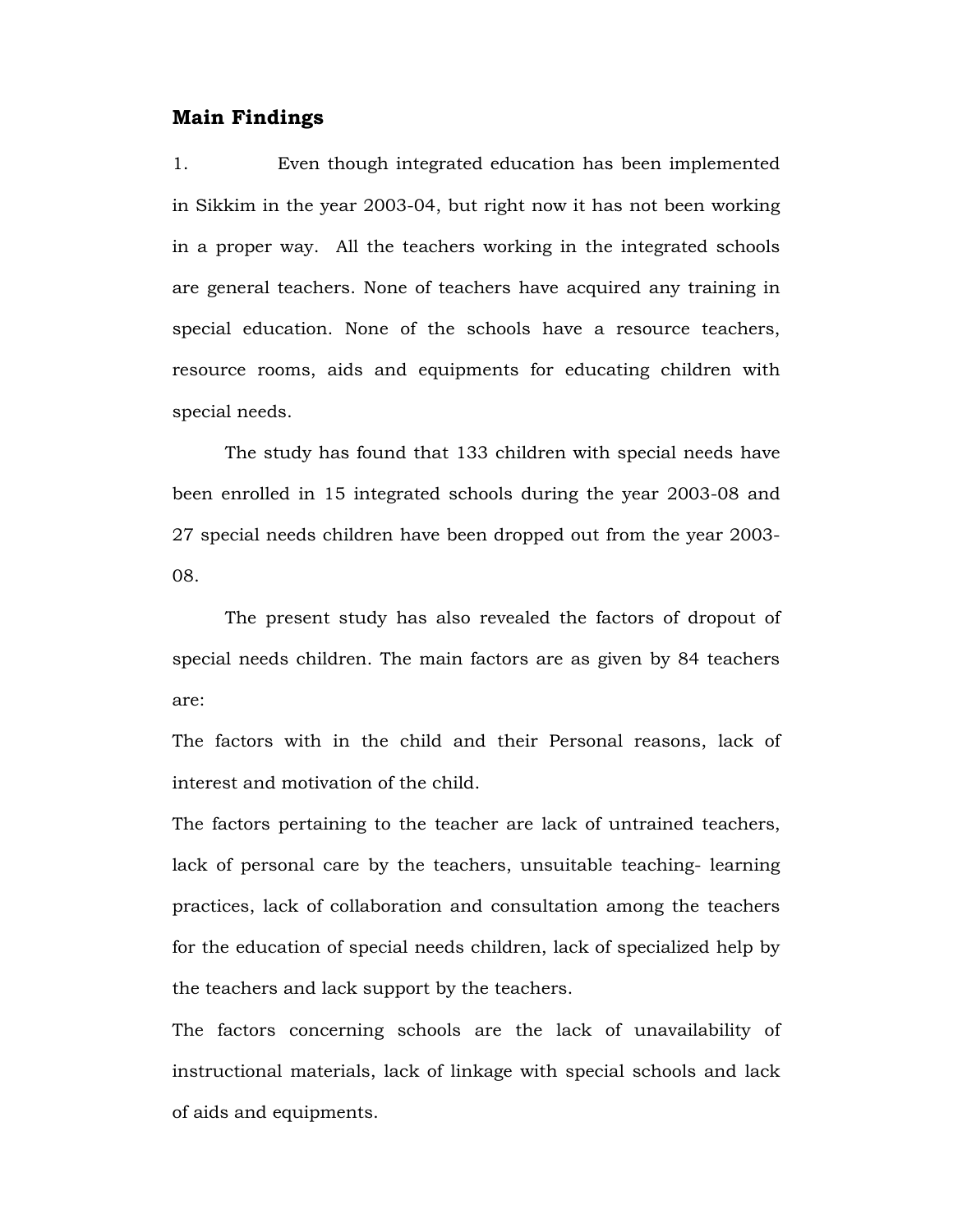Family and home factors include lack of instructional materials provided by the Parents for the education of their special needs children and lack of parental involvement in the education of their special needs children.

### **2. Academic Support**

It has been found from the present study that instructional materials either procured or developed for education of children with special needs are not available in all the integrated schools. None of the schools have a resource room from where the special needs children get any specialized help. The schools do not have any aids and equipments for the education of children with special needs. The study reveals that teachers do not take personal care of children with special needs. More than 60% teachers do not collaborate and consult among themselves for the education of special needs children. The study has found that there is no linkage between special schools and integrated schools. Out of 15 integrated schools only 1 school have linkage with special school. 2.38% teachers are still adopting traditional teaching. But above all the teachers have a positive attitude towards children with special needs.

### **3. Administrative Support**

So far as administrative support is concerned the present study has found that most of the schools are located in rural areas therefore, district inspector of schools mostly visit the schools once a year. Although sub- inspector visits the schools three or six times in a month, even then the teachers do not get any feedback from them.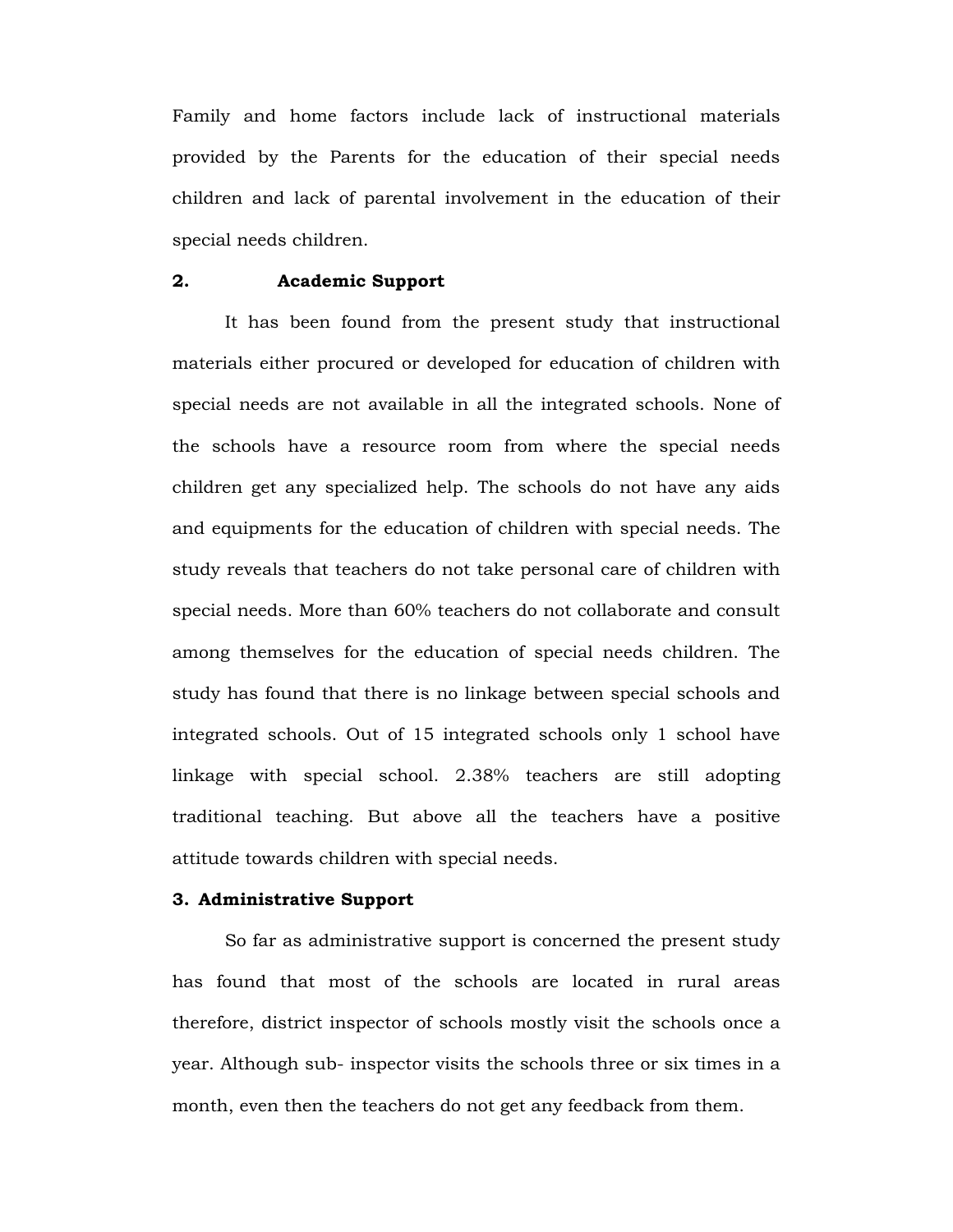The present study has also revealed that the integrated schools neither get any financial support from the government nor through any other agencies for educating children with special needs.

### **4.Community Support**

The present study has found that community involvement is not encouraging in Sikkim. Community involvement is noticed in the form of participating in the awareness programme, sending out of school children to the school and encouraging the handicapped children to attend the school.

#### **5. Parental Support**

It has been found from the present study that more than 41% teachers have reported that the parents do not cooperate and discuss with the teachers for the education of their special needs children. More than 71% teachers have reported that the parents do not provide any instructional materials and do not actively involve themselves in the education of their special needs children. The study also reveals that even though the parents do not actively involve in the education of their special needs children but they have a positive hope for the future of their special needs children.

### **6. Peer Support**

The present study reveals that more than 95% teachers have reported that the non- disabled peers accept their disabled peers and make friendship with them. They play, sit and learn together. But the study reveals that more than 27% teachers have reported that the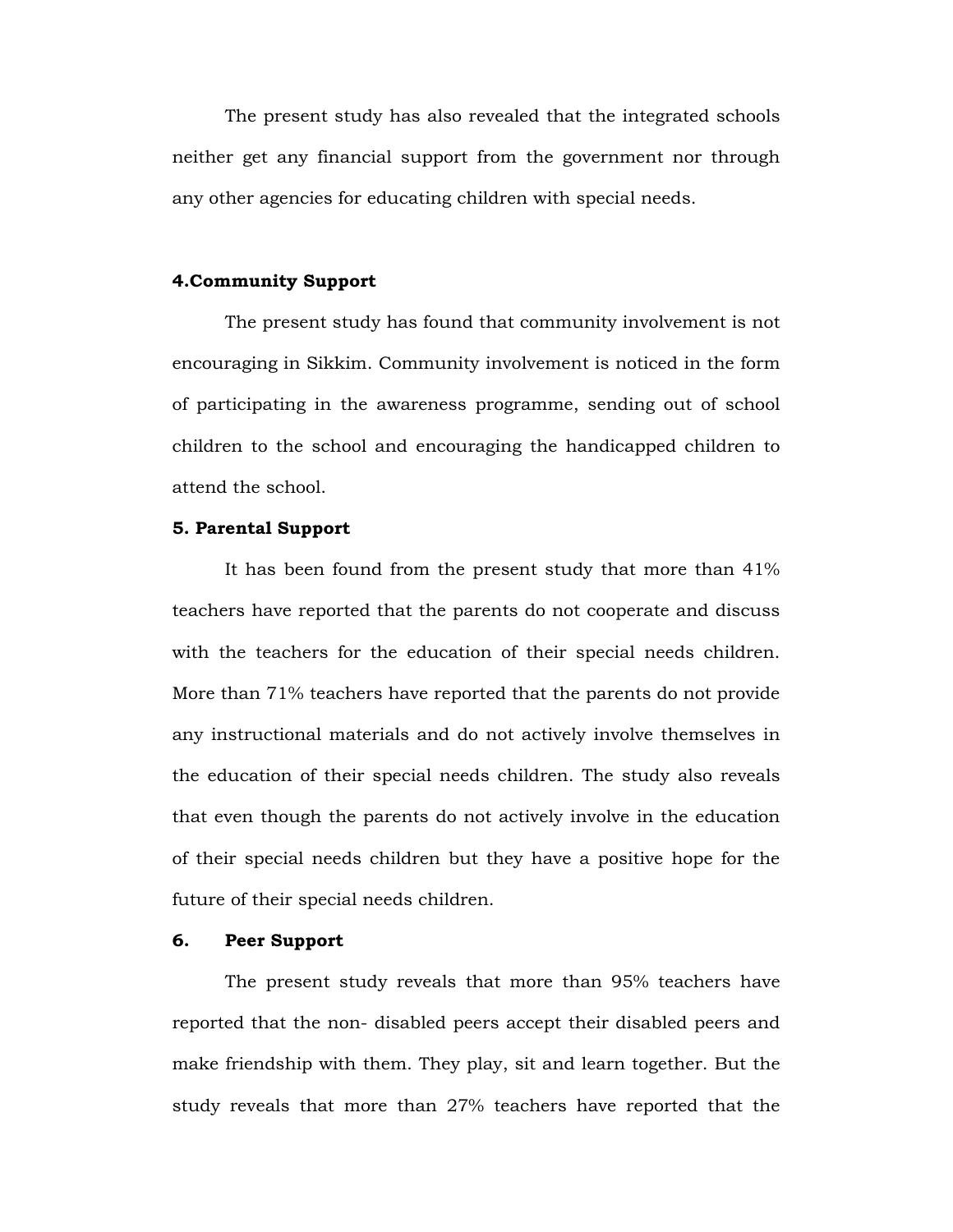non- disabled peers do not provide peer tutoring to their disabled peers. But in overall the investigator had found a good relationship between disabled and non-disabled peers.

# **Educational Implications**

- 1. Government should take measures to improve the education of special needs children by providing them instructional materials and aids and equipments in the school.
- 2. More concentration should be given on administrative support. Administrator should visit schools regularly and should provide financial support for the education of special needs children.
- 3. Lack of parental support is one of the main causes of failure of special needs children. Thus, Parents should provide encouragement, help and should involve in the education and provide remedial instructional material for the education of their special needs children.
- 4. Teachers play an important role for the upbringing of children especially with special needs children. They should provide healthy environment, should take personal care of special needs children, and should teach them according to their needs in the school to boost the academic success of special needs children.
- 5. Government should emphasis more on academic support. At present there are 15 integrated schools in the State of Sikkim but none of the schools have any resource rooms and resource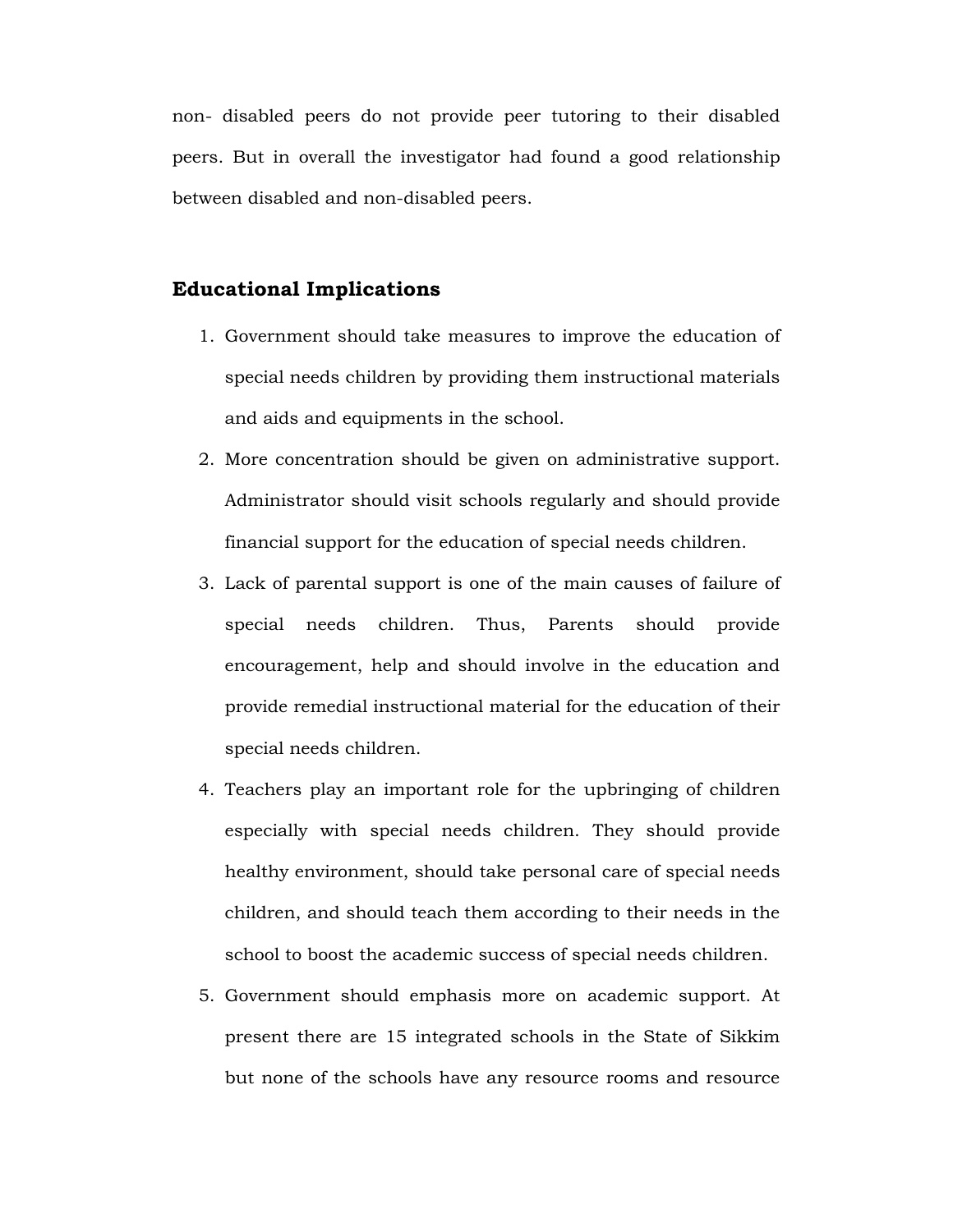teachers available for the education of special needs children. They are directly integrated in the regular classrooms. All the teachers serving in 15 integrated schools are general teachers and providing education to special needs children through regular classrooms. Therefore, it is essential to provide better resource facilities, aids and equipments in the integrated settings.

# **Suggestions for Further Studies**

- 1. A comparative study of support services for Children with special needs in integrated setting and inclusive setting.
- 2. Study of academic support services for children with special needs in secondary level of education.
- 3. Effect of peer tutoring and cooperative learning strategies on academic achievement and interpersonal relationship of children with special needs.
- 4. A comparative study of support services for children with special needs in special setting and inclusive setting.
- 5. Study of parental support for children with special needs in higher level.
- 6. Study of community support for children with special needs on both government and private schools.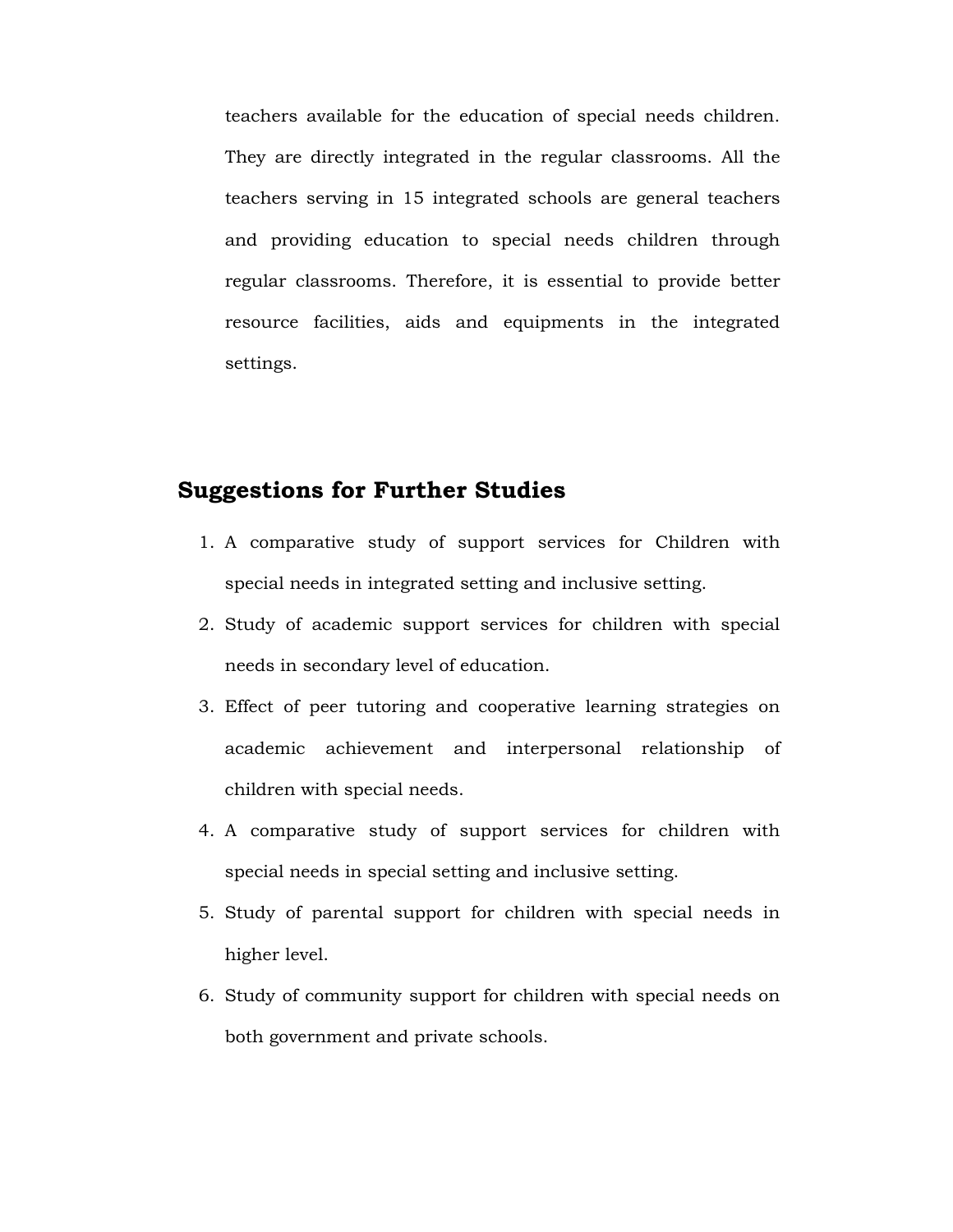# **References**

- Ainscow, M. et al. (2003). Making sense of the development of inclusive practices. *European Journal of Special Needs Education,* Vol. No. 2, pp. 227- 242.
- Allen, K. et. al. (1996). *The Exceptional Child :Inclusion in the Early Childhood Education*. Delman publishers, an International Thomson Publishing Company.
- Alur, M., and Hegarty, S. (2002*). Education and Children with Special Needs- from Segregation to Inclusion*. New Delhi, Sage Publication (P) Ltd.
- Bartons, L. (ed.) (1998). *The Politics of Special Educational Needs*. Lewes, Falmer Press.
- Buch, M. B. (1983-88). *Fourth Survey of Research in Education*. Vol.I, New Delhi, National Council of Educational Research and Training.
- Buch, M.B. (1988-92). *Fifth Survey of Research in Education*. Vol.II, New Delhi, National Council of Educational Research and Training.
- Cowasji, H. J. (1985). A study of effectiveness of the orientation programme for the teachers working in the integrated education in Rajasthan. *In M.B. Buch (1991) Fourth Survey of Research in Education (1983-88),* Vol.II, New Delhi, NCERT.
- Clough, P., and Carbett, J. (2000). *Theories of Inclusive Education: A Students' Guide*. London, Paul Chapman Publishing Ltd.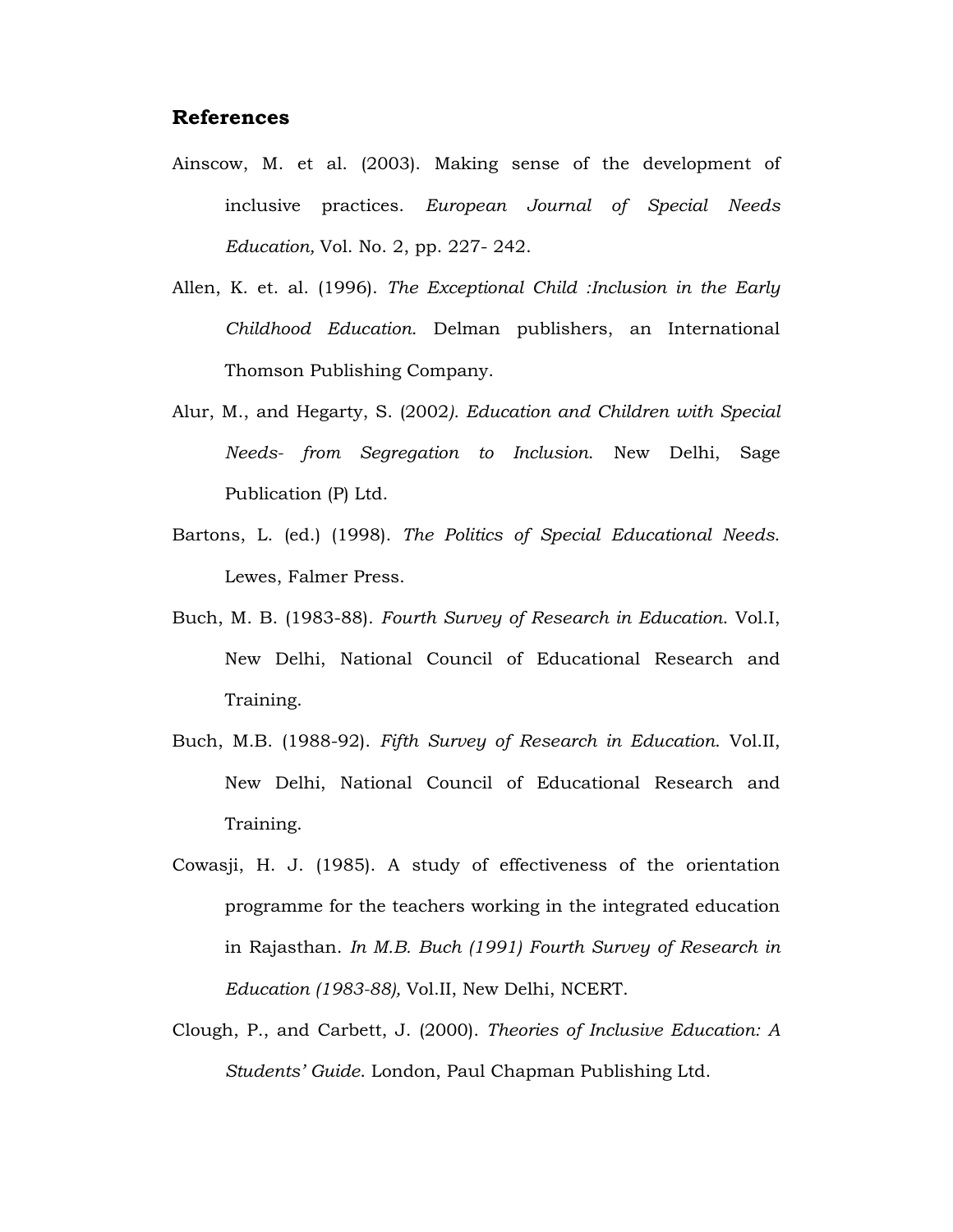- Culatta, A. Richard and Tompkins, R. James (1997). *The Big Book of Special Education Resources*. California, Corwin Press, a Sage Publications Company Thousand Oaks.
- Dash, M. (2005). *Education of Exceptional Children*. New Delhi, Atlantic Publishers and Distributors (P) Ltd.
- Dash, M., and Dash, N. (2005). *Essentials of Exceptionality and Special Education*. New Delhi, Atlantic Publishers and Distributors (P) Ltd.
- Dash, N. (2005). *Inclusive Education: For Children with Special Needs*. New Delhi, Atlantic Publishers and Distributors (P) Ltd.
- Dash, N. (2000). *Integrated Education for Children with Special Needs*. New Delhi, Dominant Publishers and Distributors.
- Davis, S. W. (1994). Full inclusion of students with moderate to severe disabilities: How do administrators and teachers feel about it? *Dissertation Abstract International*, Vol.55, No.I (1995) p. 1905
	- A.
- Dayson, A. (2001). Special needs in the twenty- first century: where we have and where we are going*. British Journal of Special Education*, Vol.28, No. I, pp. 24-29.
- Dhawan, M.L. (2005*). Learners with Special Needs*. New Delhi, Isha Books, D-43, Prithiviraj Road.
- Galis, S.A. (1994*).* Inclusive education: Attitudes and beliefs of special and regular educators in the State of Georgia. *Dissertation Abstract International,* Vol.56, No. II, August (1995), p.512A.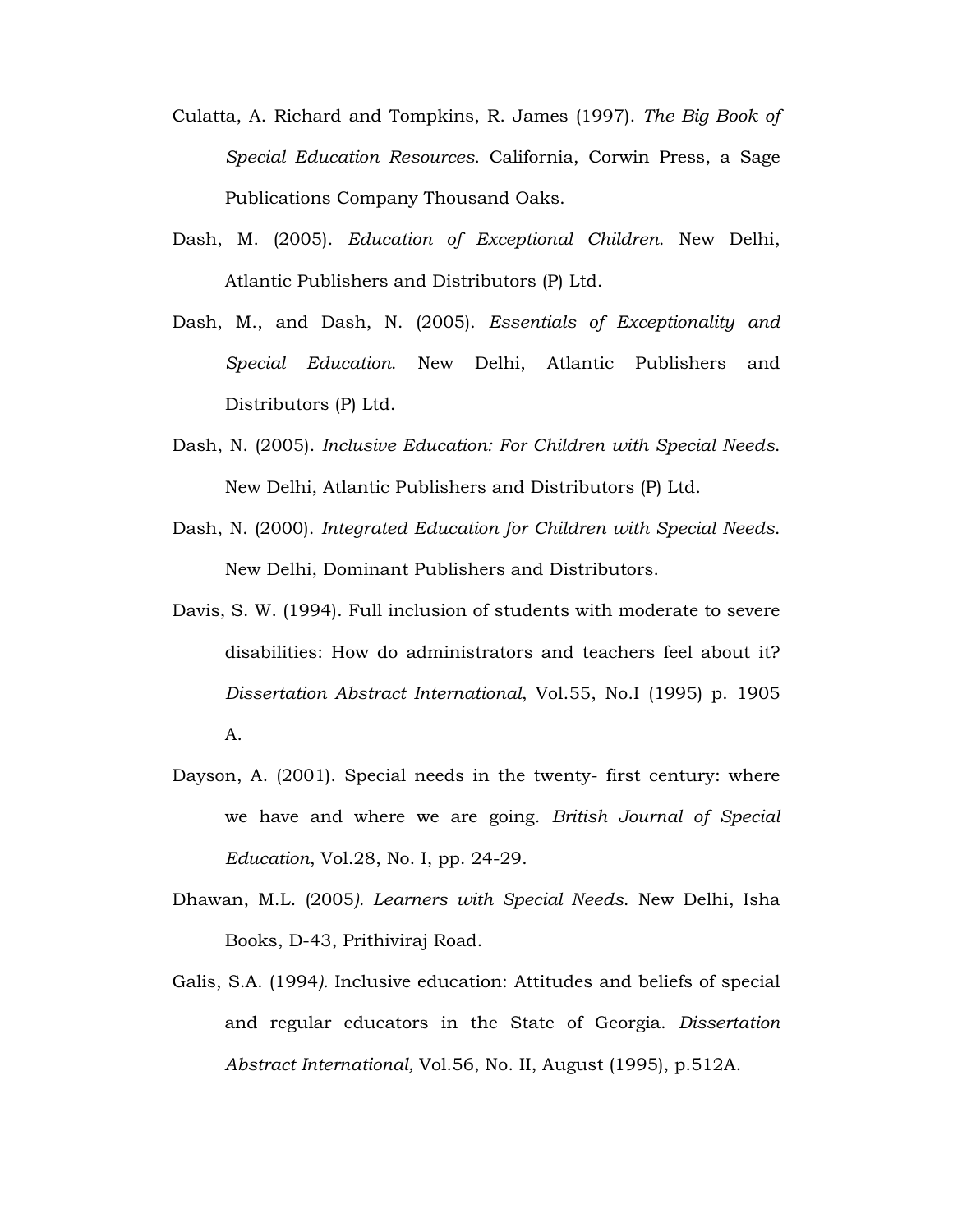- Gargiulo. (2005). *Special Education in Contemporary Society*. Florance, KY: Woodsworth Publishing.
- Gash, H. (1996). Changing attitudes towards children with special needs. *European Journals of Special Needs Education,* Vol.II, no.III, pp.286-297.
- Good, C.V. (1966). *Essentials of Educational Research: Methodology and Design*. New York: Appleton- Century Crofts.
- Guliani, George and Pierangelo, Roger. (2006). *The Big Books of Special Education Resources*. California, Corwin Press, A Sage Publications Company Thousand Oaks.
- Hannell, G. (2006). *Identifying Children with Special Needs*. California, Corwin Press, A Sage Publishing Company Thousand Oaks.
- Julka, A. (2001). *Concept of Inclusive Education. In self learning materials on National Curriculum Framework for School Education and Education of Special Focused Group*. New Delhi, NCERT, p.4.
- Kaur, R. (2006). *Special Education: New Trends and Innovations*. New Delhi, Deep and Deep Publications (P) Ltd.
- Kauffman, J.M., and Hallahan, D.P. (1978). *Exceptional Children: Introduction to Special Education.* New Jersey, Prentice Hall.
- Lacey, P. (2001). The role of learning support assistances in the inclusive learning of pupils with special educational needs. *Educational Review,* Vol. 53, No.2.
- Madankar, R.R. (2007*).* Inclusive Education: A hope for children with special needs. *Edutracks* Vol.6, No.8, p 9-10*.*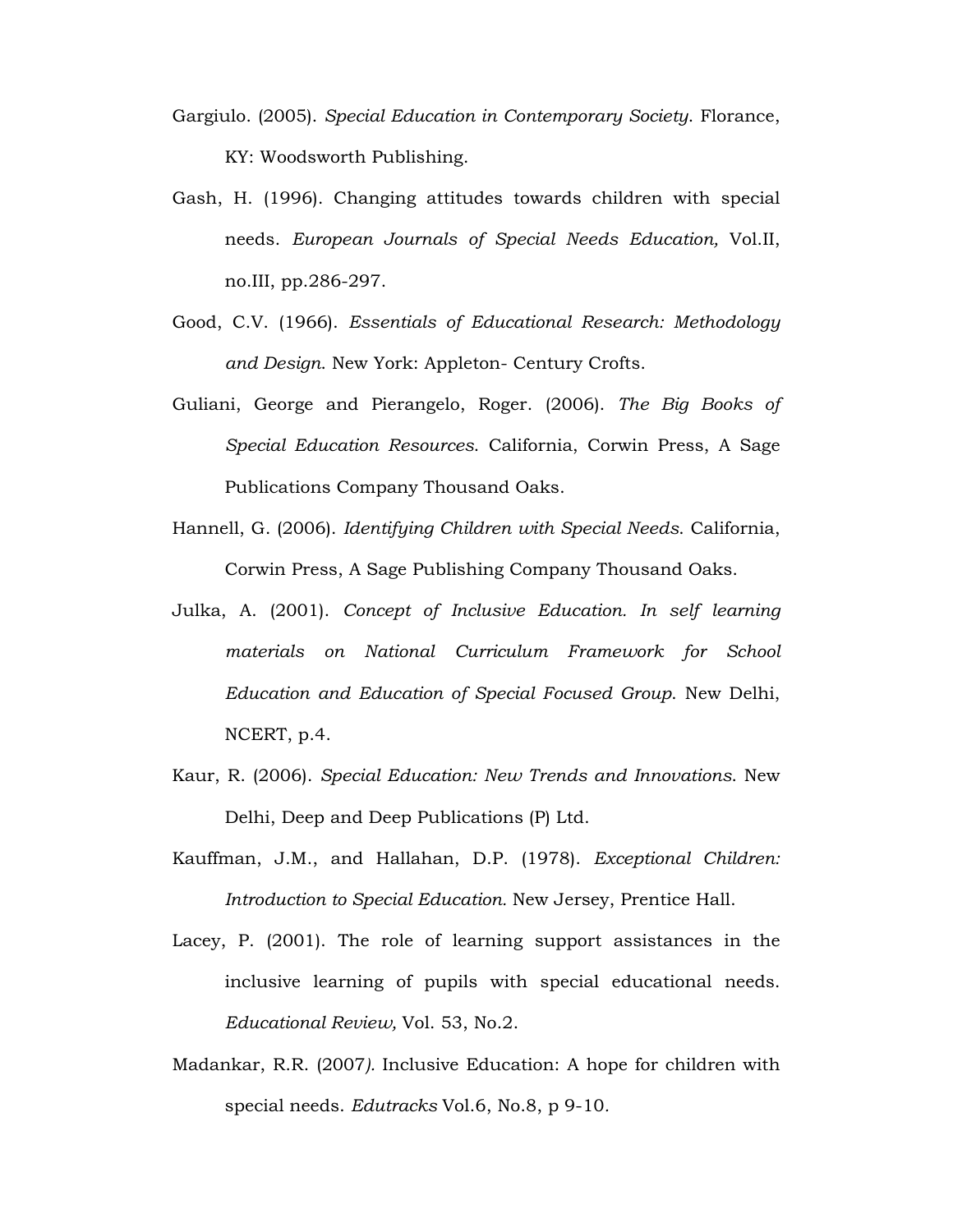- National Policy of Education. (1986-1992) Ministry of Human Resource Department, Government of India, New Delhi.
- Pathak, A.B. (1984). Study on disabled children in normal schools. *In M.B. Buch (1991) Fourth Survey of Research in Education (1983- 88),* Vol. II, New Delhi, NCERT.
- PWD Act (1995). In CRE Programme organized by Prof. Teehl Kohli from  $18<sup>th</sup>$  – 22nnd January 2005 sponsored by RCI in INPA. Karuna Sadan, Chandigarh.
- Rai, K. (1991). Study on cooperation- based learning strategies for disabled and non- disabled children in integrated setting. *In M.B. Buch (1991) Fourth Survey of Research in Education (1983- 88),* Vol. II, New Delhi, NCERT.
- Reddy, G.L., Ramar, R., and Kusuma, A. (2000). *Education and Children with Special Needs*. New Delhi, Discovering Publishing House.
- Riddell, S. (2007). *Special Educational Needs*. New Delhi, Discovering Publishing House.
- Rehabilitation Council of India (1996). 9th Annual Report (1995-96). New Delhi, RCI.
- Sarva Siksha Abhiyan (2002). *Education for All.* Guidelines of the Government of India.
- Singh, R.P., and Prabha, S. (1987). Education of Integrated educational facilities for physically handicapped in the schools of Bihar. *In M.B. Buch (1991) Fourth Survey of Research in Education (1983-88),* Vol. II, New Delhi, NCERT.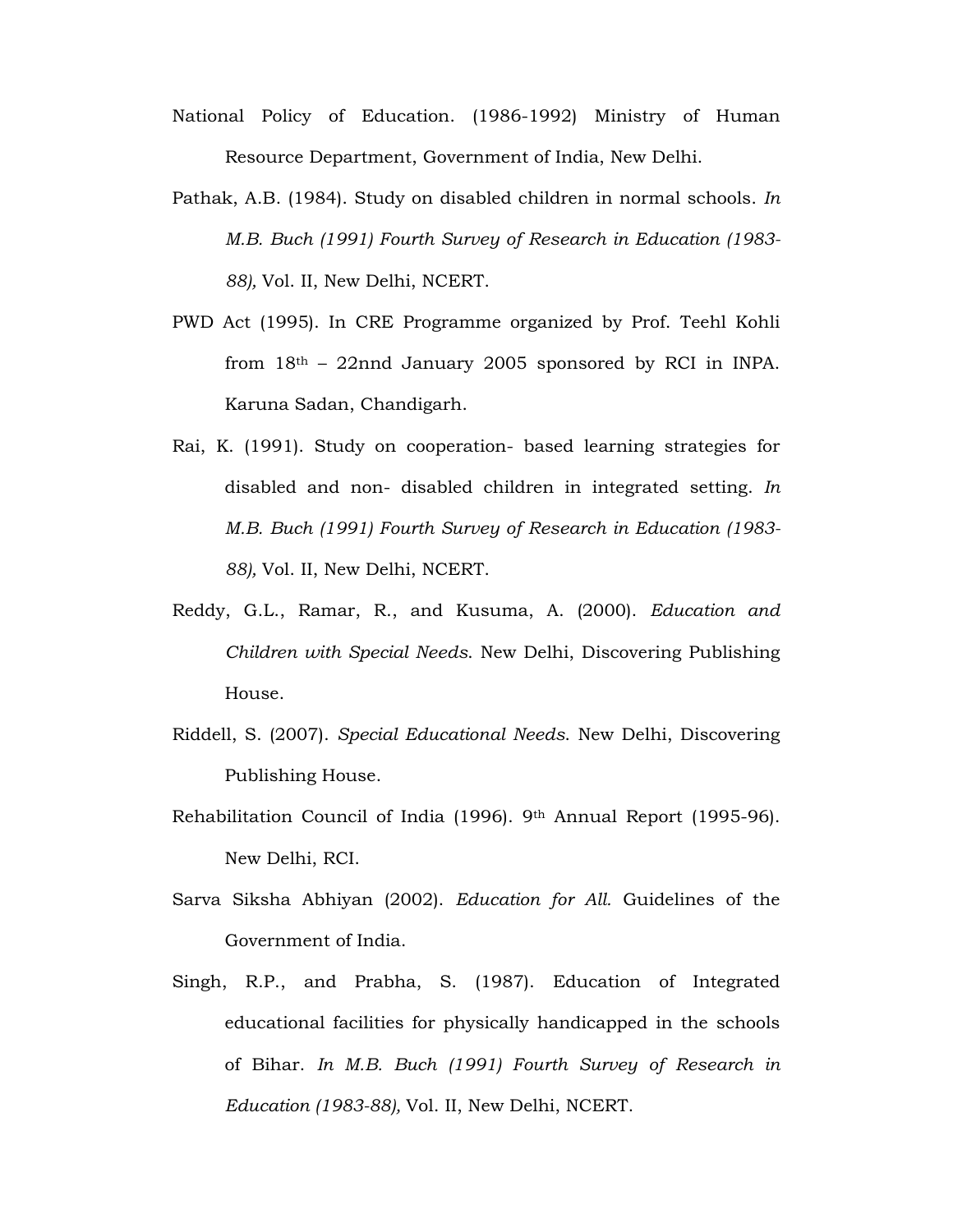- Stainback, S., Stainback, W., and Forest, M. (1989). *Educating All Students in the Mainstream of Regular Education*. Baltimore, Paul Brookerss.
- Thomos, G. (1997). Inclusive schools for an Inclusive society. *British Journal of Special Education,* Vol.24, No.3, pp.103-06.
- Warnock, B.M. (1978). In Paul Croll and Diana Moses (2000), Ideologies and Utopias: Education professionals' view of inclusion. *European Journals of Special Needs Education,* Vol.15, No. I, pp.1-12.

# **On-Line References**

Ali (2006). An empirical study on teachers' perceptions towards inclusive education in Malaysia. *International Journal of Special Education,* Vol.21, No.2.

www.internationaljournalofspecialeducation.com/articles.cfm.

- Al-Shammari, Zaid. (2008). the extent of parental involvement in improving students' level in special education. *International Journal of Special Education,* Vol.23, No.1 www.internationalsped.com/documents/4%20AlShammari%20 parental%20involvement.doc.
- Barrafato, A. (1998). Supporters and resources, parental and teacher attitude, in- service training and planning contribute to the successful inclusion of children with disabilities at the early childhood level. *Dissertation Abstract International.*

**www.lib.umi.com/dissertations/search.**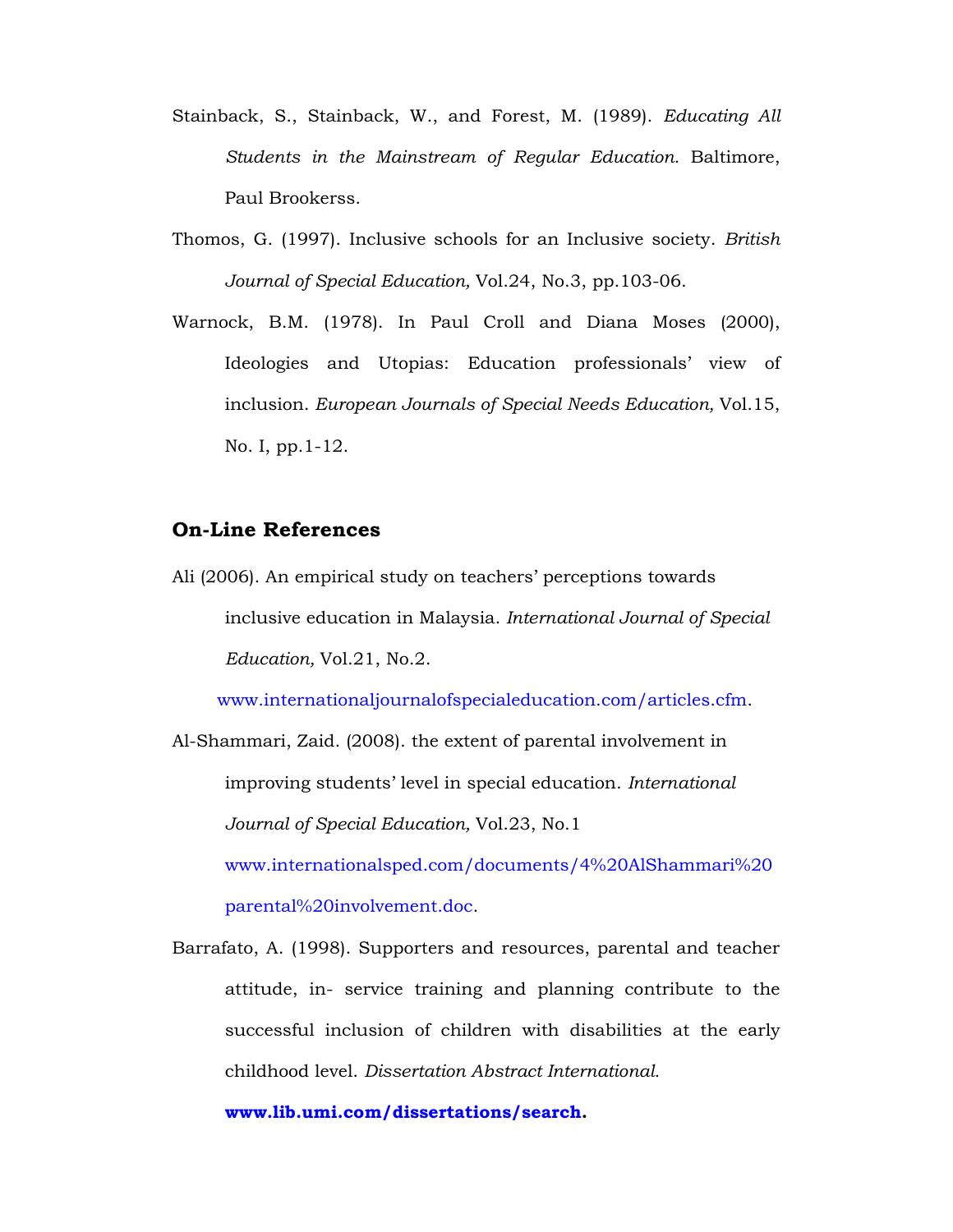Bradshaw (2004). Special education in United Arab Emirates: anxieties, attitudes and aspiration. *International Journal of Special Education,* Vol.19, No.1.

http://www.internationaljournalofsecialeducation.com/articles. cfm?Y=2004&V=19&n=1

Bowers, T. (1996). Supporting special needs in the mainstream classroom: children's perceptions of the adult role. *European Journal of Special Needs Education.* Vol.23, No.3, p. 217-232 http://www.ingentaconnect.com/content/bsc/Cchd/1996/000 00023/00000003/art0006

Schmidt, M., and Cagran, B. (2008). Self concept of students in inclusive settings. *International Journal of Special Education*. Vol.23, No.1.

www.internationaljournalofspecialeducation.com/articles.cfm? Y=2008&V=23&n=1

Carter (2006). A study on the development of special education service in Thailand. *International Journal of Special Education,* Vol.21, No.1.

www.internationaljournalofspecialeducation.com/articles.cfm.

Cambra,C., and Silvestre, N. (2003). Students with special educational needs in the inclusive classroom: social integration and self concept. *European Journal of Special Needs Education.* Vol.18, Issue 2, p. 147-208. http://www.informaworld.com/smpp/content~content=a76860

4580~db=all~order=page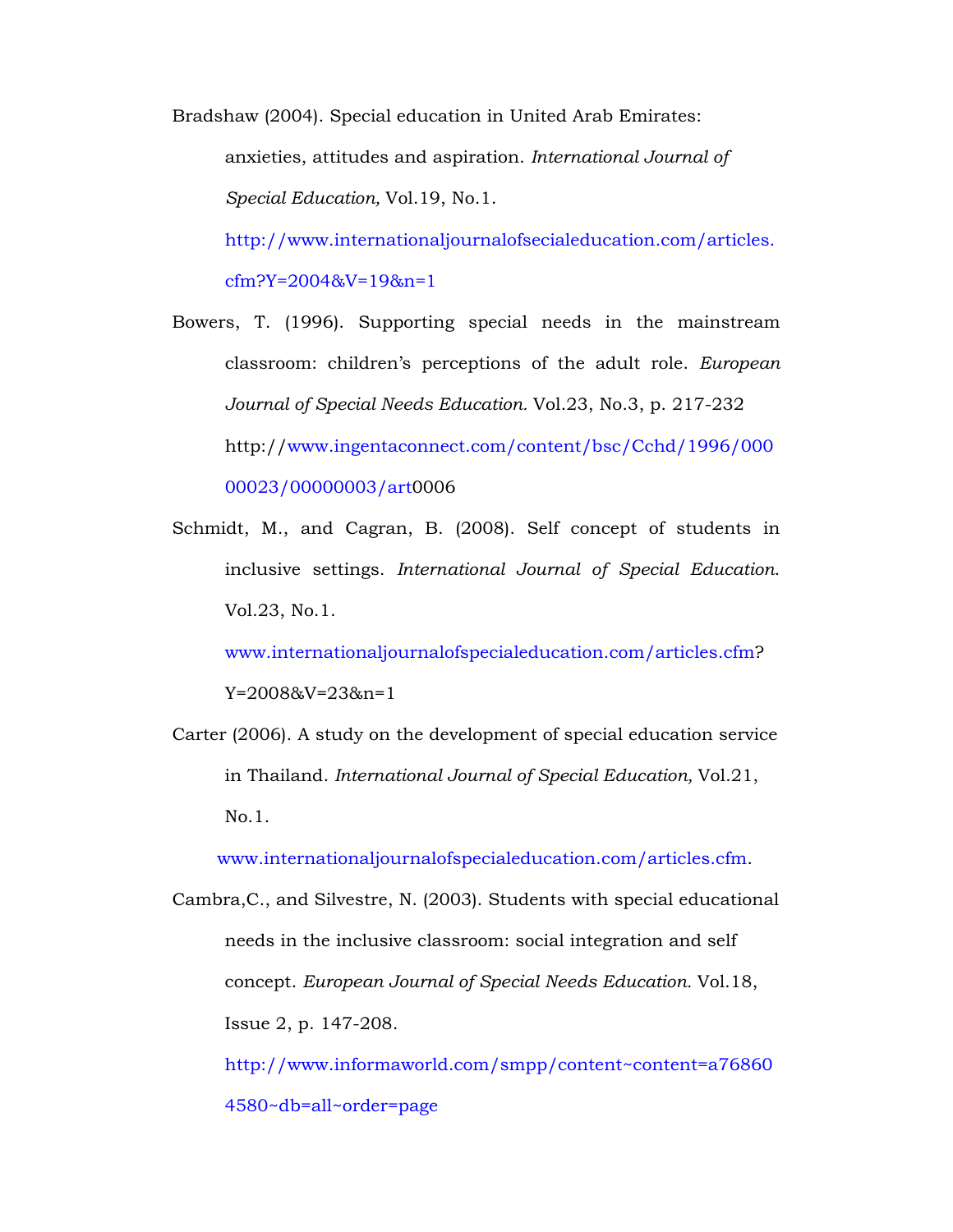Chang (2005). The perception and needs of the preschool educators toward children with disabilities. *International Journal of Special Education,* Vol.20, No.1.

www.internationaljournalofspecialeducation.com/articles.cfm?

Dart,G. (2008). Provision for learners with special educational needs in Botswana: a situational analysis. *International Journal of Special Education,* Vol.23, No.1.

www.internationaljournalofspecialeducation.com/articles.cfm? Y=2008&V=23&n=1

Dempsey, Ian. (2008). Topics in early childhood special education. *International Journal of Special Education*, Vol.23, No.1, pp 42- 52.

http://www.tec.sagepub.com/cgi/content/abstract/23/1/42.

- Dunn (2006). classroom teachers' referral criteria for special education services. *International Journal of Special Education*, Vol.21, No.1 www.internationaljournalofspecialeducation.com/articles.cfm?
- Gaad and Khan (2007). Primary mainstream teachers' attitude towards Inclusion of students with special educational needs in the private sector. *International Journal of Special Education,*  Vol.22, No.1.

www.internationaljournalofspecialeducation.com/articles.cfm.

Harton, C. (1998). Opinions of parents of disabled and non- disabled elementary school children regarding inclusion of disabled students in regular education classes. *Dissertation Abstract International.*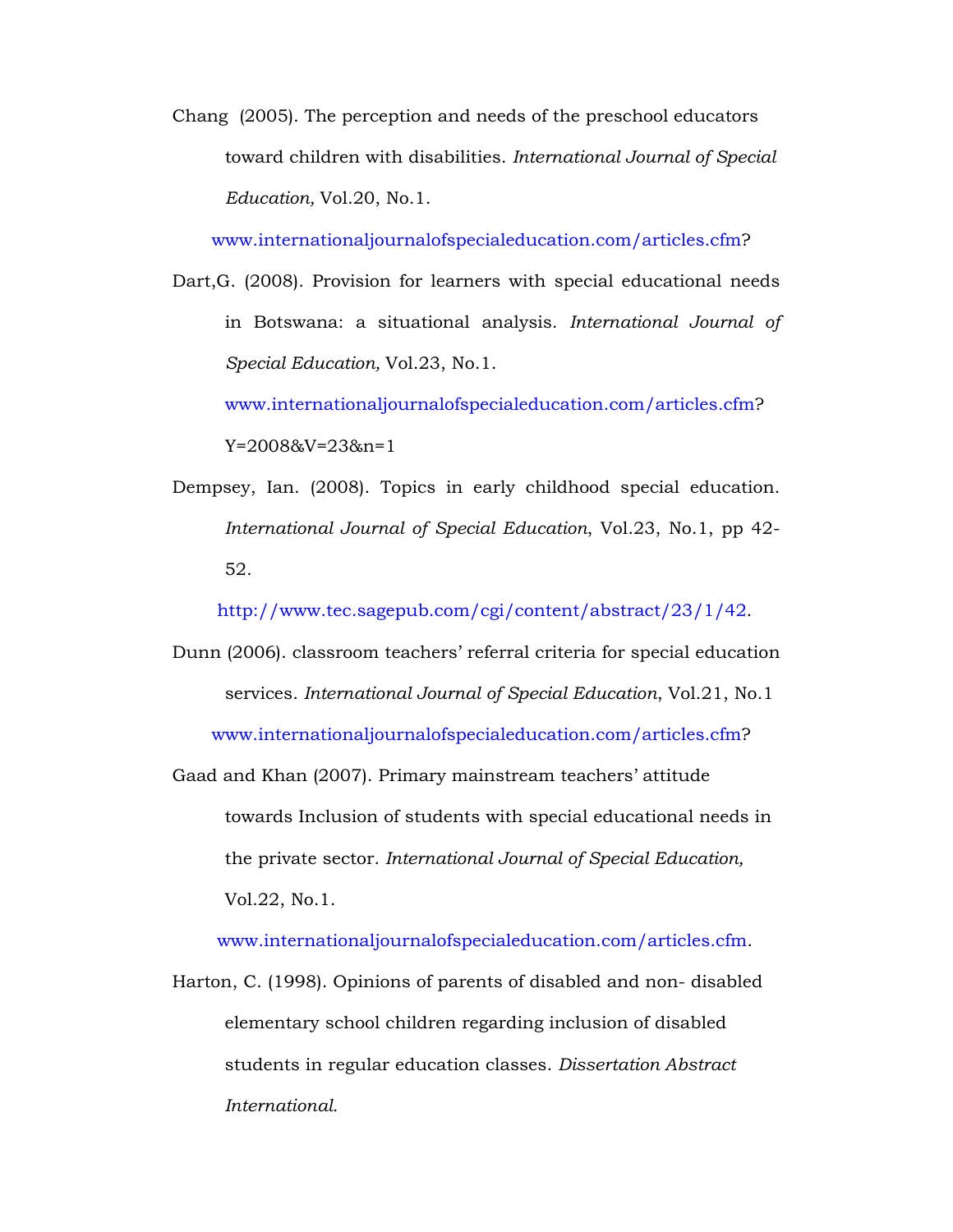www.lib.umi.com/dissertations/search.

Jessie (2005). The teacher perceptions on what a functional curriculum should be for children with special needs. *International Journal of Special Education,* Vol.20, No.1. www.internationaljournalofspecialeducation.com/articles.cfm.

Harton, C. (1998). Opinions of parents of disabled and non- disabled elementary children regarding inclusion of disabled students in regular education classes. Dissertation Abstract International. www.lib.umi.com/dissertations/search.

- Kalyva,E.(2007). Serbian teachers' attitude towards inclusion. *International Journal of Special Education,* Vol.22, No. 1 www.internationaljournalofspecialeducation.com/articles.cfm? Y=2007&V=22&n=1
- Koutrouba, K., and Vamvakari, M. (2006). Factors correlated with teacher's attitudes towards the inclusion of students with special educational needs in Cyprus. *European Journal of Special Needs Education.* Vol.21, Issue 4, p. 381-394. http://www.informaworld.com/smpp/content~content=a76860

4580~db=all~order=page

Mendez, G. (1998). The effect of teachers' perceived self- efficacy, beliefs and subsequent behaviours and support for research based effective teaching behaviours on their attitude toward children with special needs: Implications for inclusive education. *Dissertation Abstract International.*  www.lib.umi.com/dissertations/search.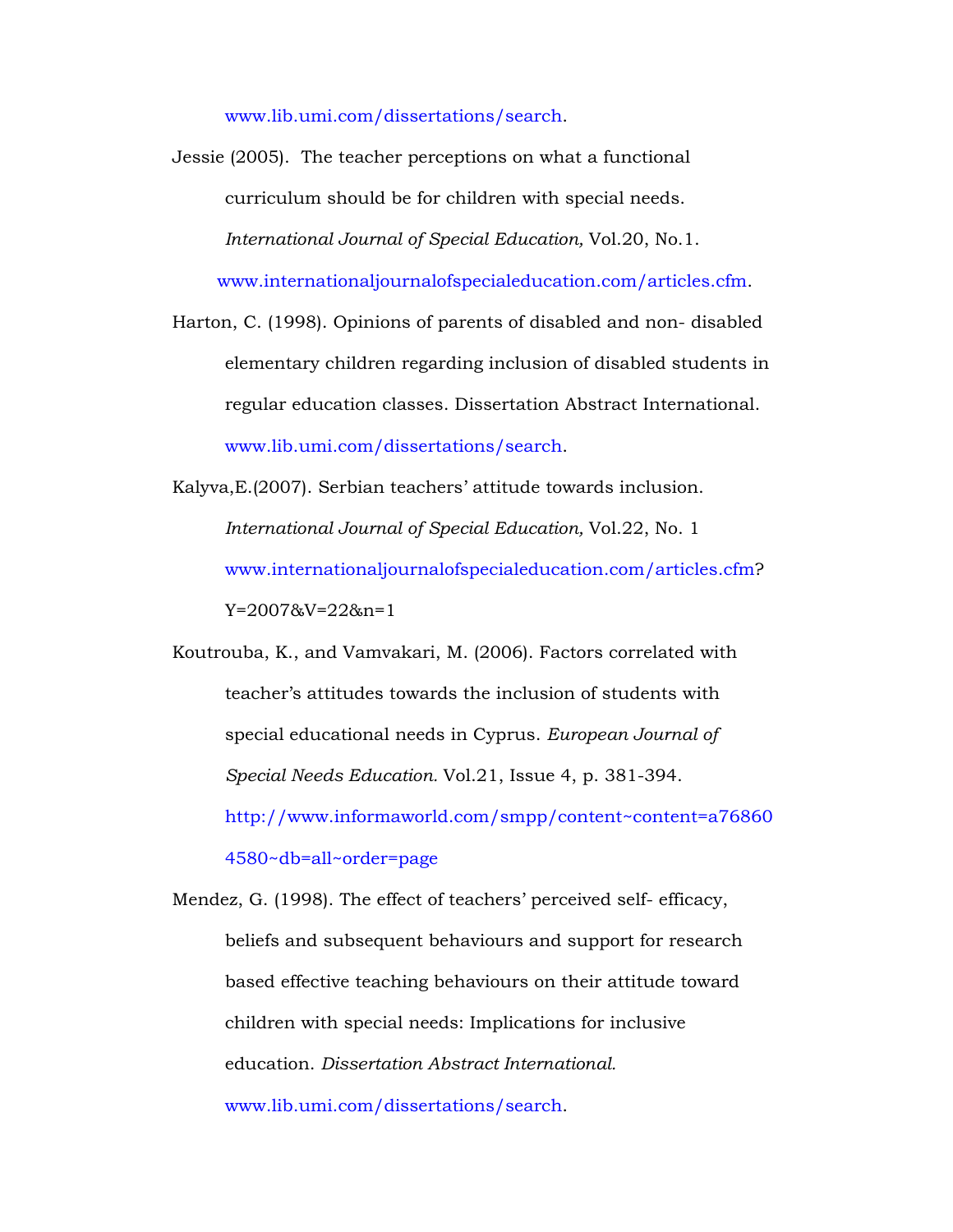Mulholland, R., and Blecker, N. (2008). Parents and special educators: pre- service teachers' discussion points*. International Journal of Special Education,* Vol.23, No.1.

www.internationaljournalofspecialeducation.com/articles.cfm.

National Policy on Education (1986). Department of Education, Government of India.

**www.education.nic.in/html/web/natpol.html#1**

Rose, R., and Koiv, K. (2007). Estonian vocational teachers' attitude towards inclusive education for students with special educational needs. *International Journal of Special Education,*  Vol.22. No. 3.

www.internationalsperd.com/documents/12roseEstonia.doc.

Schmidt, R., and Cagran, B. (2008). Self concept of students in inclusive settings. *International Journal of Special Education,*  Vol.23, No.1.

www.internationaljournalofspecialeducation.com/articles.cfm? Y=2008&V=23&n=1

- Skarbrevik, K.J. (2005). The quality of special education for students with special needs in ordinary classes. *European Journal of Special Needs Education.* Vol.20, Issue 4, p. 387-401. http://www.informaworld.com/smpp/content~content=a76860 4580~db=all~order=page
- Treder, D.W. (1998). Teachers' effectiveness and teachers attitudes towards children with special needs: implications for inclusive education*. Dissertation Abstract International.*